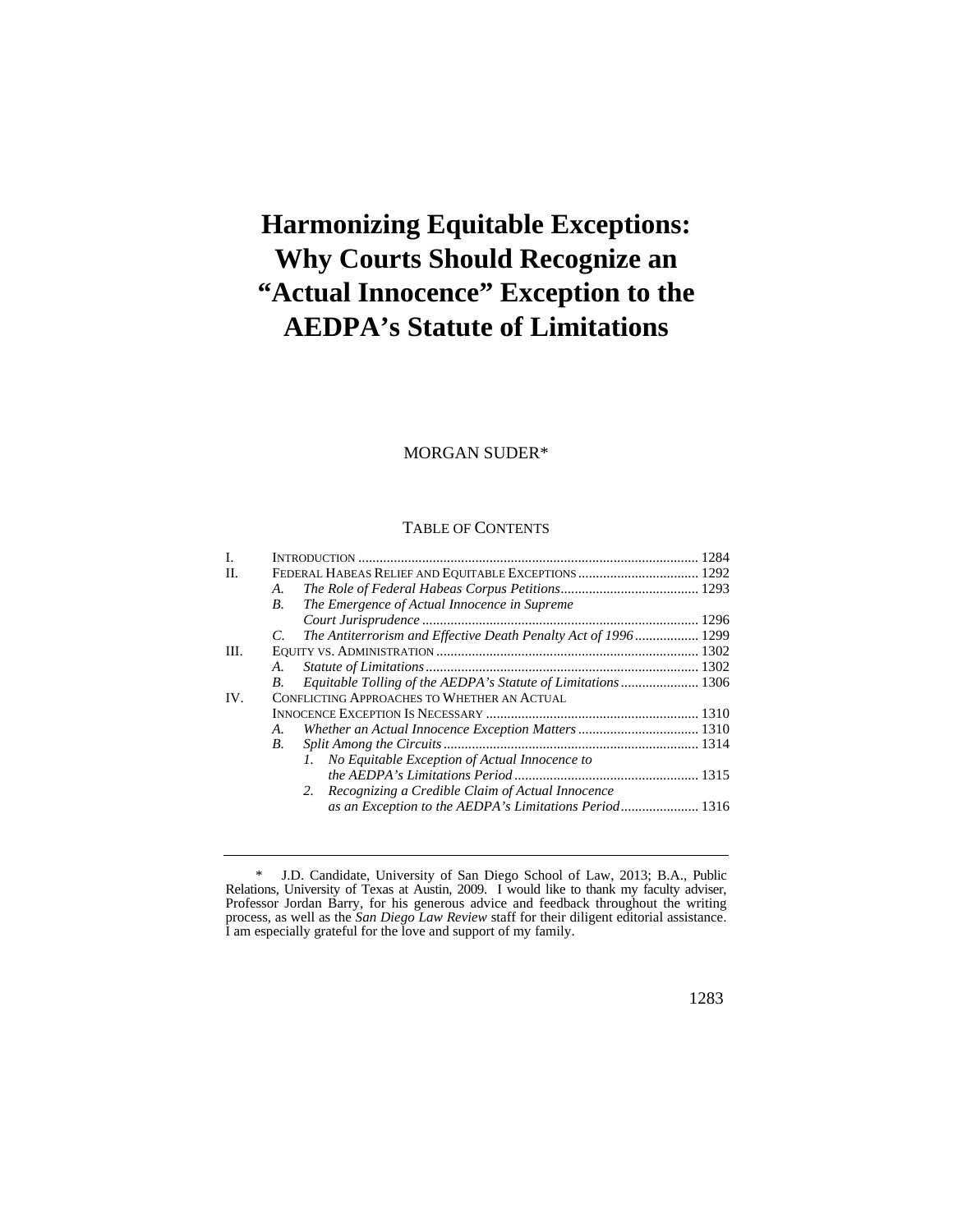| V — | THE SUPREME COURT SHOULD ADOPT THE GATEWAY |  |
|-----|--------------------------------------------|--|
|     | STANDARD OF ACTUAL INNOCENCE FOR EQUITABLE |  |
|     |                                            |  |
| VL. |                                            |  |

## I. INTRODUCTION

Five days—*only* five days—cost George Souliotes, a California state prisoner serving a life sentence without the possibility of parole, his last chance at freedom.<sup>1</sup> A federal habeas petition was the last resort for Souliotes, who had been incarcerated for ten years for three murders committed by  $arson.<sup>2</sup>$  At Souliotes's second trial, a prosecution witness testified that the residue found on Souliotes's shoes was linked to the accelerant that ignited the fire. $3$  However, eight years later, after Souliotes was convicted and sentenced to life without the possibility of parole, an arson investigator reexamined the evidence and found chemical differences between the residue on Souliotes's shoes and the residue on the carpet from the scene of the crime. $4$  This new evidence prompted Souliotes to challenge his conviction by filing a federal habeas petition based on his substantive actual innocence claim.<sup>5</sup> Although the new evidence supported his claim of innocence, the Ninth Circuit dismissed Souliotes's federal habeas petition as untimely because Souliotes filed his habeas petition five days after the one-year limitations period of the Antiterrorism and Effective Death Penalty Act  $(AEDPA)$ , which restricts the time within

<sup>1.</sup> Souliotes v. Evans, 622 F.3d 1173, 1175–76 (9th Cir. 2010), *vacated*, 654 F.3d 902 (9th Cir. 2011).

<sup>2.</sup> *Id.* 

 to undermine the credibility of the prosecution's witnesses. *Id.* After the first trial resulted in attorney called only one witness who had served as a prosecution witness at the first trial. 3. *Id.* at 1176. The government prosecuted Souliotes twice. *Id.* At the first trial, Souliotes's attorney called fourteen witnesses to testify that the fire was an accident and a hung jury, the prosecution tried Souliotes again. *Id.* At the second trial, the same *Id.* The government relied heavily on scientific evidence indicating that a liquid used to ignite the fire left residues of medium petroleum distillates (MPDs) at the scene. *Id.* A prosecution witness testified that Souliotes's shoes also contained MPDs. *Id.* 

<sup>4.</sup> *Id.* at 1176–77. In chemical testing before Souliotes's trials, the same investigator had concluded that the residue on Souliotes's shoes and carpet residue likely came from the same source. *Id.* 

 ineffective assistance of counsel, violation of the Vienna Convention, and juror misconduct. 5. *Id.* at 1177. In addition to claiming actual innocence, Souliotes claimed *Id.* at 1176. This Comment, however, will not address these claims.

<sup>6.</sup> *Id.* at 1175.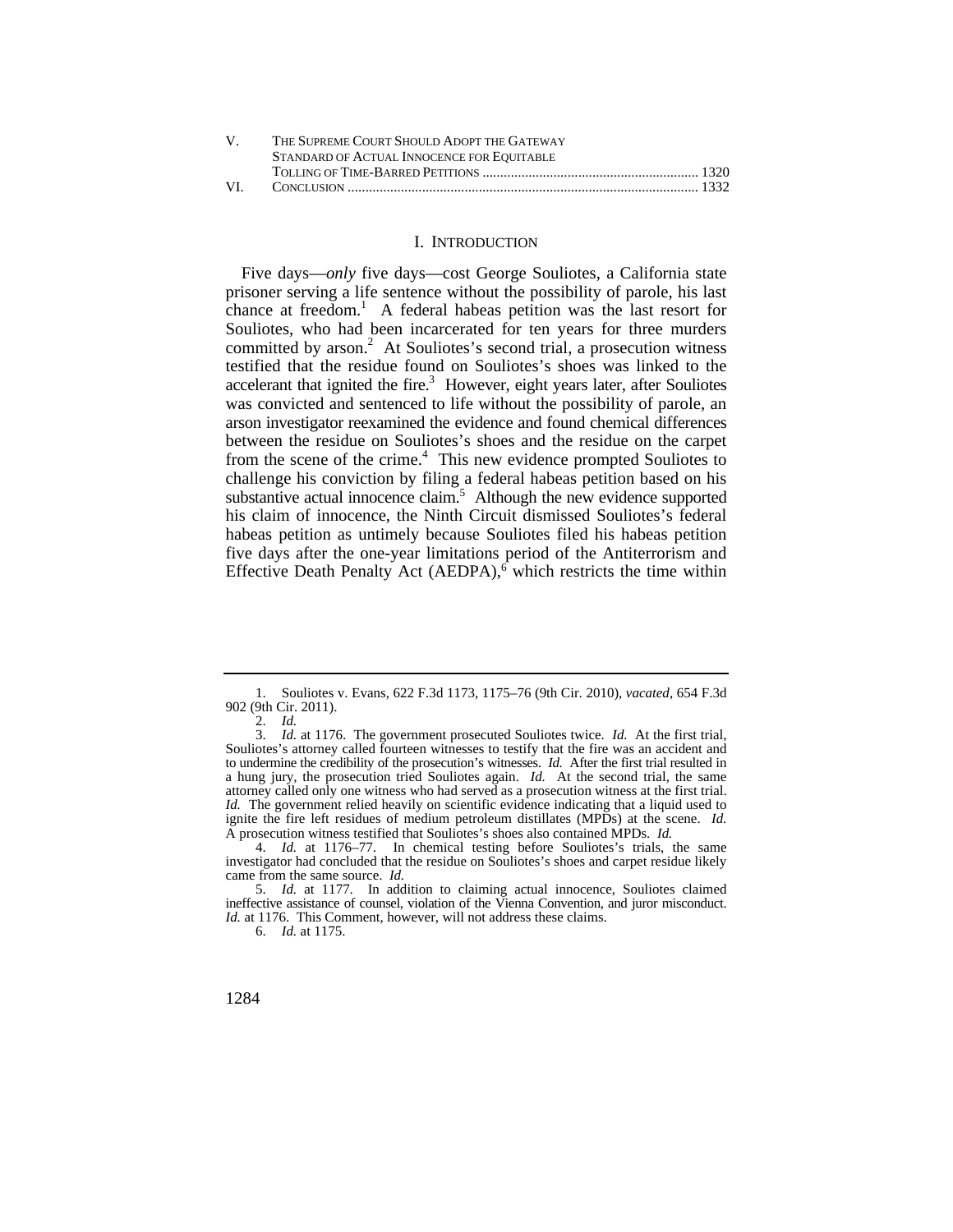which prisoners may file their habeas petitions in federal court asserting constitutional violations.<sup>7</sup>

 court within the statutory time frame, he procedurally defaulted his claim to limitations period.<sup>10</sup> *Schlup* created an actual innocence exception to the limitations on state procedural defaults.<sup>11</sup> Under this exception, a habeas Because Souliotes failed to present his constitutional claims in state federal habeas corpus relief.<sup>8</sup> To overcome this procedural defect in his petition, Souliotes sought to invoke the innocence gateway under *Schlup v*. Delo,<sup>9</sup> arguing that despite his untimely filing, he could still pursue his claims because his actual innocence overcame the AEDPA one-year

 participating in the murder of a fellow inmate and was sentenced to death. *Id.* at 301–02. crime and therefore should be allowed to present his otherwise procedurally barred 9. 513 U.S. 298 (1995). Schlup, a Missouri prisoner, was convicted of In his second federal habeas petition, Schlup claimed that he was actually innocent of the constitutional claims—ineffective assistance of trial counsel and failure to disclose exculpatory evidence by the State. *Id.* at 307. The Court held that if a petitioner brings forth new evidence and establishes that "it is more likely than not that no reasonable juror would have convicted him in light of the new evidence," he may overcome the procedural barriers that would otherwise bar his path and have a federal court consider his habeas petition on the merits. *Id.* at 327–28.

 alternatively, based on exceptional circumstances that caused his tardiness. *Id.*  10. *Souliotes*, 622 F.3d at 1177. Souliotes additionally argued that his petition was entitled to tolling under § 2244(d)(1)(D), which provides that the one-year limitation period shall run from "the date on which the factual predicate of the . . . claims presented could have been discovered through the exercise of due diligence." 28 U.S.C. § 2244(d)(1)(D); *Souliotes*, 622 F.3d at 1177. Based on a docket entry at the California Court of Appeal, Souliotes's counsel miscalculated the number of days remaining for Souliotes to file his habeas petition. *Souliotes*, 622 F.3d at 1177. Souliotes therefore sought equitable tolling based on the newly discovered evidence of his innocence, or

11. *Schlup*, 513 U.S. at 327–28. The Supreme Court defined the scope of the "fundamental miscarriage of justice" doctrine in *Schlup*, enabling a court to overcome procedural barriers and consider the merits of a petitioner's habeas corpus claims. *Id.* at 327–28. The fundamental miscarriage of justice doctrine holds that if a habeas petitioner establishes that he is actually innocent of the crime for which he was convicted, his wrongful conviction and imprisonment constitute a fundamental miscarriage of justice. *See* Coleman v. Thompson, 501 U.S. 722, 750 (1991). The actual innocence exception has also gained recognition in situations where a procedural default resulted from untimely filing in state postconviction proceedings. *See* Souter v. Jones, 395 F.3d 577,

<sup>7. 28</sup> U.S.C. § 2244(d)(1) (2006) ("A 1-year period of limitation shall apply to an application for a writ of habeas corpus by a person in custody pursuant to the judgment of a State court.").

 for failing to exhaust properly (preclusion of review in federal court) is given the . . . name of procedural default . . . ."). An inmate must first exhaust all state remedies 8. *See, e.g.*, Woodford v. Ngo, 548 U.S. 81, 92 (2006) ("In habeas, the sanction within the statute of limitations period established by the state before seeking any federal judicial remedies. If the individual procedurally defaults a claim, a federal court will not usually consider the petitioner's claims. *See infra* notes 47–48 and accompanying text.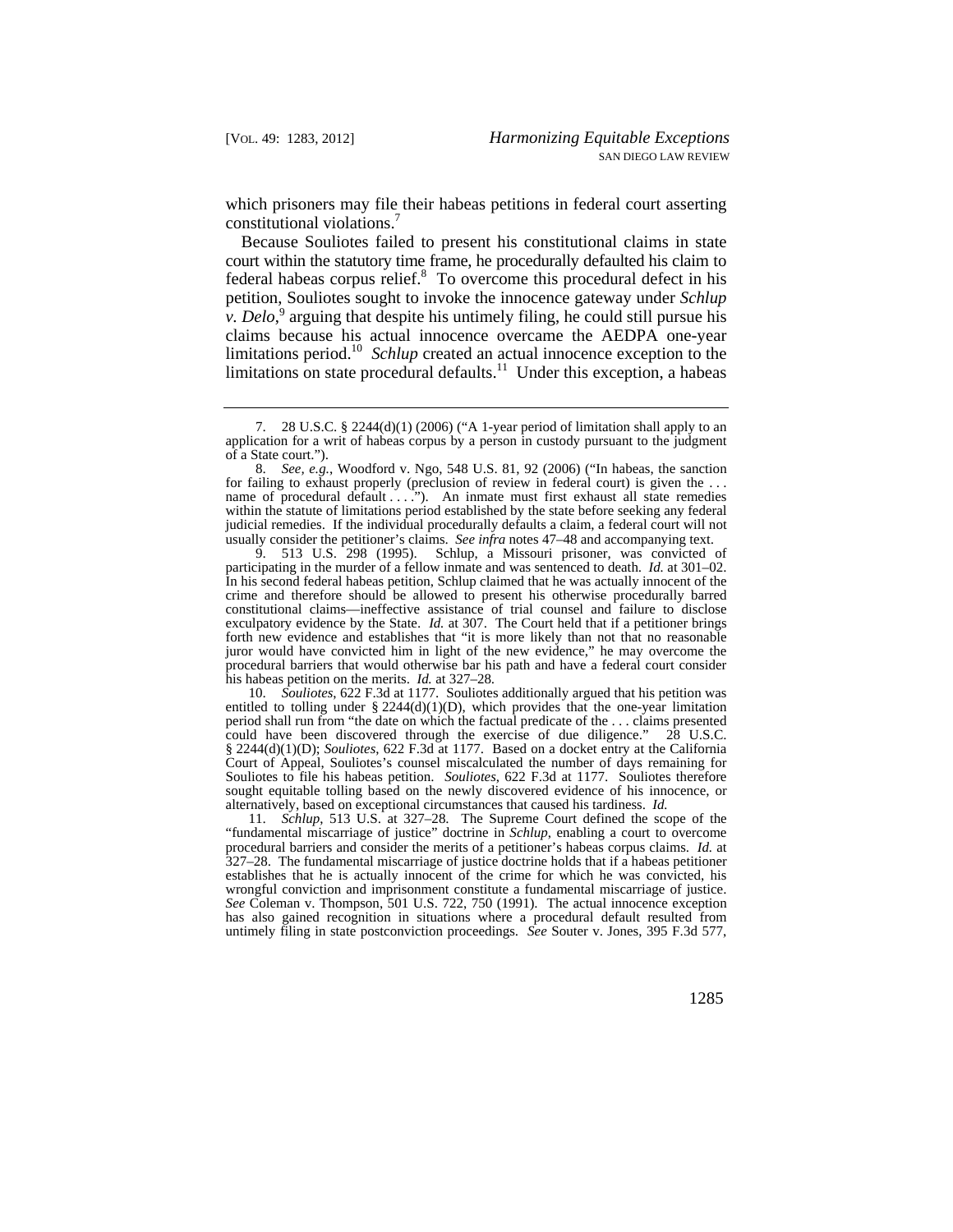petitioner's otherwise barred constitutional claims may be considered on the merits if the petitioner demonstrates with new evidence that "more likely than not . . . no reasonable juror would have found [the] petitioner guilty beyond a reasonable doubt."<sup>12</sup> Prisoners rarely meet this extremely high burden because the standard for proving innocence is so high.<sup>13</sup> Nevertheless, if a petitioner whose petition for habeas corpus is procedurally barred makes a sufficient showing of actual innocence, a federal court may *consider* the merits of the habeas petition on remand.<sup>14</sup> Therefore, a showing of actual innocence under *Schlup* is "not itself a constitutional claim, but instead a gateway through which a habeas petitioner must pass to have his otherwise barred constitutional claim considered on the merits."<sup>15</sup>

Prior to its en banc decision in *Lee v. Lampert*,<sup>16</sup> the Ninth Circuit narrowly construed the AEDPA's limitations period, finding that an

12. *Schlup*, 513 U.S. at 327; *see also* House v. Bell, 547 U.S. 518, 537 (2006) (quoting *Schlup*, 513 U.S. at 327); Lee v. Lampert, 653 F.3d 929, 938 (9th Cir. 2011) (en banc) (quoting *Schlup*, 513 U.S. at 327).

13. *Schlup*, 513 U.S. at 321 (stating that habeas petitions advancing a substantial claim of actual innocence are "extremely rare"); *see also* Herrera v. Collins, 506 U.S. 390, 426–27 (1993) (O'Connor, J., concurring) ("[C]laims of actual innocence . . . must be reserved for the truly extraordinary case . . . ."); Houck v. Stickman, 625 F.3d 88, 96 (3d Cir. 2010) (describing *Schlup* as a "'rare' remedy that is only available in an 'extraordinary' case" (quoting *Schlup*, 513 U.S. at 321)); Johnson v. Knowles, 541 F.3d 933, 937 (9th Cir. 2008) ("[W]e conclude that the miscarriage of justice exception is limited to those *extraordinary* cases where the petitioner asserts his innocence and establishes that the court cannot have confidence in the contrary finding of guilt.").

14. *See, e.g.*, *House*, 547 U.S. at 555 (finding that House satisfied "the gateway standard set forth in *Schlup*" and allowing him to proceed on remand with procedurally defaulted constitutional claims); *Souter*, 395 F.3d at 602 (finding that Souter had satisfied *Schlup*'s actual innocence requirement and instructing the district court to consider the merits of his habeas petition on remand); Silva v. Wood, 14 F. App'x 803, 805 (9th Cir. 2001) (concluding that the totality of the evidence before the court was sufficient to establish a gateway showing of innocence); Carriger v. Stewart, 132 F.3d 463, 478–79 (9th Cir. 1997) (finding that Carriger satisfied the *Schlup* gateway standard to permit consideration of his constitutional claims).

 or having his conviction vacated. *Id.*; *cf. Herrera*, 506 U.S. at 417 (considering, without 15. *Schlup*, 513 U.S. at 315 (quoting *Herrera*, 506 U.S. at 404). Schlup's claim of innocence did not by itself provide a basis for any substantive relief, such as a new trial accepting or rejecting, a petitioner's argument that innocence may alone constitute grounds for federal habeas relief).

16. 653 F.3d at 929.

 that appellant presented enough evidence to demonstrate that he was actually innocent). 599 (6th Cir. 2005) (citing *Coleman*, 501 U.S. at 750). Additionally, following the passage of the AEDPA, the courts of appeals continued to apply the *Schlup* actual innocence exception to cases involving other types of procedural default, such as where the default is based on adequate and independent state-law grounds. *See, e.g.*, Williams v. Bagley, 380 F.3d 932, 973 (6th Cir. 2004) (recognizing availability of fundamental miscarriage of justice doctrine after passage of the AEDPA but concluding appellant failed to meet the actual innocence standard); Hubbard v. Pinchak, 378 F.3d 333, 341 (3d Cir. 2004) (same); Jaramillo v. Stewart, 340 F.3d 877, 883 (9th Cir. 2003) (determining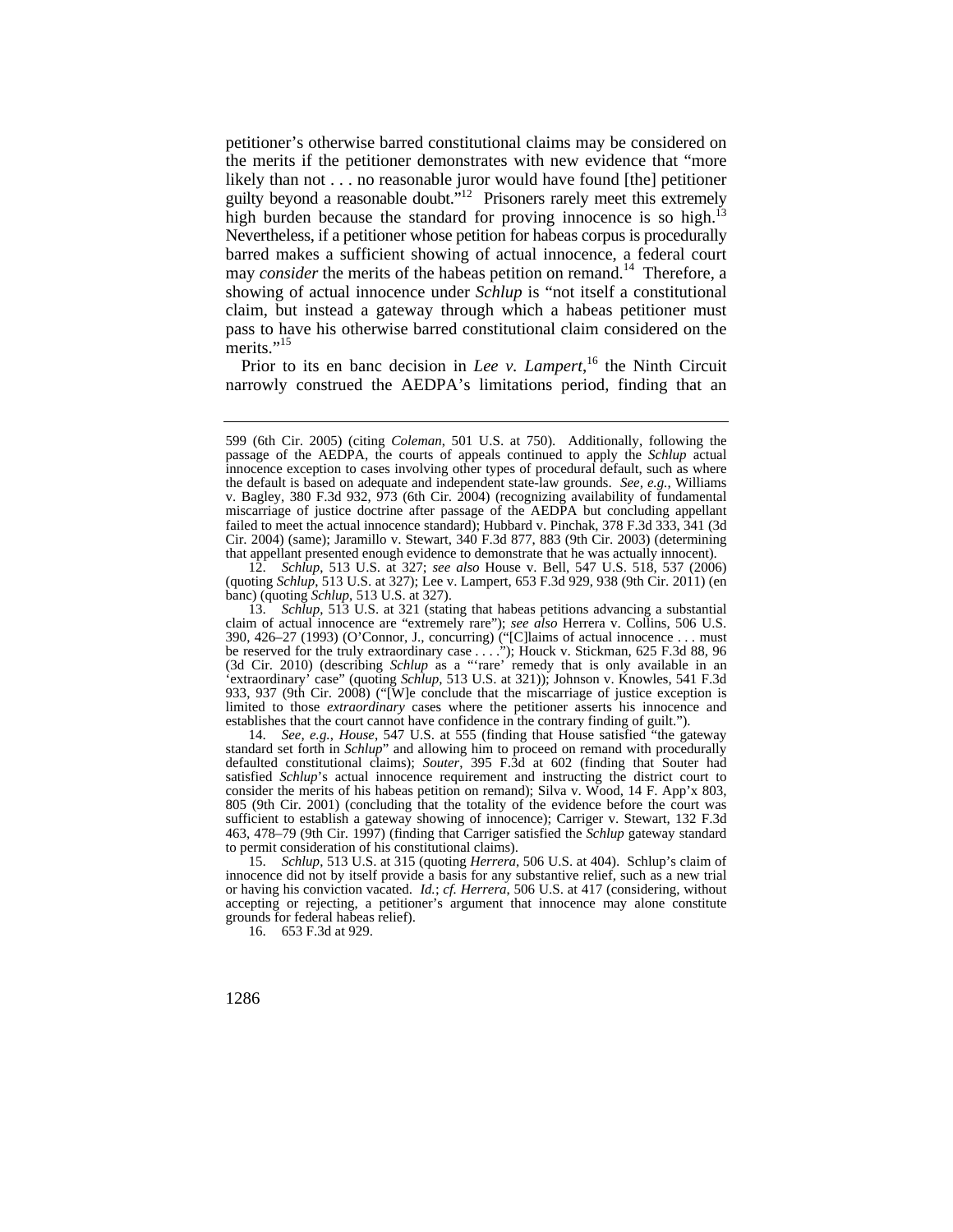actual innocence exception does not exist.<sup>17</sup> In holding that a credible claim of actual innocence is not an equitable exception to the AEDPA's one-year statute of limitations, the court would inevitably force an actually innocent person who files a habeas petition even one day past the one-year limitations period to remain incarcerated or to even be executed.<sup>18</sup> The Ninth Circuit maintained this position until August 2,  $2011.<sup>19</sup>$ 

*Id.* (alterations in original) (quoting Lee v. Lampert, 610 F.3d 1125, 1129–30 (9th Cir. 2010) (citations and internal quotation marks omitted), *rev'd en banc*, 653 F.3d at 929).

 AEDPA's statute of limitations). Since its en banc decision in *Lee*, the Ninth Circuit has 19. *Lee*, 653 F.3d at 934 (recognizing an actual innocence exception to the maintained the position that a credible showing of actual innocence under *Schlup*  excuses the one-year statute of limitations period set forth by the AEDPA. *See, e.g.*, Allen v. Gipson, No. CV 11 09261 SJO (SS), 2012 WL 601871, at \*4–5 (C.D. Cal. Jan.

<sup>17.</sup> *See* Souliotes v. Evans, 622 F.3d 1173, 1181 (9th Cir. 2010), *vacated*, 654 F.3d 902 (9th Cir. 2011). Prior to its en banc decision, the Ninth Circuit found that the omission of actual innocence from the enumerated list of exceptions in the statutory text was significant:

Since section 2244(d) comprises six paragraphs defining its one-year limitations period *in detail* and *adopting very specific exceptions* . . . , Congress likely did not conceive that the courts would add new exceptions and it is even more doubtful that it would have approved of such an effort. It is not our place to engraft an additional judge-made exception onto congressional language that is clear on its face . . . .

 under the car and failed to present evidence of third-party culpability. *Id.* at 1206, 1221. everything." *Id.* at 1231. However, Larsen's attorney did not investigate this information. *Id.*  standard for overcoming procedural bar). The district court found Larsen's federal habeas petition meritorious and granted his release. *Larsen*, 718 F. Supp. 2d at 1232. However, 18. *See, e.g.*, Larsen v. Adams, 718 F. Supp. 2d 1201 (C.D. Cal. 2010) (exemplifying the critical importance of preserving the actual innocence gateway with regard to the AEDPA's one-year statute of limitations period). Larsen was convicted of possessing a dagger after a police officer testified that Larsen threw a dagger under a car as the officer arrived on the scene. *Id.* at 1206–08. The prosecution charged Larsen's possession as a felony instead of a misdemeanor. *Id.* at 1206. Because Larsen admitted to three prior felony convictions, the conviction of possession of a dagger triggered California's Three Strikes Law, which resulted in a sentence of twenty-eight years to life imprisonment. *Id.*  at 1207. Larsen claimed that his trial attorney failed to locate, investigate, and bring to trial exculpatory witnesses who had seen someone other than Larsen throw the dagger Specifically, Larsen had informed his counsel that William Hewitt was the person with the knife and that two persons, Mr. and Mrs. McNutt, were in the parking lot and "saw The district court held that because the trial attorney's failure to investigate "severely prejudiced [Larsen's] defense" and the newly identified witnesses provided strong evidence contradicting the allegations made against Larsen, "no reasonable juror [having heard this exculpatory evidence] would have found Petitioner guilty beyond a reasonable doubt." *Id.* at 1232; *see also Schlup*, 513 U.S. at 324 (articulating actual innocence if Larsen had filed his habeas petition before the Ninth Circuit's en banc decision in *Lee v. Lampert*, Larsen would never have been released, regardless of the compelling evidence of his actual innocence.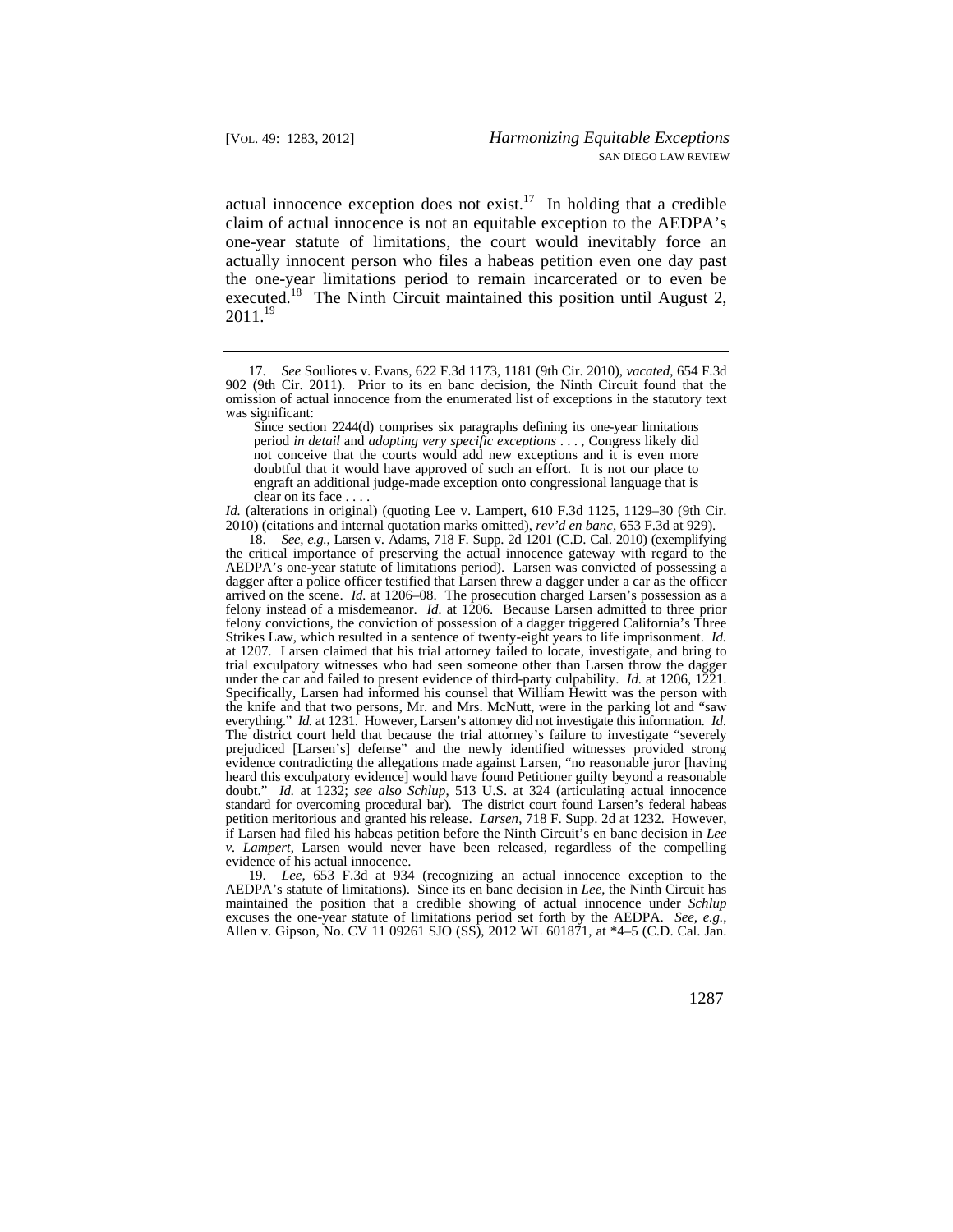scale in favor of recognizing the exception for the first time among In its en banc decision in *Lee v. Lampert*, the Ninth Circuit effectively changed the circuit's rules by holding that a credible showing of actual innocence under *Schlup v. Delo* excuses the AEDPA's one-year statute of limitations period.<sup>20</sup> The court's holding not only altered the course of federal habeas petitions within the Ninth Circuit but also tipped the federal circuit courts that have considered this question.<sup>21</sup> Specifically, the court held that "a petitioner is not barred by the AEDPA statute of

 question declined to recognize an actual innocence exception. *See, e.g.*, *Lee*, 610 F.3d at reaching whether the statute of limitations is entitled to equitable tolling. *See* Horning v. 21. *See id.* Until August 2011, the majority of circuit courts that considered this 1136; Escamilla v. Jungwirth, 426 F.3d 868, 872 (7th Cir. 2005); David v. Hall, 318 F.3d 343, 347–48 (1st Cir. 2003); Cousin v. Lensing, 310 F.3d 843, 849 (5th Cir. 2002). After the Ninth Circuit's holding in *Lee*, four circuits have expressly recognized that actual innocence is a valid argument for equitable tolling of time-barred habeas petitions. *See* San Martin v. McNeil, 633 F.3d 1257, 1267–68 (11th Cir. 2011); Lopez v. Trani, 628 F.3d 1228, 1230 (10th Cir. 2010); Souter v. Jones, 395 F.3d 577, 602 (6th Cir. 2005). Four other circuits have refused to decide the issue, finding that the petitioner would not have met the burden of proof of actual innocence in that specific case, but not Lavan, 197 F. App'x 90, 93 (3d Cir. 2006); Doe v. Menefee, 391 F.3d 147, 160–61 (2d Cir. 2004); Flanders v. Graves, 299 F.3d 974, 978 (8th Cir. 2002); Fields v. Johnson, No. 7:06-CV-00701, 2007 WL 45641, at \*3 (W.D. Va. Jan. 5, 2007) (stating that the U.S. Court of Appeals for the Fourth Circuit has not held that actual innocence is a ground for equitable tolling of the AEDPA's limitations period), *appeal dismissed*, 225 F. App'x 108 (4th Cir. 2007).

 1:10 cv 00626 AWI SKO HC, 2012 WL 15059, at \*6 (E.D. Cal. Jan. 4, 2012) ("[T]he 25, 2012) (applying the *Schlup* actual innocence standard but finding that the petitioner's allegations were insufficient to meet the gateway standard); Fernandez v. McEwen, No. Petitioner has not presented new, reliable evidence that renders it more likely than not that no reasonable juror would have convicted him in light of the new evidence."); United States v. Tsosie, Nos. CV 10 8095 PCT PGR (JRI), CR 94 0031 PCT PGR, 2011 WL 5519932, at \*2 (D. Ariz. Nov. 14, 2011) (finding that the movant was "not entitled to the equitable exception for actual innocence because he failed to proffer, much less produce, any post-conviction evidence that would permit him to pass through the *Schlup*  gateway").

 release him. *Id.* at 1226. The State appealed, and the Ninth Circuit reversed the district exception to the AEDPA's statute of limitations. *Lee*, 653 F.3d at 931. Nevertheless, petition as untimely. *Id.* at 945. 20. *Lee*, 653 F.3d at 945. The district court held that a showing of actual innocence tolls the AEDPA's limitations period and concluded that Lee made the requisite showing. Lee v. Lampert, 607 F. Supp. 2d 1204, 1216–21 (D. Or. 2009), *rev'd*, 610 F.3d 1125 (9th Cir. 2010), *rev'd en banc*, 653 F.3d at 929. After finding that Lee established his claim of ineffective assistance of counsel, the district court vacated Lee's conviction and sentence and allowed the State of Oregon to retry the case in 120 days or court. *Lee*, 610 F.3d at 1136. As a matter of first impression, the Ninth Circuit panel held that there is no actual innocence exception to override the AEDPA's statute of limitations and dismissed Lee's petition as time barred. *Id.* at 1133–34, 1136. The Ninth Circuit granted rehearing en banc. Lee v. Lampert, 633 F.3d 1176, 1177 (9th Cir. 2011). The en banc court held that a credible claim of actual innocence constitutes an equitable because the Ninth Circuit found that the petitioner failed to present sufficient evidence of actual innocence to permit review of his constitutional claims on the merits, the court reversed the judgment of the trial court and remanded with instructions to dismiss Lee's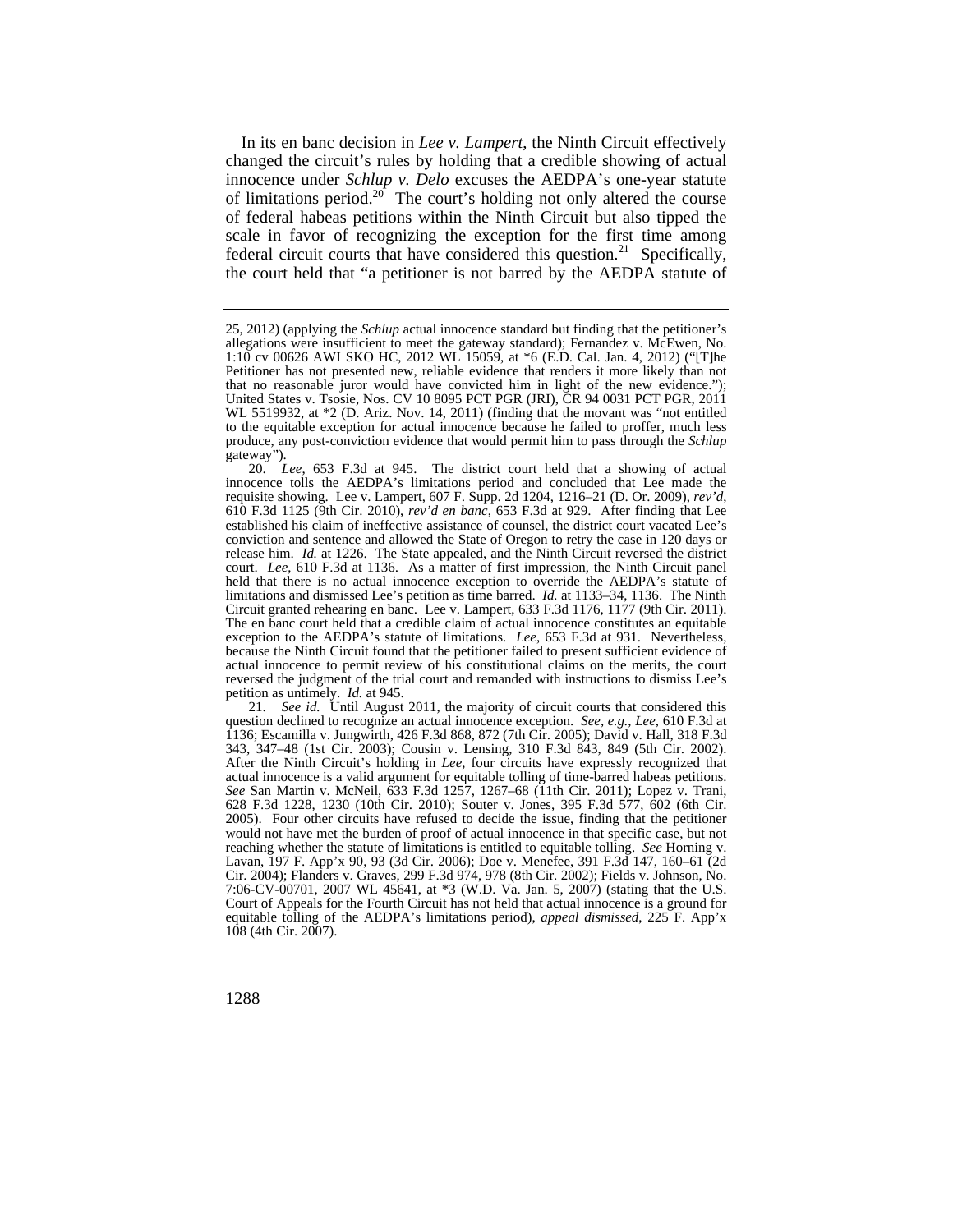evidence linking him to the residential fire that killed three people. $24$ limitations from filing an otherwise untimely habeas petition if the petitioner makes a credible showing of 'actual innocence' under *Schlup v. Delo*."22 In light of the intervening en banc decision in *Lee*, the Ninth Circuit reopened the possibility that Souliotes could, by way of the actual innocence gateway under *Schlup*, present his otherwise time-barred [claims.](https://claims.23)<sup>23</sup> On remand, the district court granted an evidentiary hearing on Souliotes's admission of new scientific evidence that refuted the key The district court subsequently found that Souliotes had made a sufficient showing of actual innocence to serve as an equitable exception to the AEDPA's statute of limitations.<sup>25</sup>

The en banc court's decision in *Lee* addressed the core objective of our criminal judicial system—protect the innocent and convict the guilty.<sup>26</sup>

23. Souliotes v. Evans, 654 F.3d 902, 902 (9th Cir. 2011). Specifically, the Ninth Circuit vacated its opinion in *Souliotes*, reversed the district court's dismissal of Souliotes's habeas petition as untimely, and remanded for proceedings consistent with the en banc decision in *Lee v. Lampert*. *Id.* 

24. Souliotes v. Hedgpeth, No. 1:06-cv-00667 AWI MJS HC, 2011 WL 4433098, at \*6 (E.D. Cal. Sept. 21, 2011). The court held a three-day evidentiary hearing in January 2012 on Souliotes's actual innocence gateway claim under *Schlup* and his claims of statutory tolling based on diligence. Petitioner's Opening Post-Hearing Brief at 6 n.1, Souliotes v. Hedgpeth, No. 1:06-cv-00667 AWI MJS HC, 2012 WL 2684972 (E.D. Cal. July 6, 2012), ECF No. 138. After the hearing, the parties filed posthearing briefs. *See, e.g.*, Petitioner's Opening Post-Hearing Brief, *supra*.

25. *Souliotes*, 2012 WL 2684972, at \*4 (adopting the magistrate judge's Findings and Recommendation and determining that the new scientific evidence and the unreliability of the prosecution's eyewitness constituted a sufficient showing of actual innocence); *see also* Souliotes v. Hedgpeth, No. 1:06-cv-00667 AWI MJS HC, 2012 WL 1458087, at \*64 (E.D. Cal. Apr. 26, 2012) (magistrate judge's Findings and Recommendation).

26. *See, e.g.*, *In re* Winship, 397 U.S. 358, 372 (1970) (Harlan, J., concurring) ("I view the requirement of proof beyond a reasonable doubt in a criminal case as bottomed on a fundamental value determination of our society that it is far worse to convict an innocent man than to let a guilty man go free."). This basic value is embodied in several provisions of the U.S. Constitution, such as the right to remain silent, the right

 of finality, comity, and judicial conservation. *Id.* at 935. Finally, the Ninth Circuit relied 22. *Lee*, 653 F.3d at 945. The Ninth Circuit reasoned that "[a]t the time of AEDPA's passage, federal courts had equitable discretion to hear the merits of procedurallydefaulted habeas claims where the failure to do so would result in a 'fundamental miscarriage of justice,' such as the conviction of an actually innocent person." *Id.* at 933–34 (citing McCleskey v. Zant, 499 U.S. 467, 502 (1991)). Thus, the court held that Congress did not remove the equitable power of federal courts in habeas proceedings in passing AEDPA. *Id.* at 936. Additionally, the court found that an actual innocence exception to the limitations period is consistent with the AEDPA's underlying principles on the doctrine of constitutional avoidance to support its conclusion. *Id.* at 936 (explaining that denying federal habeas relief from an actually innocent petitioner would be "constitutionally problematic" (quoting *Souter*, 395 F.3d at 601)).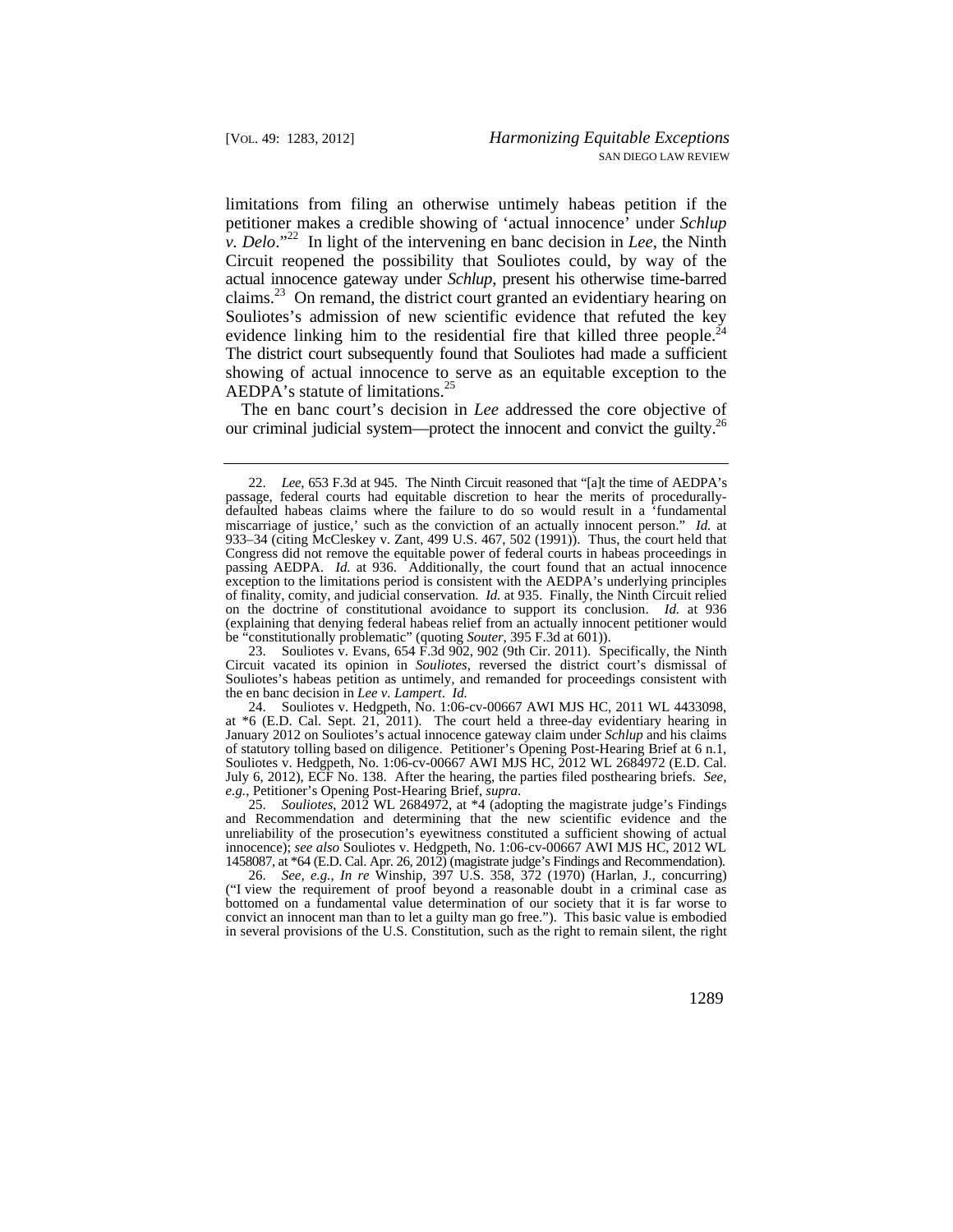*Lee*, maintaining that a credible claim of actual innocence does not However, several circuits disagree with the Ninth Circuit's conclusion in constitute an exception, under *any* circumstances, to the AEDPA's oneyear limitations period.<sup>27</sup> This active circuit split illustrates the struggle inmates continue to face when attempting to overcome procedural barriers preventing federal courts from considering their habeas petitions on the [merits.](https://merits.28)<sup>28</sup>

Since the enactment of the AEDPA in 1996, the Supreme Court has affirmed that *Schlup* remains the standard to review gateway innocence [claims.](https://claims.29)29 Furthermore, the Court recently held in *Holland v. Florida* that the one-year statute of limitations regarding a petition for federal habeas relief by state prisoners is subject to equitable tolling in appropriate [cases.30](https://cases.30) However, the Supreme Court has yet to address whether "actual innocence" is an exception to the AEDPA's statute of limitations period.<sup>31</sup>

 was not able to examine at trial. *Id.*  29. *See* House v. Bell, 547 U.S. 518, 537–39 (2006). The Supreme Court held that for a death row inmate to obtain review of his procedurally barred claims, he must meet the *Schlup* gateway standard by introducing new and substantial evidence that the jury

 timeliness has historically been determined by equitable standards. *Id.* at 2562. 30. Holland v. Florida, 130 S. Ct. 2549, 2560 (2010). In *Holland*, the Supreme Court held that the AEDPA is subject to equitable tolling because it is nonjurisdictional and therefore "subject to a 'rebuttable presumption' in *favor* 'of equitable tolling.'" *Id.*  (quoting Irwin v. Dep't of Veterans Affairs, 498 U.S. 89, 95–96 (1990)). The Court concluded that although the AEDPA was enacted with the purpose of eliminating delays in the process of federal habeas review, the statute can still achieve its purpose without undermining the basic equitable principle of habeas corpus, under which a petition's

31. At first blush, one might think an actual innocence exception would be subsumed within the equitable tolling doctrine. Although both equitable exceptions can often be blurred together, an actual innocence exception is separate and distinct from the equitable tolling doctrine. Under the *Schlup* gateway exception, petitioners must supplement their claims of actual innocence with claims of an independent constitutional violation of federal law occurring in the state criminal proceeding to pass through the gateway and argue the merits of their underlying claims. Schlup v. Delo, 513 U.S. 298, 316 (1995). In other words, a petitioner must contend that a constitutional violation has resulted in the conviction of one who is actually innocent. Without any new evidence of innocence, "even the existence of a concededly meritorious constitutional violation is not

to counsel, and the right to a jury in criminal prosecutions. *See* U.S. CONST. amends. V, VI.

<sup>27.</sup> *See, e.g.*, Escamilla v. Jungwirth, 426 F.3d 868, 871 (7th Cir. 2005) ("The legal shortcoming is that 'actual innocence' is unrelated to the statutory timeliness rules."); David v. Hall, 318 F.3d 343, 347 (1st Cir. 2003) ("In particular, the statutory one-year limit on filing initial habeas petitions is not mitigated by any statutory exception for actual innocence even though Congress clearly knew how to provide such an escape hatch."); Cousin v. Lensing, 310 F.3d 843, 849 (5th Cir. 2002) ("The one-year limitation period established by § 2244(d) contains no explicit exemption for petitioners claiming actual innocence of the crimes of which they have been convicted.").

<sup>28.</sup> *See* Lonchar v. Thomas, 517 U.S. 314, 324 (1996) ("Dismissal of a *first* federal habeas petition is a particularly serious matter, for that dismissal denies the petitioner the protections of the Great Writ entirely, risking injury to an important interest in human liberty.").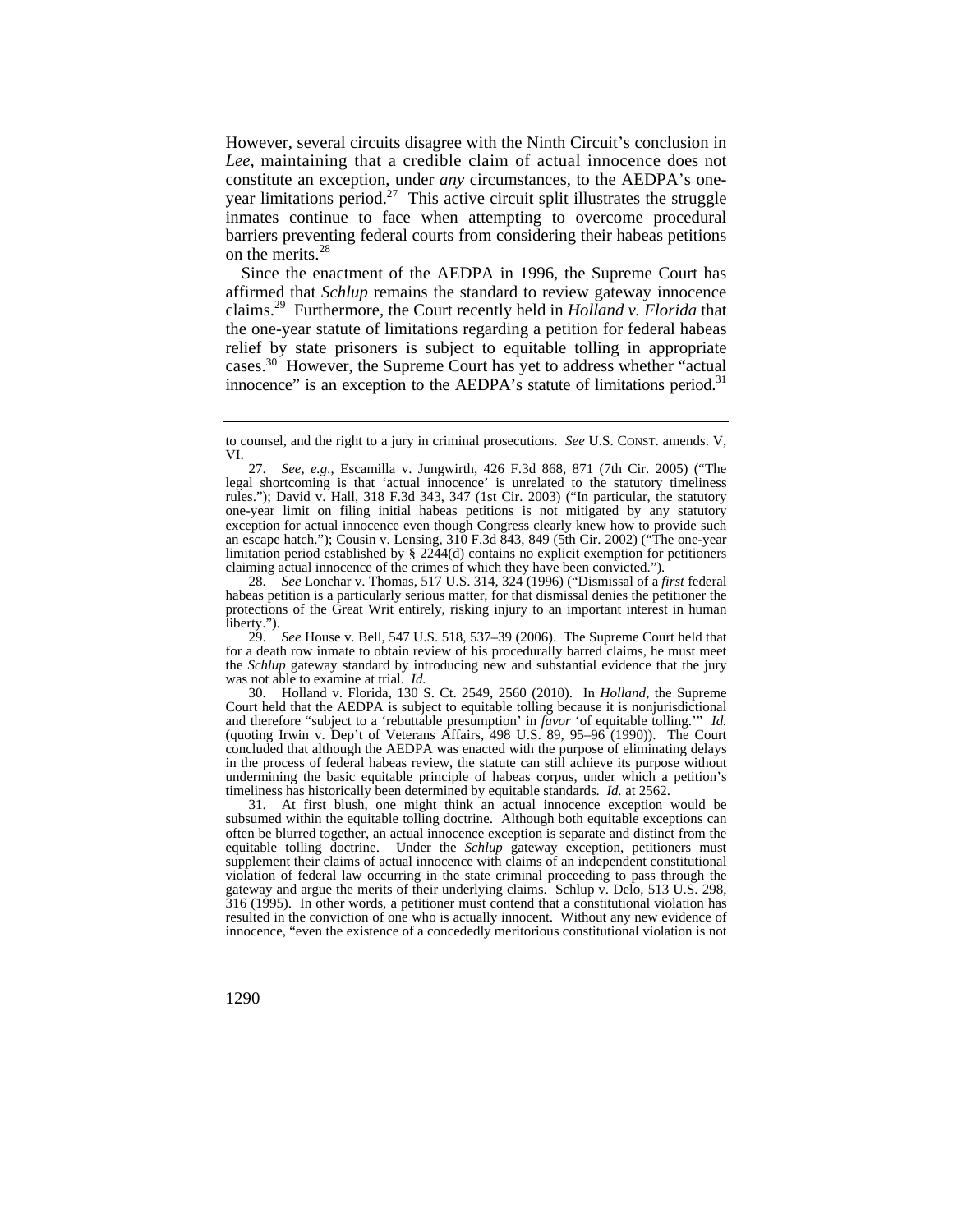Because the federal courts apply equitable principles to the AEDPA's statute of limitations in a variety of contexts, $32$  it would be inconsistent for courts not to excuse untimely filings by those whose claims invoke the "ultimate equity"—actual innocence. $33$  As the Ninth Circuit explained in *Lee*, it would be fundamentally inconsistent that "under *Holland*, a petitioner could receive the benefit of equitable tolling for attorney error and yet be denied habeas review upon making a credible showing of actual innocence."<sup>34</sup>

This Comment argues that to neutralize this potential inequality, the Supreme Court should affirm the Ninth Circuit's recent decision in *Lee v. Lampert*, finding that a credible claim of actual innocence constitutes an equitable exception to the AEDPA's one-year statute of limitations period. District courts must be able to call on their equitable powers, including both equitable principles already applied to the AEDPA's statute of limitations as well as the actual innocence exception, in determining whether a district court may consider the merits of a criminal defendant's otherwise untimely habeas petition.

 Part II discusses the role of federal habeas corpus relief, the emergence of actual innocence in Supreme Court jurisprudence, and the relevant aspects of the AEDPA. Part III explains the purpose and application of statutes of limitations and discusses reasons a court should exercise its power to equitably toll the AEDPA's limitations period. Part IV explores whether an actual innocence exception is necessary. This Part also examines the current split among the circuits and the reasoning and policy behind each circuit's respective decision. Part V recommends that the

34. Lee v. Lampert, 653 F.3d 929, 935 n.10 (9th Cir. 2011) (en banc) (citing *Holland*, 130 S. Ct. at 2564); *see also* Spitsyn v. Moore, 345 F.3d 796, 801 (9th Cir. 2003) (concluding defense attorney's misconduct justified equitable tolling of AEDPA limitations period).

itself sufficient to establish a miscarriage of justice that would allow a habeas court to reach the merits of a barred claim." *Id.* On the other hand, the doctrine of equitable tolling does not require a claim of constitutional error. Instead, the doctrine of equitable tolling permits a court to suspend a statutory deadline when, despite due diligence, some external factor beyond the defendant's control prevents the defendant from meeting the strict statutory deadline. *Holland*, 130 S. Ct. at 2562; *see also* Lawrence v. Florida, 549 U.S. 327, 336 (2007).

<sup>32.</sup> *See infra* notes 108–11 and accompanying text.

<sup>33.</sup> The Supreme Court has consistently supported the principle that "habeas corpus is, at its core, an equitable remedy." *Schlup*, 513 U.S. at 319. Moreover, the Court has emphasized that the interest in avoiding injustice is most significant in the context of actual innocence. *Id.* at 324–25 (proclaiming that the quintessential miscarriage of justice is the execution of an innocent person).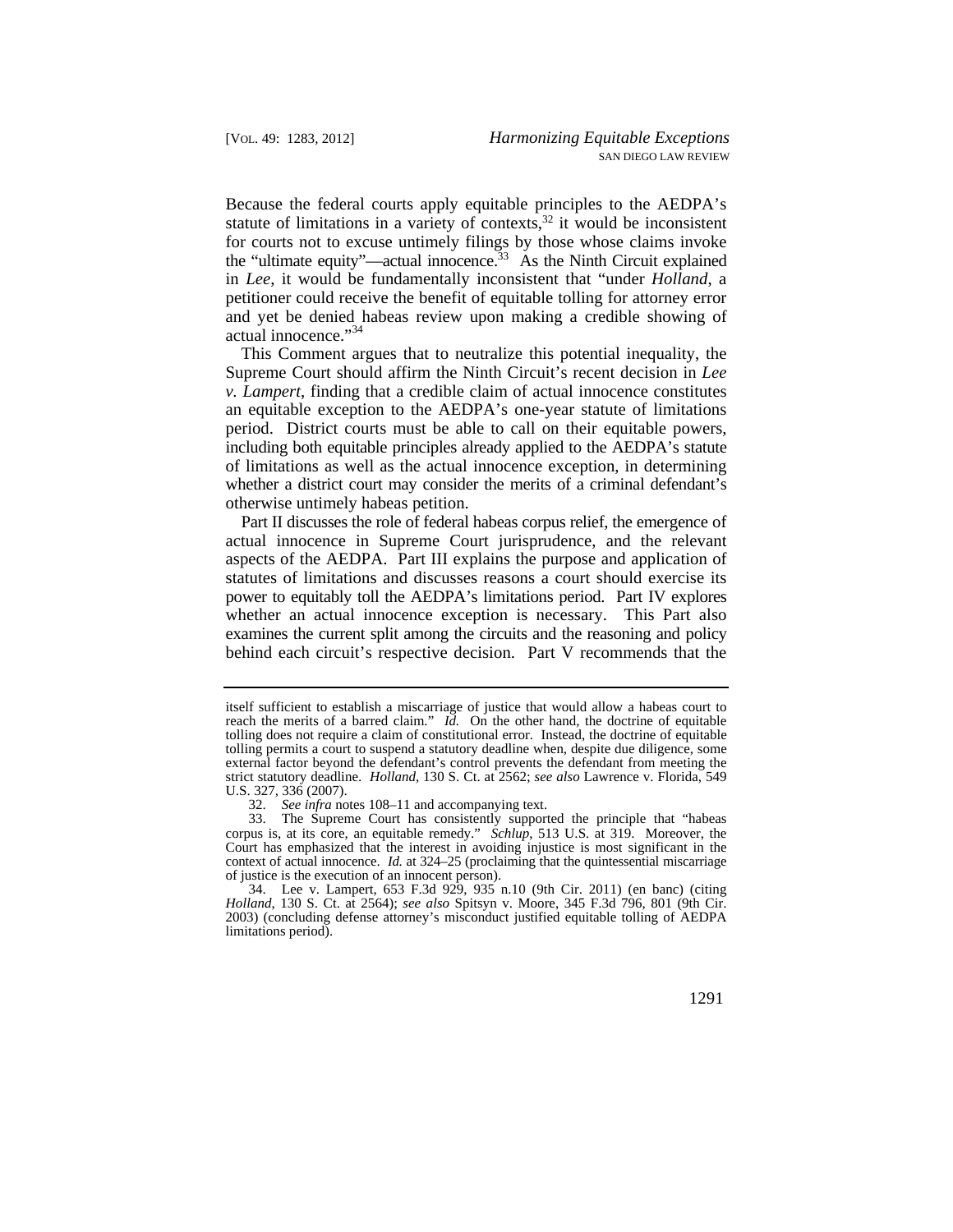Supreme Court adopt the gateway standard of actual innocence for equitable tolling of time-barred petitions and thereby harmonize already-applied equitable exceptions and the actual innocence exception to the AEDPA's one-year limitations period. This Part discusses the policy implications of and the most likely counterarguments against recognizing actual innocence as an equitable exception to the AEDPA deadline. This Part then revisits *Souliotes* and other cases to highlight the critical role of the actual innocence gateway under *Schlup* in ensuring the equitable application of the AEDPA to federal habeas petitions. Part VI reiterates that the Supreme Court should recognize both avenues for equitable tolling of the AEDPA's statute of limitations.

## II. FEDERAL HABEAS RELIEF AND EQUITABLE EXCEPTIONS

Habeas corpus is the ultimate equitable remedy for individuals unconstitutionally deprived of their liberty.<sup>35</sup> For centuries, the "Great Writ" has served as an essential safeguard of a person's legal and constitutional rights.<sup>36</sup> As the Supreme Court has recognized, habeas petitions protect innocent defendants against unjust incarcerations that violate fundamental [fairness.](https://fairness.37)<sup>37</sup>

37. *See* Engle v. Isaac, 456 U.S. 107, 126 (1982) (quoting Wainwright v. Sykes, 433 U.S. 72, 97 (1977) (Stevens, J., concurring)) (explaining that habeas corpus is a

<sup>35.</sup> *Habeas corpus ad subjiciendum—*also known as the "Great Writ"—literally means "you have the body to submit to." BLACK'S LAW DICTIONARY 778 (9th ed. 2009). A writ of habeas corpus directs a prison warden to bring a prisoner before a court to ensure that the inmate's imprisonment or detention is lawful. *Id.* The court may order that the prisoner be released from incarceration if the prisoner can successfully prove that the imprisonment violates a constitutional right. *See* John H. Blume & David P. Voisin, *An Introduction to Federal Habeas Corpus Practice and Procedure*, 47 S.C. L. REV. 271, 272–73 (1996) (quoting Fay v. Noia, 372 U.S. 391, 402 (1963), *overruled on other grounds by* Coleman v. Thompson, 501 U.S. 722 (1991)) (stating that habeas corpus reinforces the principle that an individual is entitled to immediate release if the individual's imprisonment cannot be shown to conform to due process).

 36. In seventeenth-century England, the King's high court had discretion to issue writs of habeas corpus to bring forth prisoners to inquire into the legality of their imprisonments. WILLIAM F. DUKER, A CONSTITUTIONAL HISTORY OF HABEAS CORPUS 4 (1980). In the United States, the common-law writ of habeas corpus safeguarded the integrity of the criminal justice process. *See Ex parte* Watkins, 28 U.S. (3 Pet.) 193, 201–02 (1830). The U.S. Constitution recognizes the Great Writ in the Suspension Clause, which provides that "[t]he Privilege of the Writ of Habeas Corpus shall not be suspended, unless when in Cases of Rebellion or Invasion the public Safety may require it." U.S. CONST. art. I, § 9, cl. 2. Through legislation, Congress provided federal courts the power to grant writs of habeas corpus to "any person," including federal prisoners and state prisoners, detained "in violation of the constitution, or of any treaty or law of the United States." Habeas Corpus Act of Feb. 5, 1867, ch. 28, § 1, 14 Stat. 385, 385; *see also* Judiciary Act of Sept. 24, 1789, ch. 20, § 14, 1 Stat. 73, 81–82. In the Act of June 25, 1948, Congress codified existing federal habeas corpus statutes and judicial habeas practice at 28 U.S.C. §§ 2241 to 2255. Act of June 25, 1948, ch. 646, Pub. L. No. 80-773, 62 Stat. 869, 964–67 (codified as amended at 28 U.S.C. §§ 2241–2255 (2006)).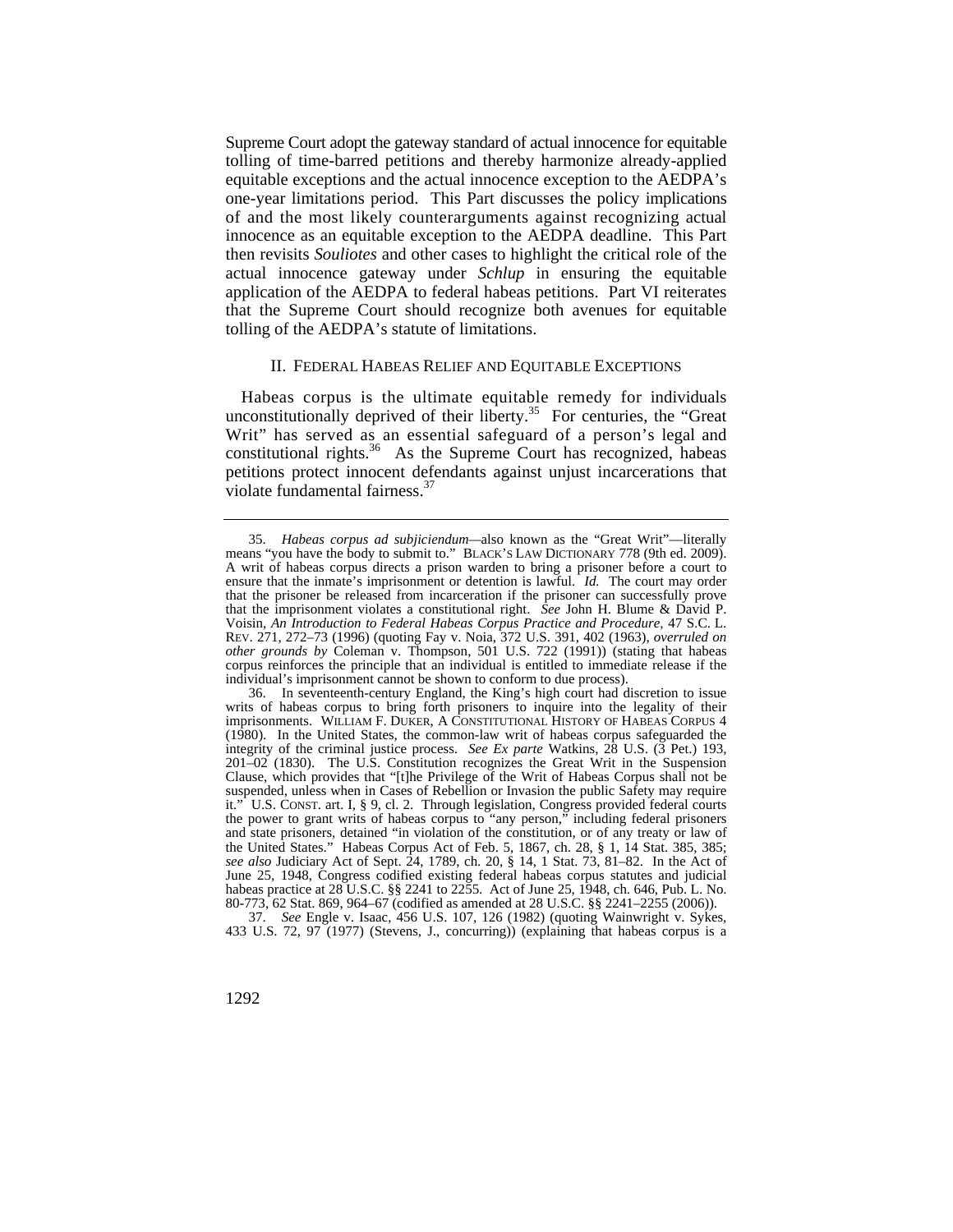## *A. The Role of Federal Habeas Corpus Petitions*

After being convicted of a crime, an inmate has several legal avenues After being convicted of a crime, an image as  $\frac{1}{28}$  A prisoner may first available to challenge a conviction or [sentence.](https://sentence.38)<sup>38</sup> A prisoner may first challenge a conviction directly through one or more [appeals.](https://appeals.39)<sup>39</sup> If the appeals are unsuccessful, the prisoner may collaterally attack a conviction by filing a writ of habeas corpus in state court.<sup>40</sup> Finally, if the prisoner fails to obtain relief in state court, the inmate may file a habeas petition in federal court asserting that the incarceration violates the inmate's constitutional rights.<sup>41</sup> The habeas petition is a prisoner-initiated civil action that provides collateral review of the legality of the prisoner's criminal conviction.<sup>42</sup> When a federal court grants a prisoner's petition

 *Double Jeopardy Clause*, 64 STAN. L. REV. 535, 549 (2012). 38. *See* Jordan M. Barry, *Prosecuting the Exonerated: Actual Innocence and the* 

39. *Id.* 

40. *Id.* A petition for writ of habeas corpus is a "collateral attack" on the final judgment or sentence of a criminal trial. *See, e.g.*, Murray v. Carrier, 477 U.S. 478, 482– 83 (1986) (using the terms *habeas corpus* and *collateral review* interchangeably). A habeas corpus proceeding may not be used to obtain a new trial or as an appeal or writ of error to correct, modify, or revise the judgment of a conviction, sentence, or order. *See, e.g.*, Bartone v. United States, 375 U.S. 52, 53–54 (1963) (drawing a distinction between a "[d]irect attack" on a criminal judgment and "collateral proceedings," like habeas corpus proceedings); Wallace v. Willingham, 351 F.2d 299, 300 (10th Cir. 1965) (stating that habeas corpus does not provide a method to review judgments in proceedings to vacate a sentence).

 the ground that he is in custody in violation of the Constitution or laws or treaties of the 41. Barry, *supra* note 38, at 549; *see also* 28 U.S.C. § 2254 (2006). Section 2254(a) provides that the courts "shall entertain an application for a writ of habeas corpus in behalf of a person in custody pursuant to the judgment of a State court only on United States." 28 U.S.C. § 2254(a). After the writ is filed, the federal court entertaining the petition will "award the writ or issue an order directing the respondent to show cause why the writ should not be granted" and the court will then set a hearing date. *Id.* § 2243.

42. Karen M. Marshall, *Finding Time for Federal Habeas Corpus:* Carey v. Saffold, 37 AKRON L. REV. 549, 554 n.23 (2004) ("In theory, a federal habeas corpus petition is an independent civil suit, in which the prisoner asks only that the federal court

protection against convictions that violate fundamental fairness). The Supreme Court looks at each case individually to determine whether the incarceration of a criminal defendant violates the defendant's federal right to due process. 1 WAYNE R. LAFAVE ET AL., CRIMINAL PROCEDURE § 2.4(e), at 612 (3d ed. 2007). The Court has explained that it may intervene only when there is an infringement upon the "fundamental principles of liberty and justice which lie at the base of all our civil and political institutions." Powell v. Alabama, 287 U.S. 45, 67 (1932) (quoting Hebert v. Louisiana, 272 U.S. 312, 316 (1926)) (internal quotation marks omitted); *see also* Harris v. Hutchinson, 209 F.3d 325, 330 (4th Cir. 2000) ("[E]quity must be reserved for those rare instances where . . . it would be unconscionable to enforce the limitation period against the party and gross injustice would result.").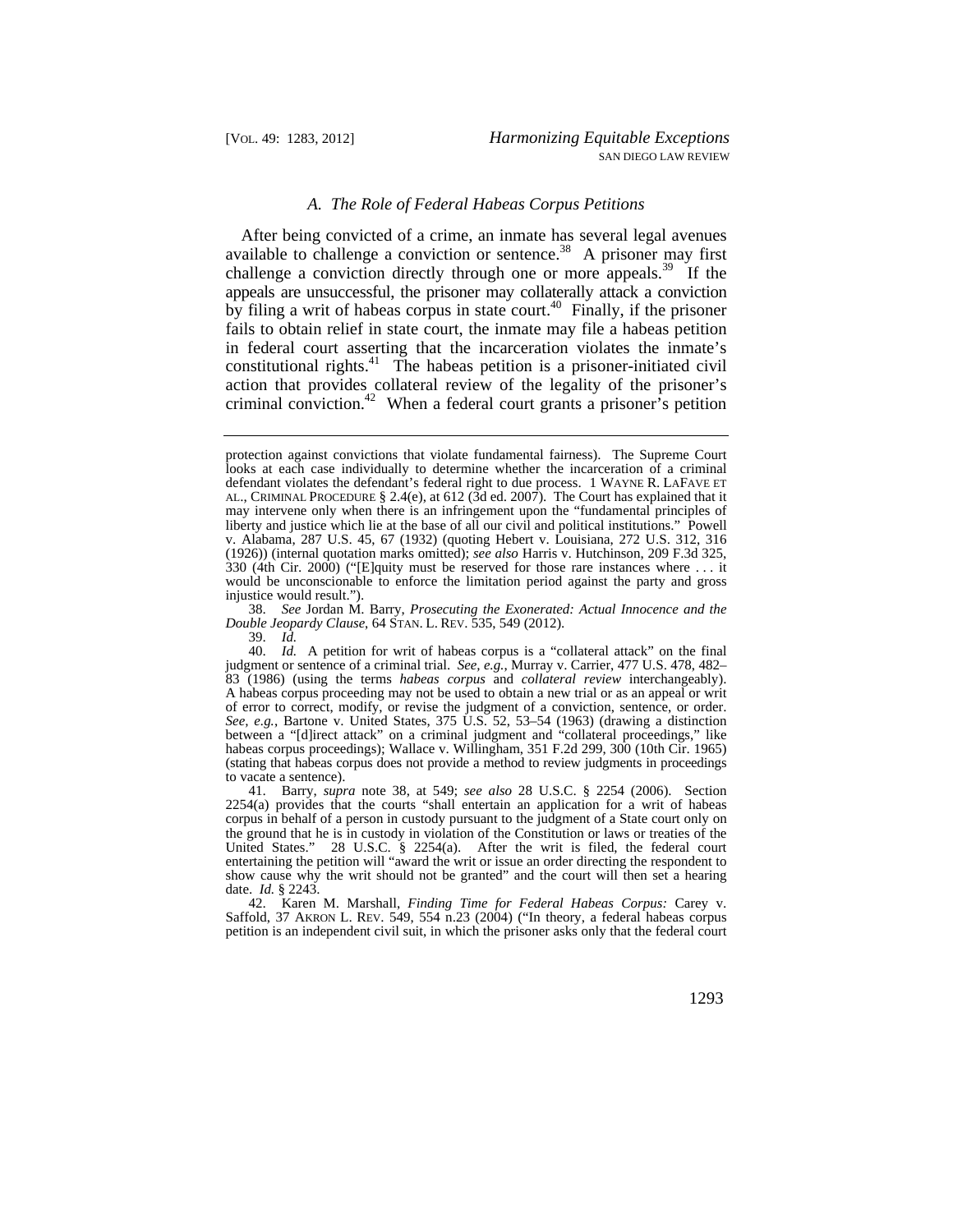for habeas corpus, the court is generally ruling that the conviction or sentence violated the prisoner's constitutional rights.<sup>43</sup>

Before seeking any federal judicial remedies, however, the inmate must first exhaust all state remedies<sup>44</sup> because state criminal proceedings are the principal means through which to determine the guilt or innocence of criminal [defendants.45](https://defendants.45) Finality and comity are "society's interest[s] in the efficiency of the criminal justice process," in that the process will "swiftly and certainly punish one who violates the law" and ensure the "accuracy of judgments."<sup>46</sup> If the petitioner does not exhaust the state

 of state judicial proceedings." Rose v. Lundy, 455 U.S. 509, 518 (1982). Comity, the *Habeas Reform*, 83 CALIF. L. REV. 485, 489 (1995). 44. 28 U.S.C. § 2254(b)(1)(A). The exhaustion doctrine is "principally designed to protect the state courts' role in the enforcement of federal law and prevent disruption respect one political entity shows another, is often described as part of federalism— $\overline{ }$ federal courts should respect the determinations of state courts regarding the adjudication of constitutional claims." Barry Friedman, *Failed Enterprise: The Supreme Court's* 

45. Herrera v. Collins, 506 U.S. 390, 416 (1993); Barefoot v. Estelle, 463 U.S. 880, 887 (1983) ("Federal courts are not forums in which to relitigate state trials."), *superseded by statute*, 28 U.S.C. § 2253 (2006), *as recognized in* Slack v. McDaniel, 529 U.S. 473 (2000).

 ENG. J. ON CRIM. & CIV. CONFINEMENT 463, 485–86 (1997); *see also* McCleskey v. Zant, CAL. L. REV. 1513, 1533 n.110 (1997) (quoting Chessman v. Teets, 354 U.S. 156, 164– 46. Daniel M. Bradley, Jr., Comment, Schlup v. Delo*: The Burden of Showing Actual Innocence in Habeas Corpus Review and Congress' Efforts at Reform*, 23 NEW 499 U.S. 467, 491 (1991) (discussing the importance of finality in the context of federal review of state convictions). Despite the extensive delays that may occur in habeas cases, however, the Supreme Court explained that delay should not deter the court from "withholding relief so clearly called for." Peter Sessions, *Swift Justice?: Imposing a Statute of Limitations on the Federal Habeas Corpus Petitions of State Prisoners*, 70 S. 65 (1957)). The Court further noted that

 because an appeal . . . has been made on the eve of execution. the overriding responsibility of [the Supreme] Court is to the Constitution of the United States, no matter how late it may be that a violation of the Constitution is found to exist. This Court may not disregard the Constitution

*Chessman*, 354 U.S. at 165. Furthermore, although the government has a legitimate interest in finality, the Supreme Court has ruled that "[c]onventional notions of finality of litigation have no place where life or liberty is at stake and infringement of constitutional rights is alleged." Sessions, *supra*, at 1533–34 (quoting Sanders v. United States, 373 U.S. 1, 8 (1963)) (internal quotation marks omitted). If the government is to be "accountable to the judiciary for a man's imprisonment," access to the courts on habeas corpus must not be impeded. *Sanders*, 373 U.S. at 8 (quoting Fay v. Noia, 372 U.S. 391, 402 (1963), *overruled by* Keeney v. Tomayo-Reyes, 504 U.S. 1 (1992)).

determine the validity of his current detention. In substance, a habeas action constitutes a collateral challenge to the prisoner's treatment in state court." (quoting Larry W. Yackle, *The American Bar Association and Federal Habeas Corpus*, 61 LAW & CONTEMP. PROBS. 171, 172 (1998))).

<sup>43.</sup> *See* Barry, *supra* note 38, at 554. A federal court may grant a habeas corpus petition if, for example, "the performance of the individual's trial lawyer was so deficient that it failed to satisfy the requirements of the right to counsel, if the trial court deprived the individual of the right to confront the witnesses against her, or if the trial court imposed a cruel and unusual sentence." *Id.* at 554–55 (footnotes omitted).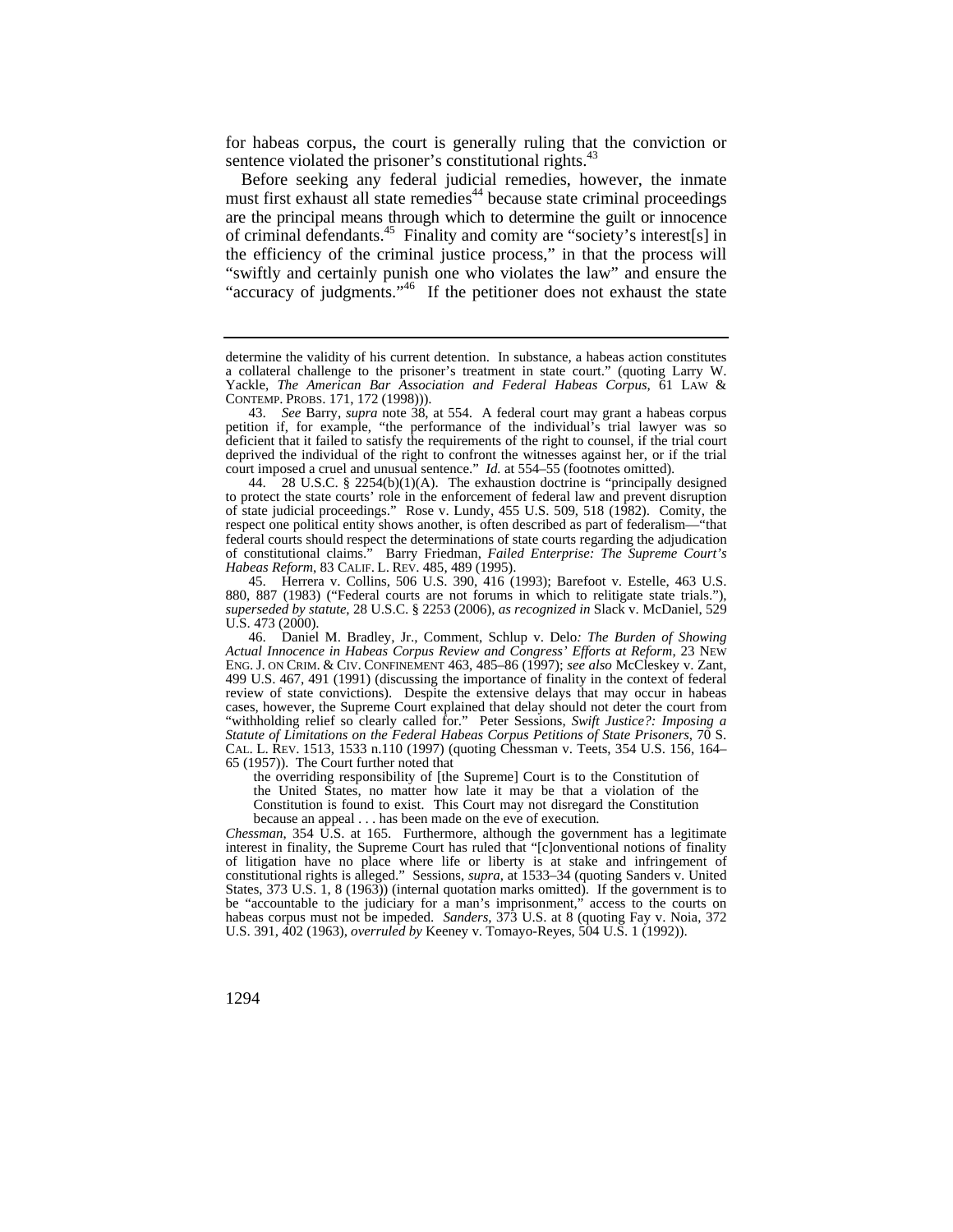remedies within the statute of limitations period established by the state, the petitioner will "procedurally default" a claim to federal habeas corpus [relief.](https://relief.47) $47$  A federal court will generally refuse to consider any arguments raised in a habeas corpus petition when the individual procedurally defaulted a [claim.](https://claim.48) $48$ 

corpus petitions on the ground that the petitioner is abusing the writ.<sup>49</sup> Additionally, federal courts may dismiss a prisoner's subsequent habeas Because the scope of federal postconviction review raises issues of comity, finality, and the conservation of judicial resources,<sup>50</sup> courts attempt to strike a proper balance between unlimited costly litigation and unconstitutional incarceration.<sup>51</sup> Thus, federal courts have equitable discretion to hear the merits of habeas petitions claiming procedural failings to avoid a fundamental "miscarriage of justice." $52$  Equitable

49. *See* Zheng, *supra* note 47, at 2121–22 (citing 28 U.S.C. § 2244(b) (2006)). Petitioners may abuse successive petitions, which "raise identical grounds to those raised and dismissed on the merits in a prior habeas corpus petition," or second petitions, which "raise grounds that were previously available but not relied upon." *Id.* (citing Kuhlmann v. Wilson, 477 U.S. 436, 444 n.6 (1986)).

50. *See* Williams v. Taylor, 529 U.S. 420, 436 (2000) (discussing the AEDPA's purpose of furthering "the principles of comity, finality, and federalism").

 scope of habeas corpus review does so by balancing competing interests). *Compare,*  51. *See Kuhlmann*, 477 U.S. at 448 n.8 (arguing that each court that considers the *e.g.*, *Fay*, 372 U.S. at 424 (concluding that individual liberty outweighed concerns for finality and federalism), *with* Wright v. West, 505 U.S. 277, 293 (1992) (plurality opinion) ("[H]abeas review . . . 'disturbs the State's significant interest in repose for concluded litigation, denies society the right to punish some admitted offenders, and intrudes on state sovereignty to a degree matched by few exercises of federal judicial authority.'" (quoting Duckworth v. Eagan, 492 U.S. 195, 210 (1989) (O'Connor, J., concurring))).

52. *See* McCleskey v. Zant, 499 U.S. 467, 502 (1991). "[H]abeas corpus has traditionally been regarded as governed by equitable principles." *Kuhlmann*, 477 U.S. at

 *Habeas Corpus Petitions*, 90 CALIF. L. REV. 2101, 2121 (2002). 47. *See* Woodford v. Ngo, 548 U.S. 81, 92 (2006) (defining procedural default). The procedural-default rule "bars federal review of a state prisoner's federal constitutional claims denied by the state court for failure to comply with a state procedural requirement, such as the form or timing of a post-trial motion." Limin Zheng, Comment, *Actual Innocence as a Gateway Through the Statute-of-Limitations Bar on the Filing of Federal* 

<sup>48.</sup> Gray v. Netherland, 518 U.S. 152, 162 (1996) ("[P]rocedural bar . . . prevents federal habeas corpus review of the defaulted claim, unless the petitioner can demonstrate cause and prejudice for the default."). A federal court may bar a state prisoner from seeking federal habeas relief if the state court denied the prisoner's federal claim on independent and adequate state procedural grounds. Coleman v. Thompson, 501 U.S. 722, 730 (1991), *abrogated in part by* Martinez v. Ryan, 132 S. Ct. 1309 (2012). However, if the petitioner shows cause and prejudice for the state procedural waiver, the petitioner's procedurally defaulted claims will be eligible for federal habeas relief. Wainwright v. Sykes, 433 U.S. 72, 90–91 (1977).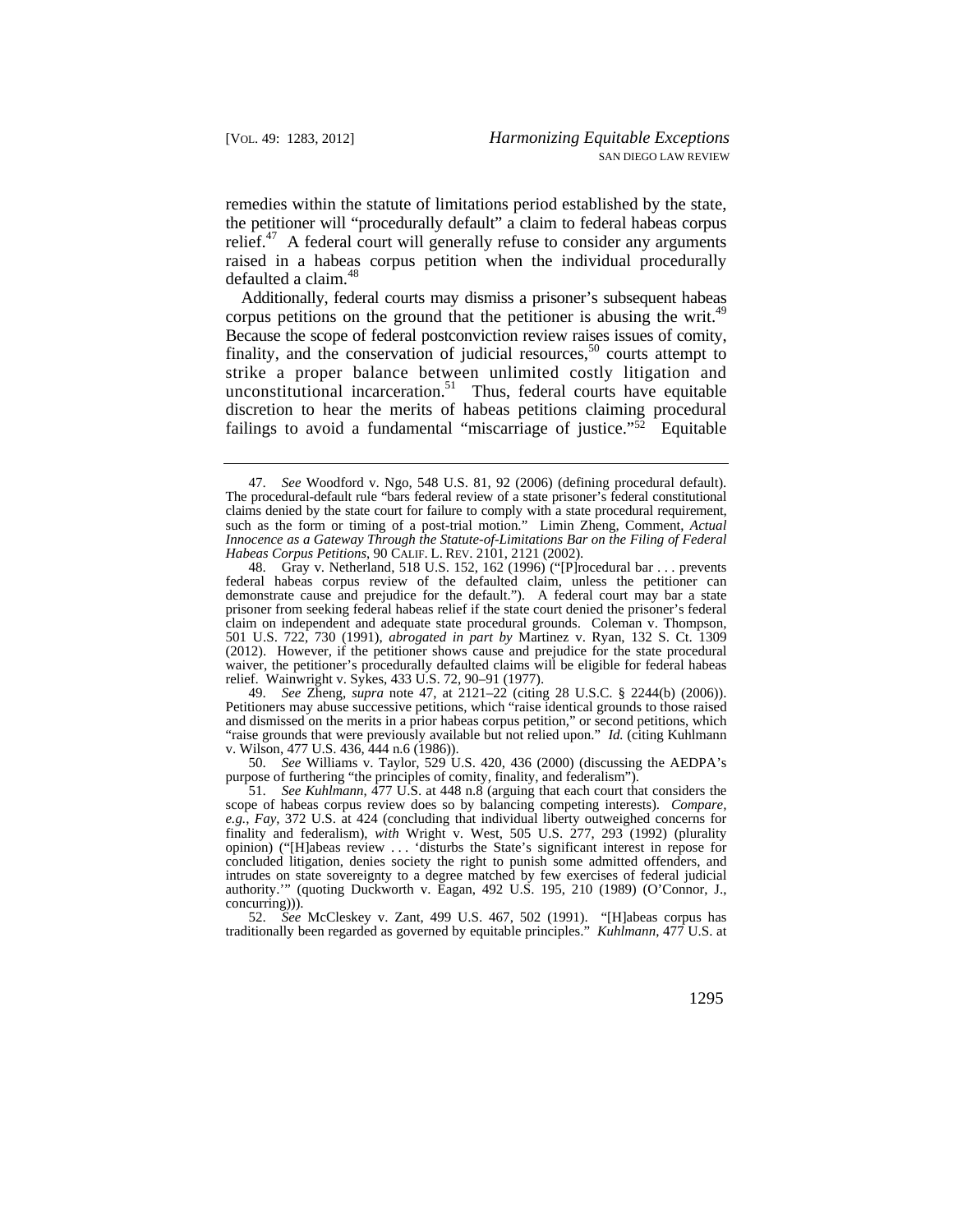exceptions help ensure that finality and efficiency do not undermine the value of federal habeas corpus for defendants.<sup>53</sup>

# *B. The Emergence of Actual Innocence in Supreme Court Jurisprudence*

The Supreme Court has developed a standard of actual innocence<sup>54</sup> for habeas corpus petitions in a series of [cases.](https://cases.55)<sup>55</sup> These decisions ensured "the equitable discretion of habeas courts to see that . . . constitutional errors do not result in the incarceration of innocent persons."<sup>56</sup>

Starting in the second half of the twentieth century, the Supreme Court held that courts must hear a successive petition when required by the

54. In the context of federal petitions for habeas corpus, actual innocence can be explained as follows:

A prototypical example of "actual innocence" in a colloquial sense is the case where the State has convicted the wrong person of the crime. Such claims are of course regularly made on motions for new trial after conviction in both state and federal courts, and quite regularly denied because the evidence adduced in support of them fails to meet the rigorous standards for granting such motions. But in rare instances it may turn out later, for example, that another person has credibly confessed to the crime, and it is evident that the law has made a mistake. In [this] context . . . , the concept of "actual innocence" is easy to grasp.

Sawyer v. Whitley, 505 U.S. 333, 340–41 (1992).

 stand-alone claims of actual innocence. *Herrera*, 506 U.S. at 404–05. 56. Herrera v. Collins, 506 U.S. 390, 404 (1993) (quoting *McCleskey*, 499 U.S. at 502) (internal quotation marks omitted). The fundamental miscarriage of justice exception is available "only where the prisoner supplements his constitutional claim with a colorable showing of factual innocence." *Kuhlmann*, 477 U.S. at 454. The Supreme Court has never held that the fundamental miscarriage of justice exception extends to

<sup>447 (</sup>quoting *Fay*, 372 U.S. at 438); *see also* Schlup v. Delo, 513 U.S. 298, 319 (1995) ("[H]abeas corpus is, at its core, an equitable remedy."). The history of habeas corpus is "inextricably intertwined with the growth of fundamental rights of personal liberty. . . . [I]ts function has been to provide a prompt and efficacious remedy for whatever society deems to be intolerable restraints." *Fay*, 372 U.S. at 401–02.

<sup>53.</sup> *See Kuhlmann*, 477 U.S. at 448 (describing the proper scope of habeas corpus as a "sensitive weighing of the interests implicated"); Sanders v. United States, 373 U.S. 1, 8 (1963) ("Conventional notions of finality of litigation have no place where life or liberty is at stake and infringement of constitutional rights is alleged.").

 innocence of the crime charged—the petitioner must show that "it is more likely than not 55. *See infra* notes 57–66 and accompanying text. Before Congress enacted the AEDPA, the Supreme Court applied a differential standard of proof for innocence-based claims, depending on whether the petitioner claimed that he or she was innocent in regard to the punishment or actually innocent of the crime charged. When a petitioner claimed ineligibility of the punishment, the Court held that "one must show by clear and convincing evidence that, but for a constitutional error, no reasonable juror would have found the petitioner eligible for the death penalty under the applicable state law." *Sawyer*, 505 U.S. at 336. However, when a petitioner claims actual innocence that no reasonable juror would have convicted him in light of the new evidence." *Schlup*, 513 U.S. at 326–27 ("[W]e hold that the *Carrier* 'probably resulted' standard rather than the more stringent *Sawyer* standard must govern the miscarriage of justice inquiry when a petitioner who has been sentenced to death raises a claim of actual innocence to avoid a procedural bar to the consideration of the merits of his constitutional claims." (citing Murray v. Carrier, 477 U.S. 478, 496 (1986))).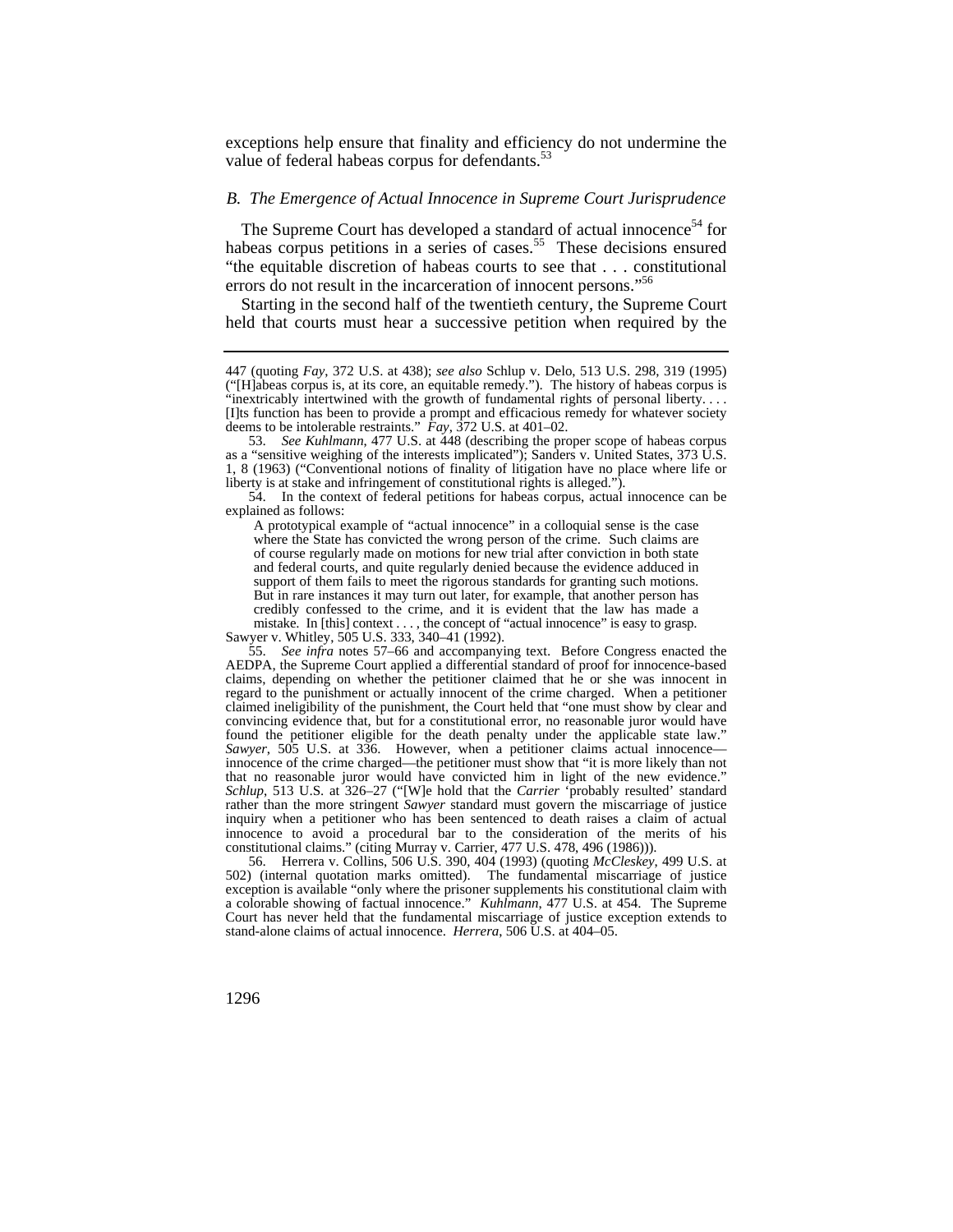... actual prejudice resulting from the alleged constitutional violation."<sup>58</sup> "ends of justice."<sup>57</sup> The Court adopted an exception to procedurally barred habeas petitions under the concept of "cause and prejudice," under which a petitioner must show "cause for the noncompliance and Recognizing that the courts' stringent application of the "cause-andprejudice standard" might result in a "miscarriage of justice,"59 the Supreme Court held that in an extraordinary case, where a constitutional violation has likely resulted in the conviction of one who is actually innocent, a court may grant a writ of habeas corpus, even in the absence of a showing of cause for the procedural default.<sup>60</sup>

Although the Supreme Court held that the mere existence of "newly discovered evidence relevant to the guilt of a state prisoner is not a ground for relief on federal habeas corpus,"61 the Court in *Schlup v. Delo* 

 petitioner's constitutional rights). 59. There are few circumstances under which a habeas petitioner can overcome a procedural barrier. *See Murray*, 477 U.S. at 495 (observing that the cause and prejudice exception is premised on concerns for comity and finality rather than concerns for a

 constitute cause to excuse a procedural default. *Id.* at 497. The Court held that any 60. *Id.* at 495–96. On direct appeal to the Virginia Supreme Court, Carrier's trial counsel failed to include in the petition a claim that the defendant had been denied due process by the prosecution's withholding of the victim's statements. *Id.* at 482. The Supreme Court found that the trial counsel's performance on direct appeal did not attorney error short of ineffective assistance of counsel does not constitute cause for a procedural default. *Id.* However, the Court noted that in "'appropriate cases' the principles of comity and finality that inform the concepts of cause and prejudice 'must yield to the imperative of correcting a fundamentally unjust incarceration.'" *Id.* at 495 (quoting Engle v. Isaac, 456 U.S. 107, 135 (1982)).

61. *Herrera*, 506 U.S. at 398 (quoting Townsend v. Sain, 372 U.S. 293, 317 (1963), *overruled by* Keeney v. Tamayo-Reyes, 504 U.S. 1 (1992)). A jury convicted Herrera of the murder of police officer Enrique Carrisalez and sentenced him to death.

<sup>57.</sup> *Sanders*, 373 U.S. at 15–17. Successive petitions are those that raise identical grounds to those raised and dismissed on the merits in a prior habeas corpus petition. *See* 28 U.S.C. § 2244(b) (2006). The burden is on the applicant to show that, although the court dismissed the ground of the new application on the merits in a prior application, determining for a second time the legal basis to grant the relief sought by the applicant would better serve the ends of justice. *Sanders*, 373 U.S. at 17.

 the claim." *McCleskey*, 499 U.S. at 493 (quoting *Murray*, 477 U.S. at 488). For example, 58. Wainwright v. Sykes, 433 U.S. 72, 84, 87 (1977). Cause requires a showing that "'some objective factor external to the defense impeded counsel's efforts' to raise interference by officials that makes compliance with the state's procedural rule impracticable, the unavailability of the factual or legal basis for a claim, and ineffective assistance of counsel are objective factors that may constitute cause. *Id.* at 494 (citing *Murray*, 477 U.S. at 488). To demonstrate prejudice, a prisoner must show "not merely that the errors at his trial created a *possibility* of prejudice, but that they worked to his *actual* and substantial disadvantage, infecting his entire trial with error of constitutional dimensions." United States v. Frady, 456 U.S. 152, 170 (1982).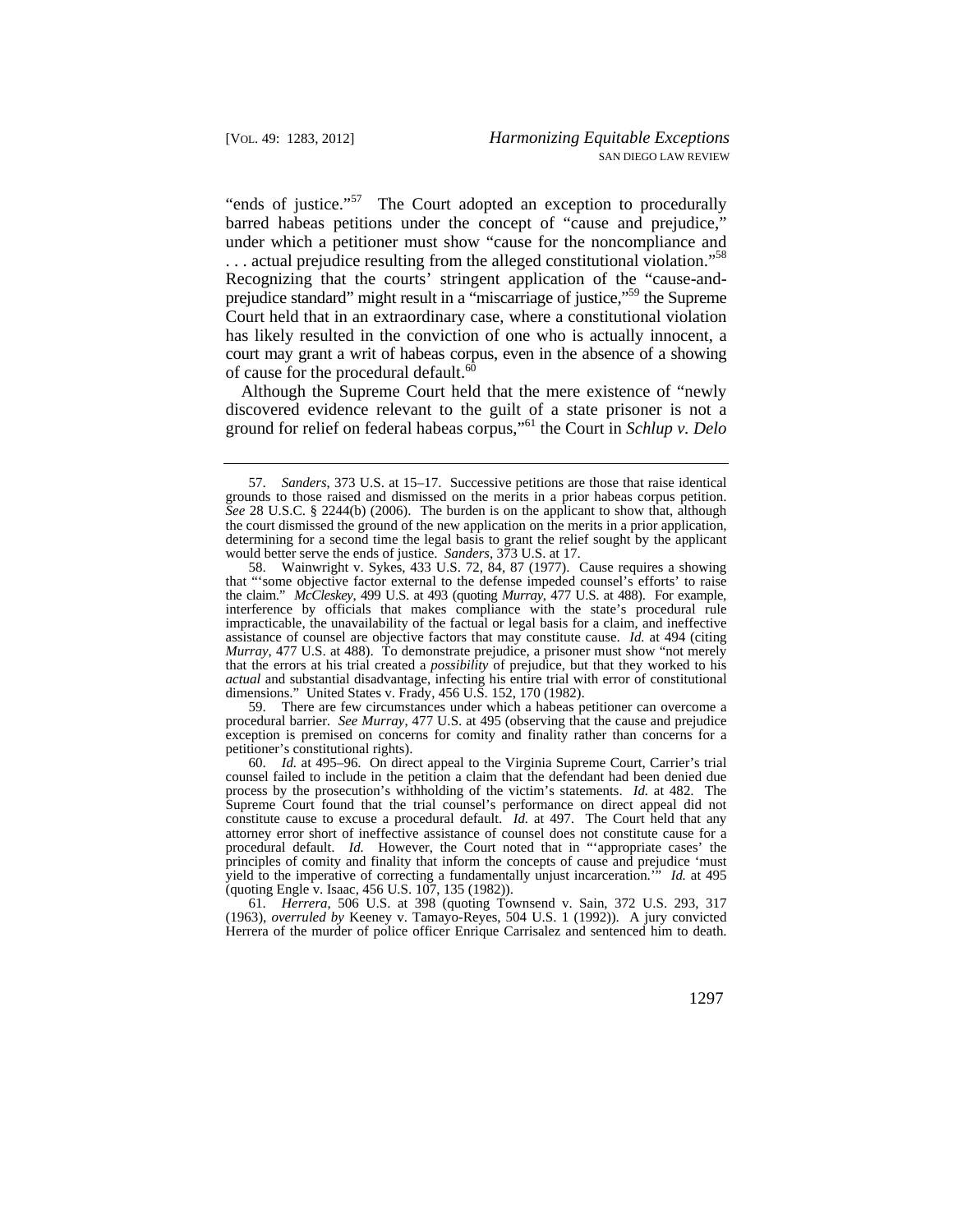[innocence.](https://innocence.62) $62$  Thus, a petitioner who claims actual innocence must also held that a petitioner may have his or her otherwise barred constitutional claim considered on the merits when it is accompanied by a claim of plead an independent constitutional error or violation of federal law occurring in the course of the underlying state criminal proceeding. In other words, to overcome the procedural default, the petitioner must first make a sufficient showing of actual innocence to pass through the gateway and have the court consider the merits of the petitioner's underlying [claims.](https://claims.63)63 The court may then grant habeas relief if the court concludes that such relief is [merited.](https://merited.64) $64\degree$  To establish a proper showing of actual innocence, a petitioner must show that, in light of all the evidence, "it is more likely than not that no reasonable juror would have found [the defendant] guilty beyond a reasonable doubt."<sup>65</sup> In making this determination, the reviewing court should not limit itself to the evidence

63. *Id.* ("Without any new evidence of innocence, even the existence of a concededly meritorious constitutional violation is not in itself sufficient to establish a miscarriage of justice that would allow a habeas court to reach the merits of a barred claim.").

64. *Id.*; *see also* 28 U.S.C. § 2254(a), (d)(1) (2006) (permitting federal courts to grant writs of habeas corpus based on a violation of the Constitution or federal law).

 Rucker. *Id.* Ten years after his conviction, in a second federal habeas proceeding, Herrera claimed that newly discovered evidence demonstrated that he was actually federal habeas absent an accompanying federal constitutional violation. *Id.* at 404–05. *Id.* at 394. Seven months later, Herrera pled guilty to the related murder of officer David innocent of the murders of both Carrisalez and Rucker. *Id.* at 396–97. Herrera supported his claim with affidavits tending to show that his now-dead brother had committed the murders, but he did not allege an independent constitutional violation during his trial. *Id.* The Supreme Court held that Herrera's claim was not cognizable on

 substantive *Herrera* claim and a procedural *Schlup* claim. *See id.* at 315–16 ("[W]hen a that our Constitution affords criminal defendants . . . it is appropriate to apply an 62. Schlup v. Delo, 513 U.S. 298, 315 (1995) ("Schlup's claim of innocence is thus 'not itself a constitutional claim, but instead a gateway through which a habeas petitioner must pass to have his otherwise barred constitutional claim considered on the merits.'" (quoting *Herrera*, 506 U.S. at 404)). The Court distinguished between a petitioner has been 'tried before a jury of his peers, with the full panoply of protections 'extraordinarily high' standard of review." (citations omitted) (quoting *Herrera*, 506 U.S. at 419, 426 (O'Connor, J., concurring))). Because Schlup's claim of innocence was accompanied by an assertion of constitutional error at trial, the Court found that his conviction "may not be entitled to the same degree of respect as one, such as Herrera's, that is the product of an error-free trial." *Id.* at 316.

<sup>65.</sup> *Id.* at 327 (citing *Murray*, 477 U.S. at 496); *see also* House v. Bell, 547 U.S. 518, 538 (2006) (noting that the *Schlup* standard does not require "absolute certainty"). "It is not the district court's independent judgment as to whether reasonable doubt exists that the standard addresses; rather the standard requires the district court to make a probabilistic determination about what reasonable, properly instructed jurors would do. *Schlup*, 513 U.S. at 329. The Supreme Court has repeatedly asserted that when applying *Schlup*, "'actual innocence' means factual innocence, not mere legal insufficiency. Bousley v. United States, 523 U.S. 614, 623 (1998); *see also* Calderon v. Thompson, 523 U.S. 538, 559 (1998) ("[T]he miscarriage of justice exception is concerned with actual as compared to legal innocence." (quoting Sawyer v. Whitley, 505 U.S. 333, 339 (1992))).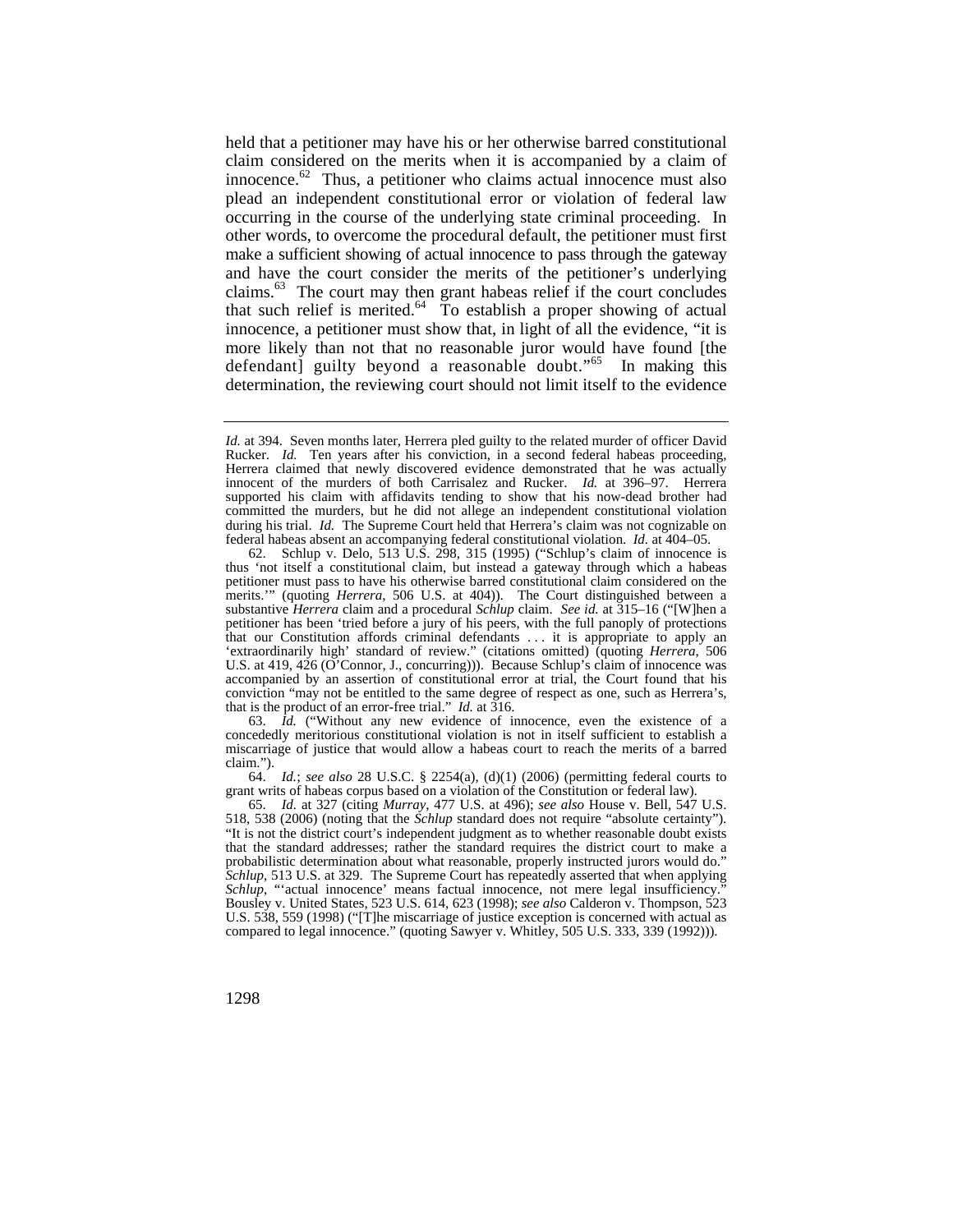introduced at trial, but instead consider all the evidence, including evidence that has become available only after the [trial.](https://trial.66)<sup>66</sup>

Even if a court finds that an actual innocence exception applies to a particular case, the claim is not itself a constitutional claim, but instead an opportunity for the habeas petitioner to have the court consider the petitioner's otherwise barred constitutional claim on the [merits.](https://merits.67)<sup>67</sup> Specifically, a petitioner who makes a sufficient showing of actual innocence to excuse the AEDPA's statute of limitations period is not entitled to any substantive relief at this stage; rather, a claim of innocence under *Schlup* is solely [procedural.](https://procedural.68)<sup>68</sup>

## *C. The Antiterrorism and Effective Death Penalty Act of 1996*

thus requires defendants to put all of their claims into one petition.<sup>70</sup> The AEDPA, which Congress enacted one year after the Supreme Court's decision in *Schlup*, represents a distinct change in direction for the function of habeas corpus petitions. The AEDPA's procedural requirements are quite complicated and are often misunderstood by pro se petitioner-inmates as well as [attorneys.](https://attorneys.69)<sup>69</sup> Among other provisions, the AEDPA bans successive petitions, which raise identical grounds to those raised and dismissed on the merits in a prior habeas corpus petition, and Substantively, the Act only allows habeas corpus claims to succeed where the convictions were contrary to "clearly established Federal law"

70. 28 U.S.C. § 2244(b) (2006).

 *Criminal Judgments*, 38 U. CHI. L. REV. 142, 160 (1971))). 66. *Schlup*, 513 U.S. at 328 (stating that when considering the petitioner's innocence, the federal court should look at all the evidence "alleged to have been illegally admitted" and evidence "tenably claimed to have been wrongly excluded or to have become available only after the trial" (quoting Henry J. Friendly, *Is Innocence Irrelevant? Collateral Attack on* 

<sup>67.</sup> *Id.* at 315 (quoting *Herrera*, 506 U.S. at 404).

<sup>68.</sup> A petitioner's claim of innocence alone does not provide substantive relief, such as granting a new trial or having the conviction vacated. *See id.* at 314–15; *see also*  Barry, *supra* note 38, at 552.

<sup>69.</sup> *See* Lott v. Mueller, 304 F.3d 918, 923 (9th Cir. 2002) ("Even with the benefit of legal training, ready access to legal materials and the aid of four years of additional case law, an informed calculation of [the prisoner's] tolling period evaded both his appointed counsel and the expertise of a federal magistrate judge."). Due to its complexity and resulting confusion, the Supreme Court has even reviewed the AEDPA's statute of limitations twelve times since it was enacted in 1996. Anne R. Traum, *Last Best Chance for the Great Writ: Equitable Tolling and Federal Habeas Corpus*, 68 MD. L. REV. 545, 553 (2009).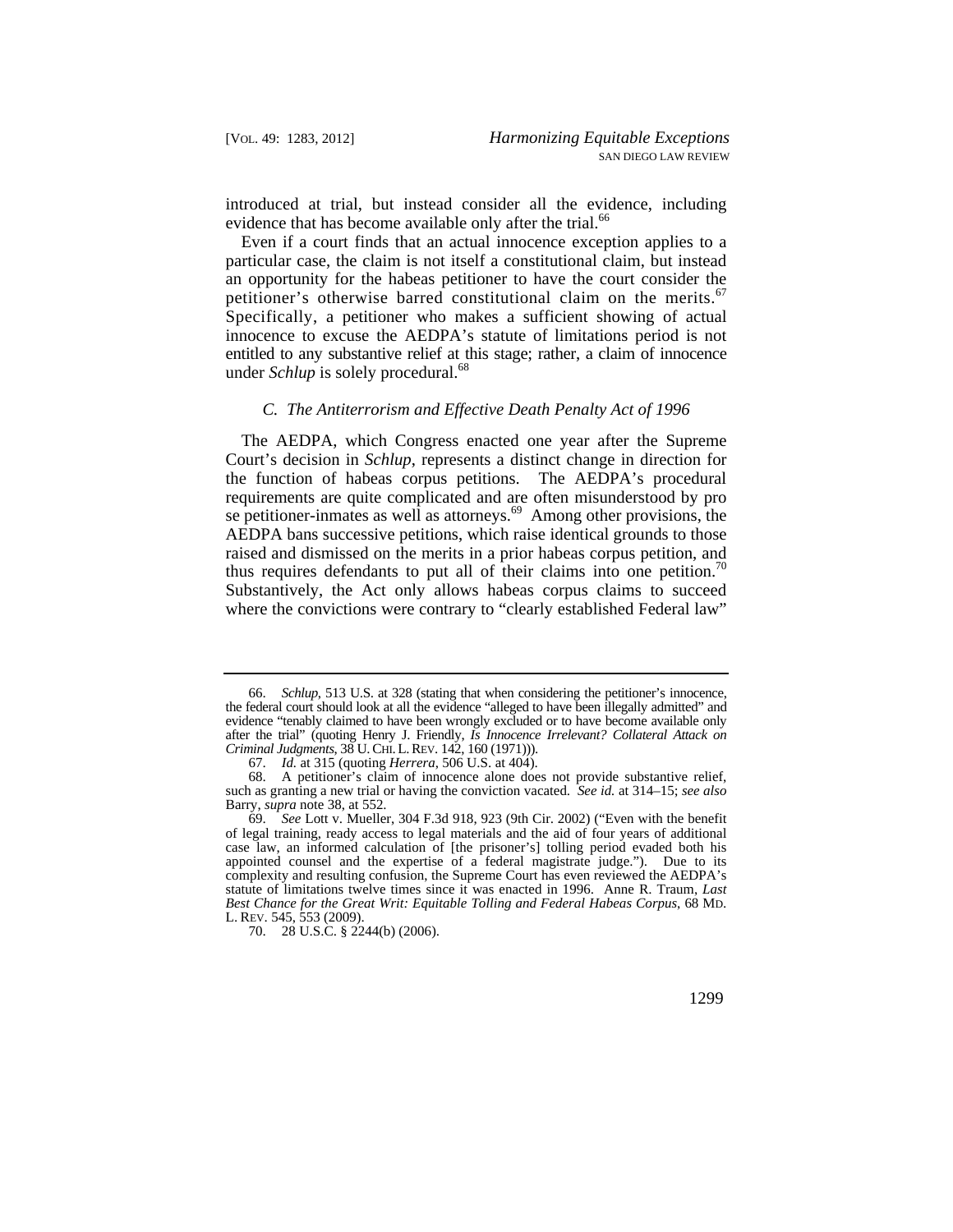or based on an "unreasonable determination of the facts in light of the evidence presented in the State court proceeding."<sup>71</sup>

 period of limitation runs from the latest of several events listed in More significantly for this Comment, in enacting the AEDPA, Congress set forth a one-year limitations period in 28 U.S.C. § 2244(d), which governs state prisoners' federal habeas corpus [petitions.](https://petitions.72)72 The one-year  $\frac{1}{8}$  2244(d)(1),<sup>73</sup> of which the most common is "the date on which the judgment became final, [either] by the conclusion of direct review or the expiration of time for seeking [direct] review."<sup>74</sup> The statute of limitations does not reset after each filing; rather, the one-year limitations period set forth in the AEDPA will continue to run and can expire as defendants await resolution of their state claims before attempting to file federal petitions.<sup>75</sup> Further, although the statute of limitations provides for tolling during periods in which the petitioner seeks state postconviction

73. Section 2244(d)(1) provides:

A 1-year period of limitation shall apply to an application for a writ of habeas corpus by a person in custody pursuant to the judgment of a State court. The limitation period shall run from the latest of—

- (A) the date on which the judgment became final by the conclusion of direct review or the expiration of the time for seeking such review;
- (B) the date on which the impediment to filing an application created by State action in violation of the Constitution or laws of the United States is removed, if the applicant was prevented from filing by such State action;

(C) the date on which the constitutional right asserted was initially recognized by the Supreme Court, if the right has been newly recognized by the Supreme Court and made retroactively applicable to cases on collateral review; or

(D) the date on which the factual predicate of the claim or claims presented could have been discovered through the exercise of due diligence.

28 U.S.C. § 2244(d)(1).

74. *See id.* § 2244(d)(1)(A). An application for postconviction relief is pending from the time it is first filed in the trial court until it is eventually dismissed and further appellate review is unavailable under the particular state's procedures. Currie v. Matesanz, 281 F.3d 261, 266 (1st Cir. 2002) (stating that the application is pending not just during the time it is being considered by the trial or appellate court but also during the gap between each court's resolution and the petitioner's timely filing of a request for review at the next level). If a petitioner stops the appeal process before reaching the state court of last resort, the conviction becomes final, and the AEDPA's one-year statute of limitations for federal habeas relief begins to run. Roberts v. Cockrell, 319 F.3d 690, 694 (5th Cir. 2003).

75. *See* 28 U.S.C. § 2244(d)(1)(A)–(B).

<sup>71.</sup> *Id.* § 2254(d)(1)–(2).

 render the remedy of habeas corpus inadequate or ineffective. *Id.* at 1004. 72. *Id.* § 2244(d)(1). The AEDPA's one-year deadline in which state prisoners may file federal habeas petitions is not a per se violation of the Suspension Clause because the limitation is not jurisdictional and may be subject to equitable tolling. Green v. White, 223 F.3d 1001, 1003–04 (9th Cir. 2000) (citing Lucidore v. N.Y. State Div. of Parole, 209 F.3d 107, 113 (2d Cir. 2000)). Therefore, the time restriction does not per se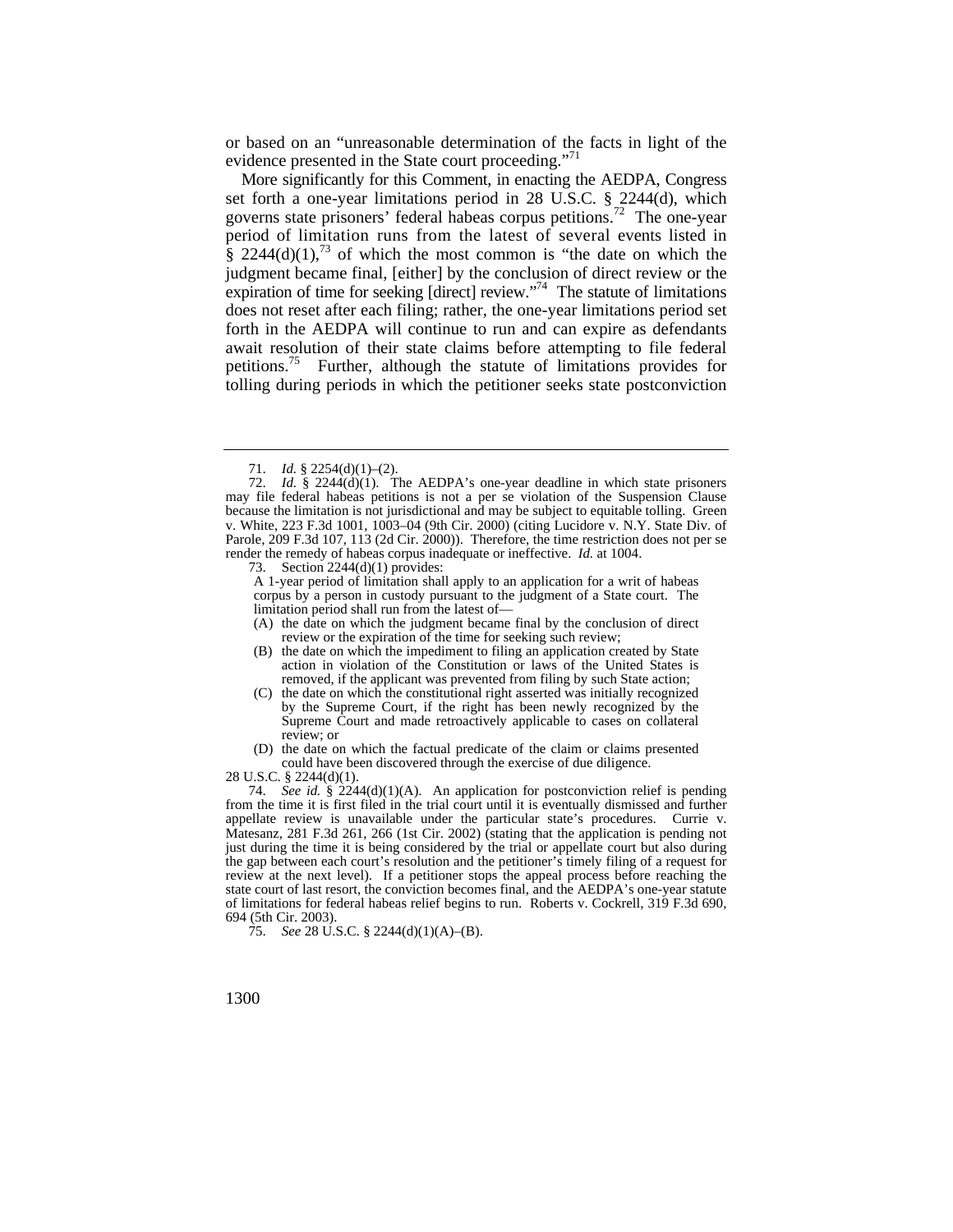review,<sup>76</sup> the federal circuit courts and the United States Supreme Court continue to debate the application of this tolling.<sup>77</sup>

Congress has received both criticism and support since enacting the AEDPA in 1996. Congress passed the statute on April 24, 1996, due to pressure to reform habeas corpus law after a federal court convicted and sentenced to death the perpetrator of the 1995 Oklahoma City Federal Building bombing.<sup>78</sup> Commentators criticized lawmakers for using the tragedy as justification for the aggressive restrictions on the remedy of habeas corpus [review.](https://review.79)<sup>79</sup> Critics claim it "reflected a passion-fueled, extreme, and not well thought-out form of habeas corpus bashing."<sup>80</sup> On the other hand, defenders of the bill insist that Congress enacted the AEDPA to eliminate unfounded and abusive delays in the federal habeas

79. *See* Angela Ellis, Note, *"Is Innocence Irrelevant" to AEDPA's Statute of Limitations? Avoiding a Miscarriage of Justice in Federal Habeas Corpus*, 56 VILL. L. REV. 129, 147 n.116 (2011) ("Shame on those who invoke the names of innocents slaughtered in Oklahoma City . . . in their quest to effectively abolish the writ of habeas corpus." (quoting 142 CONG. REC. 7965 (1996) (statement of Rep. Howard Berman)); *see also* 141 CONG. REC. 15,031 (1995) (statement of Sen. Russell Feingold) (condemning the reform provisions as political opportunism and expressing concern that the new procedures would lead to executions and imprisonment of innocent people).

80. *See* Ellis, *supra* note 79, at 147 n.116 (quoting Anthony G. Amsterdam, *Foreword* to RANDY HERTZ & JAMES S. LIEBMAN, 1 FEDERAL HABEAS CORPUS PRACTICE AND PROCEDURE, at vi (5th ed. 2005)).

<sup>76.</sup> *See id.* § 2244(d)(2).

<sup>77.</sup> *See generally* 23 JOHN H. BLUME ET AL., HABEAS ASSISTANCE & TRAINING PROJECT, FEDERAL HABEAS CORPUS UPDATE § II(A)(8), at 286–306 (2011), *available at*  [http://www.capdefnet.org/pdf\\_library/Habeas%20Update%2023.pdf.](http://www.capdefnet.org/pdf_library/Habeas%20Update%2023.pdf) The *Federal Habeas Corpus Update* "serve[s] as a guide to various procedural trends and issues commonly arising in federal habeas corpus cases, and . . . provide[s] . . . information regarding developments arising from the [AEDPA]," including a listing of current AEDPA cases by topic. *Id.* intro.

 *Habeas Corpus Statute of Limitations*, 32 AM. J. CRIM. L. 1, 10 (2004); *see also* James S. 67 BROOK. L. REV. 411, 413 (2001) ("AEDPA  $\dots$  was the product of the bizarre *Penalty Act (AEDPA) Has Its Way*, 34 W. ST. U. L. REV. 67, 77–78 (2006). To some 78. *See* Lisa L. Bellamy, *Playing for Time: The Need for Equitable Tolling of the*  Liebman, *An "Effective Death Penalty"? AEDPA and Error Detection in Capital Cases*, alignment of three ill-starred events: Timothy McVeigh's twisted patriotism and disdain for 'collateral damage,' the Gingrich Revolution in its heyday, and the Clinton Presidency at the furthest point of its most rightward triangulation."). Congress enacted the AEDPA as a result of "increased pressure on Congress and the President, during an election year, to do whatever was necessary to prevent Timothy McVeigh, the convicted bomber [of the Oklahoma City Federal Building], from delaying or escaping execution" by filing numerous habeas petitions. Erik Degrate, *I'm Innocent: Can a California Innocence Project Help Exonerate Me?* . . . *Not if the Antiterrorism and Effective Death*  extent the AEDPA accomplished this goal because Timothy McVeigh was the first federal death row prisoner to be executed since 1963. *Id.* at 78.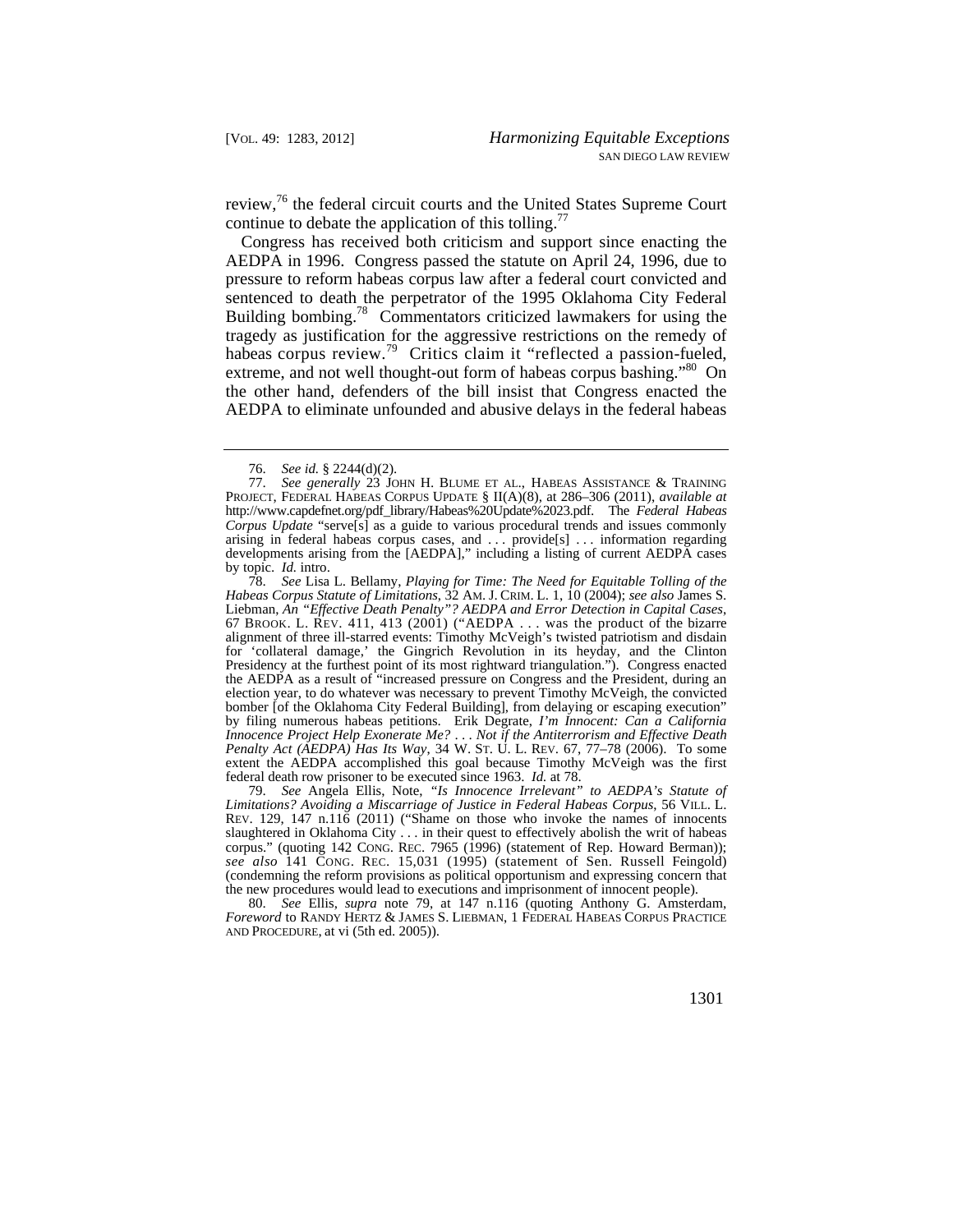review process.<sup>81</sup> The Supreme Court has also explained that the primary purpose of the AEDPA is to ensure the finality of state court judgments by creating procedural barriers to federal review of those judgments.<sup>82</sup>

## III. EQUITY VS. ADMINISTRATION

#### *A. Statute of Limitations*

Statutes of limitations create a bright-line rule that prohibits claims after a certain date, which provides certainty to the parties and ensures structure for the courts. Generally, federal courts have justified statutes of limitations as serving three main purposes—"providing fairness to the defendant, promoting efficiency, and ensuring institutional legitimacy."83 First, a petitioner's claims, even those that are meritorious, must be cut off at some point to provide repose for the defendant.<sup>84</sup> Additionally, statutes of limitations promote accuracy of the evidence, as plaintiffs must bring forth their claims within a reasonable time frame so as to ensure that evidence is accessible, memories are not forgotten, and

82. Williams v. Taylor, 529 U.S. 420, 436 (2000) ("[The AEDPA's purpose is] to limit the scope of federal intrusion into state criminal adjudications and to safeguard the States' interest in the integrity of their criminal and collateral proceedings."); *see also supra* notes 44–46 and accompanying text.

 *of Reparations Litigation*, 74 GEO. WASH. L. REV. 68, 74–75 (2005). 83. Suzette M. Malveaux, *Statutes of Limitations: A Policy Analysis in the Context* 

 AM. CRIM. L. REV. 115, 115–16 (2008) (quoting Toussie v. United States, 397 U.S. 112, 84. *See id.* at 75 (citing Young v. United States, 535 U.S. 43, 47 (2002)) (providing that statutes of limitations protect the defendant's "expectations that he will not be held accountable for misconduct after a certain period of time has elapsed"); *see also* Del. State Coll. v. Ricks, 449 U.S. 250, 256–57 (1980) (protecting defendants from claims arising out of actions "long past"). Statutes of limitations are intended to promote fairness by "'protect[ing] individuals from having to defend themselves against charges when the basic facts may have become obscured by the passage of time' and by providing for repose." Lindsey Powell, *Unraveling Criminal Statutes of Limitations*, 45 114–15 (1970)).

 81. *See, e.g.*, H.R. REP. NO. 104-23, at 9 (1995) ("[T]he bill is designed to reduce David v. Hall, 318 F.3d 343, 346 (1st Cir. 2003) (citing H.R. REP. NO. 104-518, at 111 principles that guide and shape habeas jurisprudence." Bradley, *supra* note 46, at 483 (quoting CHARLES DOYLE, CONG. RESEARCH SERV., FEDERAL HABEAS CORPUS: A BRIEF the abuse of habeas corpus that results from delayed and repetitive filings."); *see also*  (1996)). Additionally, "[f]airness, finality, and federalism are considered the touchstone (citing Withrow v. Williams, 507 U.S. 680, 697 (1993) (O'Connor, J., concurring in part and dissenting in part)). Prior to the AEDPA's procedural changes, a state defendant convicted of a capital offense and sentenced to death "could take advantage of three successive procedures to challenge constitutional defects in his or her conviction or sentence." Krystal M. Moore, Comment, *Is Saving an Innocent Man a "Fool's Errand"? The Limitations of the Antiterrorism and Effective Death Penalty Act on an Original Writ of Habeas Corpus Petition*, 36 U. DAYTON L. REV. 197, 204 (2011) LEGAL OVERVIEW 1, 11 (2006)). As a consequence, victims were not able to receive justice, as "there were extensive delays between sentenc[ing] and execution of sentence." DOYLE, *supra*, at 11.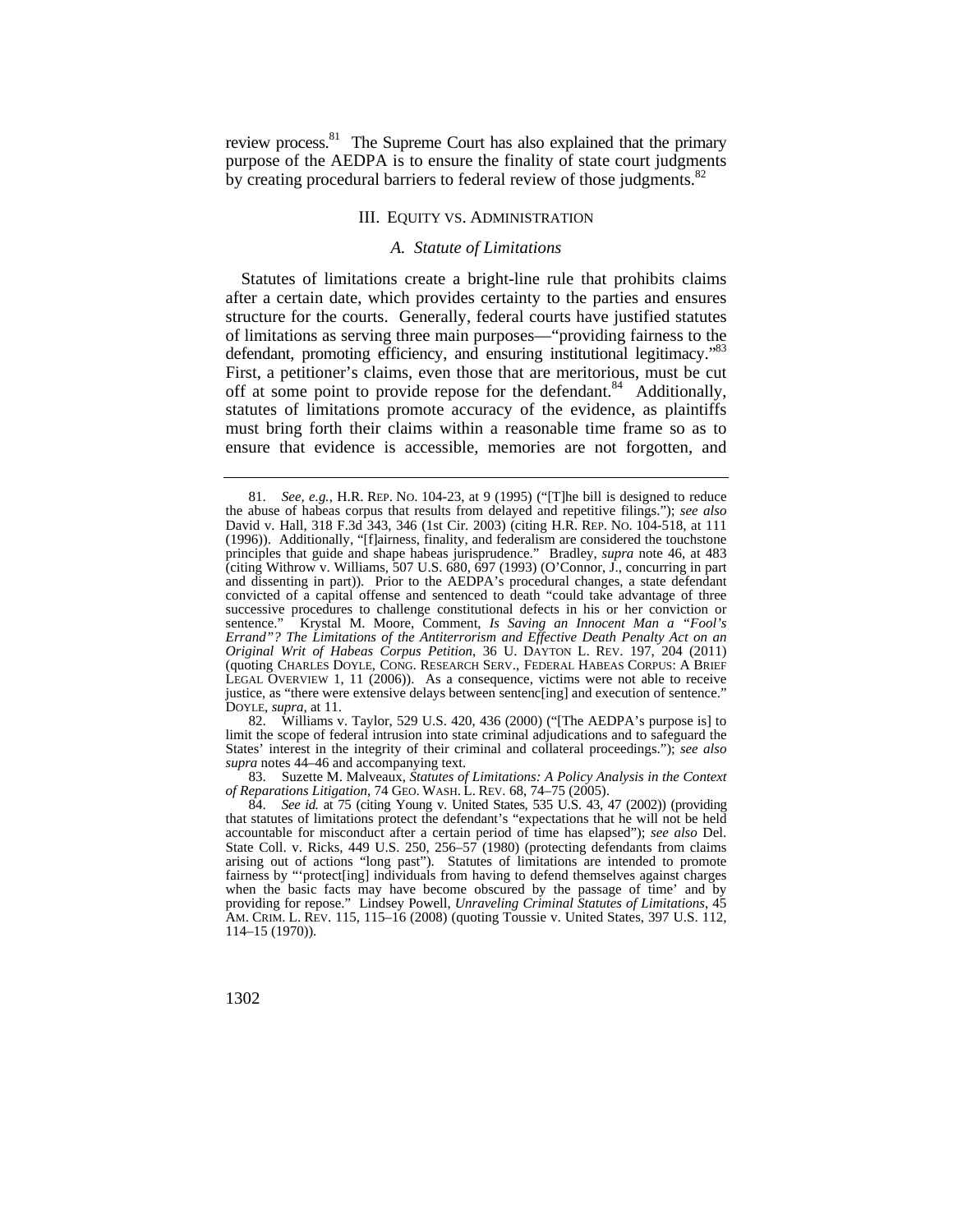witnesses are [available.](https://available.85)<sup>85</sup> Furthermore, statutes of limitations reduce the number of frivolous or meritless [claims.](https://claims.86) $86$  In turn, by reducing the number of undesirable filings in the court system, a statutory deadline helps alleviate the growing dockets of federal courts.<sup>87</sup>

Nevertheless, such a strict statutory deadline can lead to unfairness. If a petitioner files a claim even one day past the statute of limitations period, the court must dismiss the petition, thus depriving the petitioner of the right to be heard.<sup>88</sup> Such a deprivation "undermines [the] fundamental notions of fairness and due process that form the cornerstone of the legal system."<sup>89</sup> An even greater injustice occurs when a petitioner with a meritorious claim, such as a claim of actual innocence, is denied relief solely because of a harsh statutory deadline.<sup>90</sup>

Neither Congress nor the courts had ever imposed strict time constraints on filing federal habeas corpus petitions prior to the enactment of the AEDPA in  $1996<sup>91</sup>$  Even in the mid-twentieth century, when the scope

86. Malveaux, *supra* note 83, at 80 (citing Ochoa & Wistrich, *supra* note 85, at 495–97). Limitation periods are intended to reduce the number of cases filed in general and to reduce the number of meritless or unwarranted cases in particular. Ochoa & Wistrich, *supra* note 85, at 495–500.

87. *See, e.g.*, Hardin v. Straub, 490 U.S. 536, 542–43 (1989) (balancing the interests in disposing of litigation as quickly as possible and allowing claims to be heard on the merits); Chase Sec. Corp. v. Donaldson, 325 U.S. 304, 314 (1945) (explaining that statutes of limitations promote efficiency by limiting docket burdens by "spar[ing] the courts from litigation of stale claims"); Davila v. Mumford, 65 U.S. (24 How.) 214, 223 (1860) (noting that one goal of statute of limitations is "preventing litigation").

88. *See, e.g.*, Grannis v. Ordean, 234 U.S. 385, 394 (1914) ("The fundamental requisite of due process of law is the opportunity to be heard."). Additionally, providing litigants a day in court "promotes the dignitary value of the legal process." Ochoa  $\&$ Wistrich, *supra* note 85, at 501.

89. Malveaux, *supra* note 83, at 82.<br>90. Id. at 83; see also Foman v 90. *Id.* at 83; *see also* Foman v. Davis, 371 U.S. 178, 182 (1962) ("If the underlying facts or circumstances relied upon by a plaintiff may be a proper subject of relief, he ought to be afforded an opportunity to test his claim on the merits.").

91. The history of habeas corpus goes at least as far back as the early days of English common law, during which the doctrine of habeas corpus was never subject to a statute of limitations. *See* Sessions, *supra* note 46, at 1514. This continued throughout

<sup>85.</sup> *See* Malveaux, *supra* note 83, at 76; *see also* United States v. Or. Lumber Co., 260 U.S. 290, 299 (1922) ("[Statutes of limitations] supply the place of evidence lost or impaired by lapse of time by raising a presumption which renders proof unnecessary."); *David*, 318 F.3d at 347 ("There is a strong public interest in the prompt assertion of habeas claims."). Avoiding deterioration of evidence serves several purposes: "(a) to ensure accuracy in fact-finding; (b) to prevent the assertion of fraudulent claims; (c) to reduce the cost of litigation; and (d) to preserve the integrity of the legal system." Tyler T. Ochoa & Andrew J. Wistrich, *The Puzzling Purposes of Statutes of Limitation*, 28 PAC. L.J. 453, 471 (1997).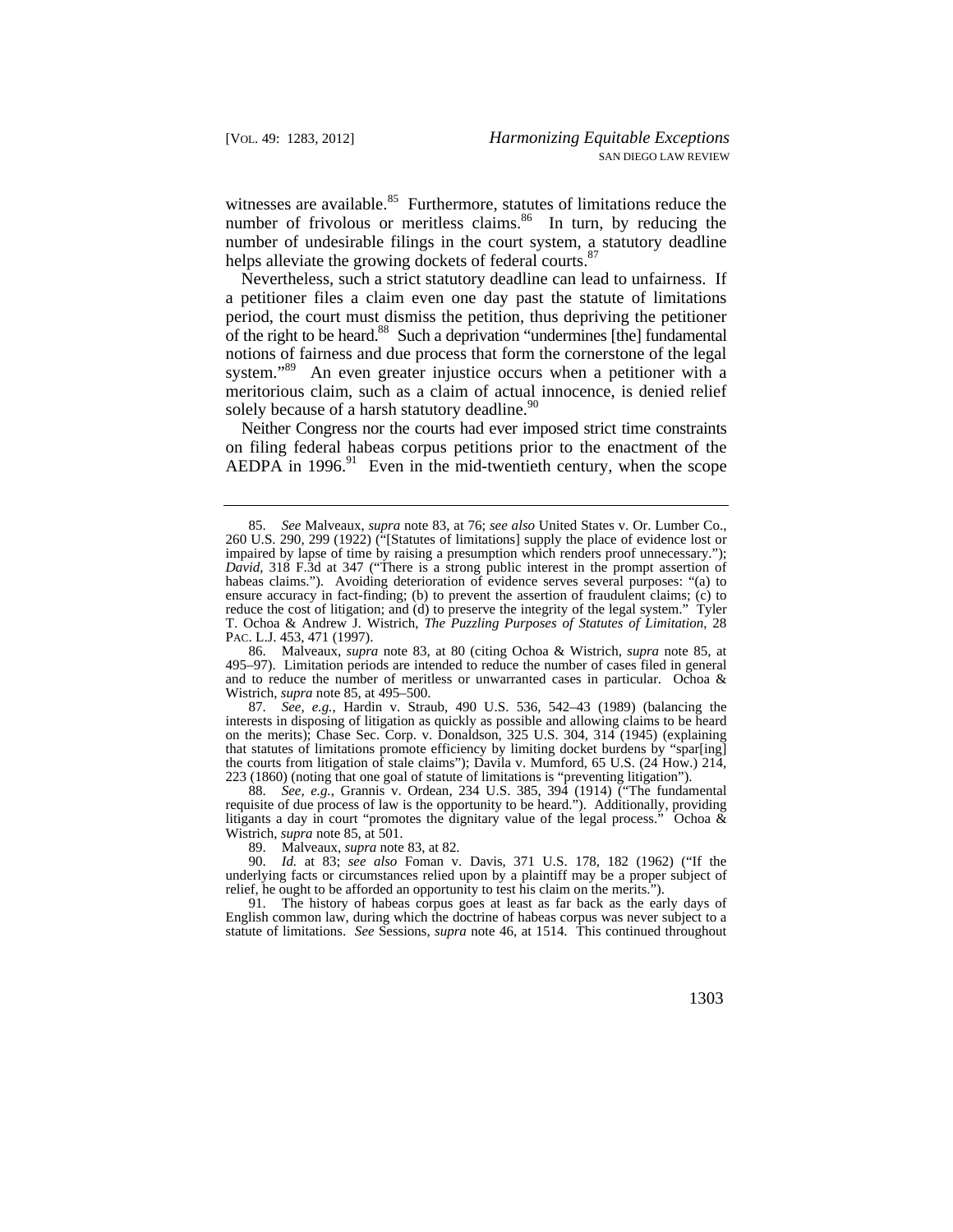of habeas review over state convictions drastically expanded and habeas corpus petitions inundated the federal judiciary,  $92$  the writ of habeas corpus remained free of time constraints.<sup>93</sup> Although Congress attempted to place time limits on habeas corpus petitions in previous legislative sessions,  $94$  none of the proposed bills ever passed.<sup>95</sup> Prior to the AEDPA, habeas corpus statutes required only that petitioners file their applications for habeas corpus relief without prejudicial [delay.](https://delay.96)<sup>96</sup> Shortly before the AEDPA's enactment in 1996, the Supreme Court held that a petitioner

 states, in relevant part, that "the several courts of the United States . . . shall have power her liberty in violation of the constitution . . . ." Ch. 28, 14 Stat. at 385. the development of habeas corpus jurisprudence in the nineteenth century, when prisoners had the right to file habeas petitions in federal court without the restriction of a limitations period. *See* Bradley, *supra* note 46, at 465, 465 n.20 (quoting Habeas Corpus Act of 1867, ch. 28, 14 Stat.  $385(1867)$ ). Specifically, the Habeas Corpus Act of  $1867$ to grant writs of habeas corpus in all cases where any person may be restrained of his or

 *the AEDPA Statute of Limitations in Capital Habeas Cases*, 62 WASH. & LEE L. REV. 92. Aaron G. McCollough, Note, *For Whom the Court Tolls: Equitable Tolling of* 365, 371 (2005) (citing Max Rosenn, *The Great Writ—A Reflection of Societal Change*, 44 OHIO ST. L.J. 337, 343–44 (1983)). For example, federal courts could review factual disputes de novo in habeas corpus proceedings. *Id.* (citing Townsend v. Sain, 372 U.S. 293, 312 (1963), *overruled by* Keeney v. Tamayo-Reyes, 504 U.S. 1 (1992)). Furthermore, the Warren Court held that the exhaustion doctrine, which applied to direct appeals in state court, did not apply to state collateral proceedings. *Id.* (citing Fay v. Noia, 372 U.S. 391, 398–99 (1963), *overruled by Keeney*, 504 U.S. at 1).

<sup>93.</sup> The Supreme Court held that habeas corpus provides a remedy "without limit of time." Sessions, *supra* note 46, at 1533 (quoting United States v. Smith, 331 U.S. 469, 475 (1947)).

 *Death Row Inmates*, 18 N.Y.U. REV. L. & SOC. CHANGE 451, 452 n.2 (1990–1991) petitions); *see also* Larry W. Yackle, *The Habeas Hagioscope*, 66 S. CAL. L. REV. 2331, 94. *See* Michael Mello & Donna Duffy, *Suspending Justice: The Unconstitutionality of the Proposed Six-Month Time Limit on the Filing of Habeas Corpus Petitions by State*  (detailing a number of congressional bills proposing time limits on habeas corpus 2350–76, 2416–23 (1993) (reviewing congressional debates and proposals concerning statutory limitations on habeas corpus law).

 *Exception to AEDPA's Statute of Limitations*, 27 N.Y.U. REV. L. & SOC. CHANGE 343, 95. *See* Jake Sussman, *Unlimited Innocence: Recognizing an "Actual Innocence"* 356–57 (2002) (citing Hunter v. United States, 101 F.3d 1565, 1578–83 (11th Cir. 1996)) (providing an overview of "the numerous proposed reform bills that eventually led to the enactment of the AEDPA").

<sup>96.</sup> Before the enactment of the AEDPA in 1996, courts had discretion to dismiss a habeas corpus petition as untimely, but only if it appeared that the state had been prejudiced in its ability to respond to the petition because of the petitioner's delay in filing. *See* Act of Sept. 28, 1976, Pub. L. No. 94-426, § 2(7)–(8), 90 Stat. 1334, 1335 (current version at 28 U.S.C. § 2254 app. at R. 9(a) (2000)); *see also* Lonchar v. Thomas, 517 U.S. 314, 316 (1996) (holding that pre-AEDPA, a first federal habeas corpus petition was governed by Rule 9 of Habeas Corpus Rules rather than generalized equitable considerations and Rule 9 provides the only form of "time limitation" for first federal habeas corpus petitions).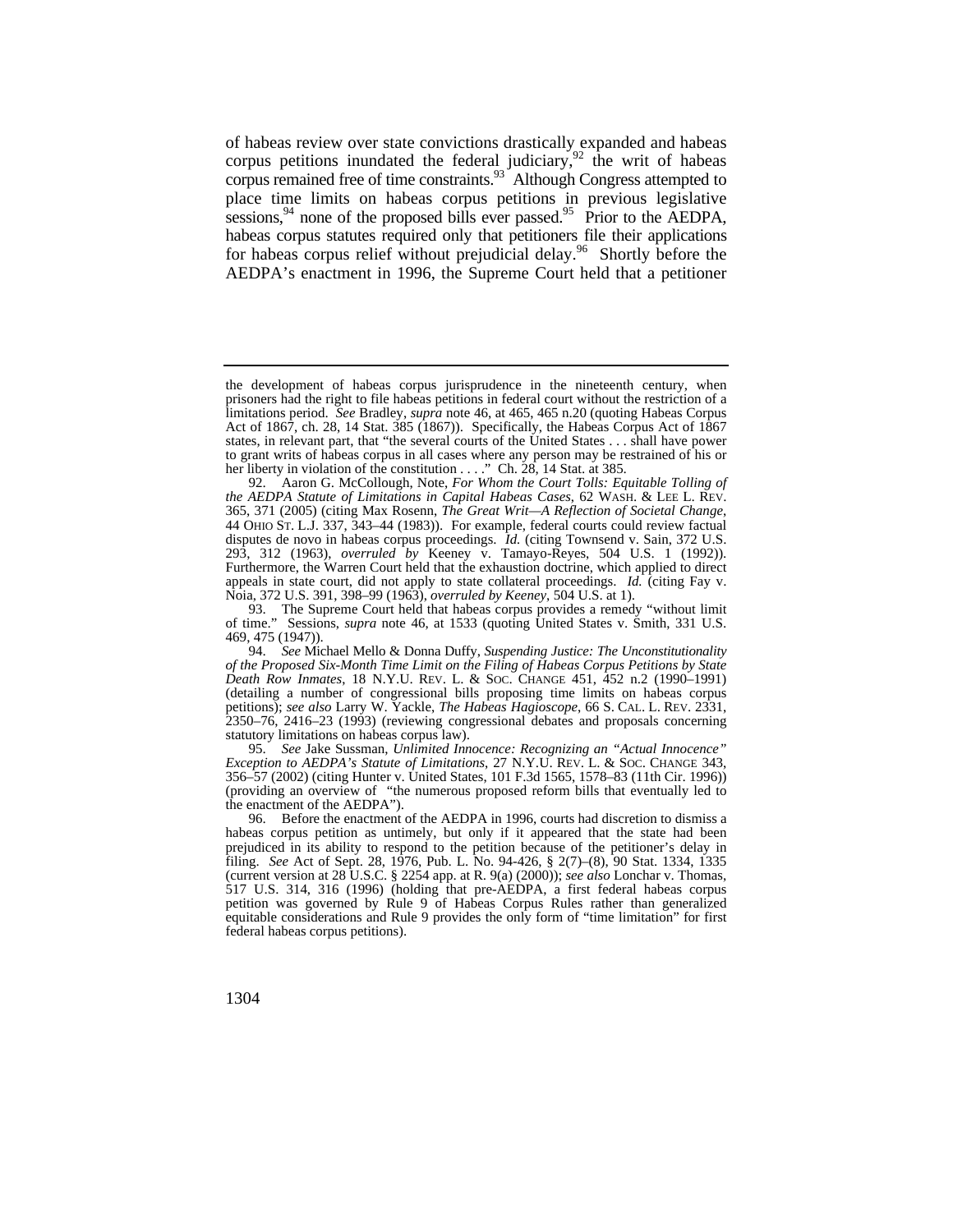could even file his initial habeas corpus petition on the day of his scheduled execution.<sup>97</sup>

comity, and federalism.<sup>99</sup> Nevertheless, the statute of limitations should However, in enacting the AEDPA in 1996, Congress implemented a one-year statute of limitations period for state prisoners to file federal habeas corpus petitions.<sup>98</sup> This limitations period was justified according to the cornerstone principles of habeas corpus jurisprudence—finality, not be a hindrance to the fundamental purpose of habeas corpus—to correct miscarriages of justice.<sup>100</sup> The very nature of the writ of habeas corpus "demands that it be administered with the initiative and flexibility essential to insure that miscarriages of justice within its reach are surfaced and corrected."<sup>101</sup>

98. Antiterrorism and Effective Death Penalty Act of 1996, Pub. L. No. 104-132, § 101, 110 Stat. 1214, 1217 (codified at 28 U.S.C. § 2244(d)(1) (2006)) (governing state prisoners' petitions); *id.* § 105 (codified at 28 U.S.C. § 2255 (2006)) (governing federal prisoners' petitions). Both provisions impose a one-year time limit.

 ed. 2009). In other words, because evidence may become lost or facts may become vague or unclear due to the passage of time and the loss of memory, death, or and stale claims from arising. *See supra* note 85 and accompanying text. 99. *See* Bradley, *supra* note 46, at 483 (citing Withrow v. Williams, 507 U.S. 680, 697 (1993) (O'Connor, J., concurring in part and dissenting in part)). Statutes of limitations, which apply to both civil and criminal actions, are designed to "provid[e] finality and predictability in legal affairs" and "ensur[e] that claims will be resolved while evidence is reasonably available and fresh." BLACK'S LAW DICTIONARY 1546 (9th disappearance of witnesses, a statute of limitations period helps prevent those fraudulent

100. *See* Schlup v. Delo, 514 U.S. 298, 325 (1995) (stating that concern about the injustice of convicting innocent persons is at the core of our criminal justice system); *see also In re* Winship, 397 U.S. 358, 372 (1970) (Harlan, J., concurring) (reiterating the importance of avoiding wrongful convictions).

101. Harris v. Nelson, 394 U.S. 286, 291 (1969). Additionally, in a 5–4 decision, Justice Fortas wrote:

There is no higher duty of a court, under our constitutional system, than the careful processing and adjudication of petitions for writs of habeas corpus, for it is in such proceedings that a person in custody charges that error, neglect, or evil purpose has resulted in his unlawful confinement and that he is deprived of his freedom contrary to law.

*Id.* at 292.

 execution. *Id.* The Court held that a first federal habeas corpus petition should not be 97. *Lonchar*, 517 U.S. at 316–17. Nine years after being sentenced to death for murder, Lonchar filed his first federal habeas corpus petition the day of his scheduled dismissed because of "special ad hoc 'equitable' reasons not encompassed within the framework of Rule 9[(a) of the Habeas Corpus Rules]." *Id.* at 322. The Court reasoned that dismissal of a first federal habeas petition "denies the petitioner the protections of the Great Writ entirely." *Id.* at 324. The Court also recognized that first petitions generally pose less threat to the state's interest in finality and are more likely to lead to the discovery of unconstitutional convictions. *Id.*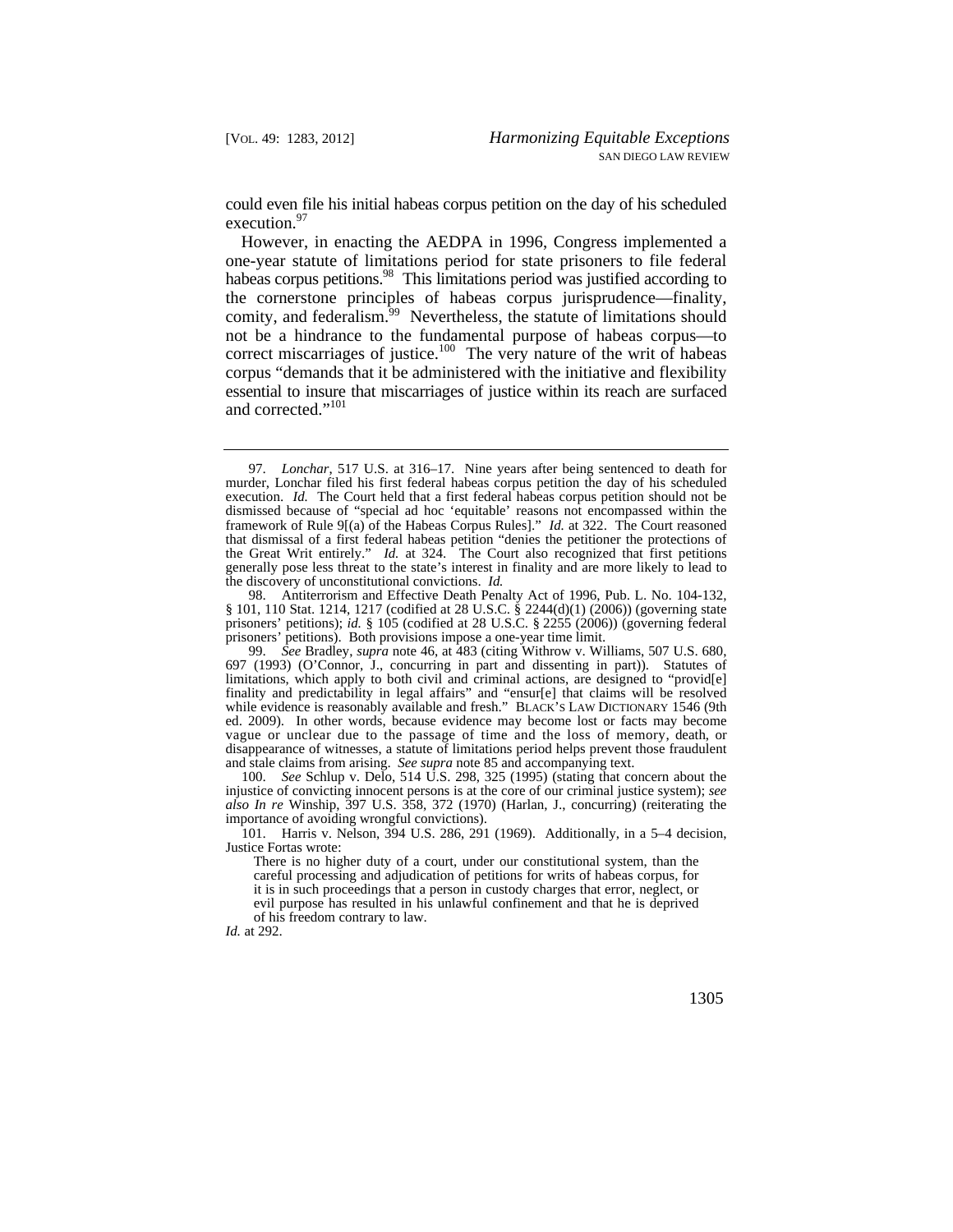## *B. Equitable Tolling of the AEDPA's Statute of Limitations*

Once the statute of limitations on a cause of action expires, a petitioner may no longer initiate a legal proceeding.<sup>102</sup> However, the doctrine of equitable tolling permits a court to exclude a certain period of time that would otherwise count against the limitations period<sup>103</sup> when, for reasons of fundamental fairness, it would be unjust to strictly apply the statute of limitations.<sup>104</sup> Courts may equitably toll a statute of limitations when, despite due diligence, some external factor prevents a party from meeting the strict statutory deadline.<sup>105</sup> Courts generally will equitably toll a statute of limitations when the defendant presents "extraordinary circumstances"<sup>106</sup> beyond the defendant's control or external to the defendant's own conduct that make it impossible to file a petition on time.<sup>107</sup> Federal courts have

 $\tilde{C}$ [E]quity must be reserved for those rare instances where  $\dots$  it would be unconscionable to 104. *See* Irwin v. Dep't of Veterans Affairs, 498 U.S. 89, 96 (1990) (explaining the purpose of equitable tolling); Harris v. Hutchinson, 209 F.3d 325, 330 (4th Cir. 2000) enforce the limitation period against the party and gross injustice would result.").

 *Limitations: A Congressional Intent Analysis*, 64 WASH. L. REV. 681, 682–83 (1989) 105. *See* David D. Doran, Comment, *Equitable Tolling of Statutory Benefit Time*  (describing generally the requirements of equitable tolling); *see also* Trapp v. Spencer, 479 F.3d 53, 60 (1st Cir. 2007) (stating that it is the litigant's reason for the late filing that the court scrutinizes in determining whether a prisoner was unfairly prevented from filing a timely habeas petition); Rouse v. Lee,  $339$  F.3d  $238$ ,  $246$  ( $4th$  Cir. 2003) (en banc) (explaining the requirements for equitable tolling).

 beyond their control 'prevented timely filing . . . .'" (quoting Trenkler v. United States, 2008) (quoting Steed v. Head, 219 F.3d 1298, 1300 (11th Cir. 2000)) (articulating that 106. Although there is no bright-line rule for what constitutes extraordinary circumstances, courts have generally required that they be situations that are beyond the prisoner's control. *See Fisher*, 174 F.3d at 713 ("[E]quitable tolling does not lend itself to bright-line rules."); *see also* Barreto-Barreto v. United States, 551 F.3d 95, 101 (1st Cir. 2008) ("[P]etitioners carry the burden of demonstrating that extraordinary circumstances 268 F.3d 16, 25 (1st Cir. 2001))); Downs v. McNeil, 520 F.3d 1311, 1319 (11th Cir. courts require more than extraordinary circumstances; the circumstances must also be beyond the petitioner's control); Calderon v. U.S. Dist. Court, 128 F.3d 1283, 1288 (9th Cir. 1997) (citing Alvarez-Machain v. United States, 107 F.3d 696, 701 (9th Cir. 1997), *overruled on other grounds by* Calderon v. U.S. Dist. Court, 163 F.3d 530 (9th Cir. 1998) (en banc)).

107. In other words, a petitioner is entitled to equitable tolling only if he shows "'(1) that he has been pursuing his rights diligently, and (2) that some extraordinary circumstance stood in his way' and prevented timely filing." Lawrence v. Florida, 549 U.S. 327, 336 (2007) (quoting Pace v. DiGuglielmo, 544 U.S. 408, 418 (2005))

<sup>102.</sup> *See* BLACK'S LAW DICTIONARY 1546 (9th ed. 2009) (defining a statute of limitations as a federal or state law that restricts the time within which legal proceedings may be brought).

<sup>103.</sup> Equitable tolling is a remedy in which courts have discretion to allow a petitioner to assert a claim after the statutory limitations period has expired. *See* Nara v. Frank, 264 F.3d 310, 319–20 (3d Cir. 2001) (explaining that courts have used their discretion to equitably toll the AEDPA's statute of limitations when a habeas petitioner "has been unfairly prevented from asserting his rights in a timely fashion"); Fisher v. Johnson, 174 F.3d 710, 713 (5th Cir. 1999) ("A court can allow an untimely petition to proceed under the doctrine of equitable tolling . . . .").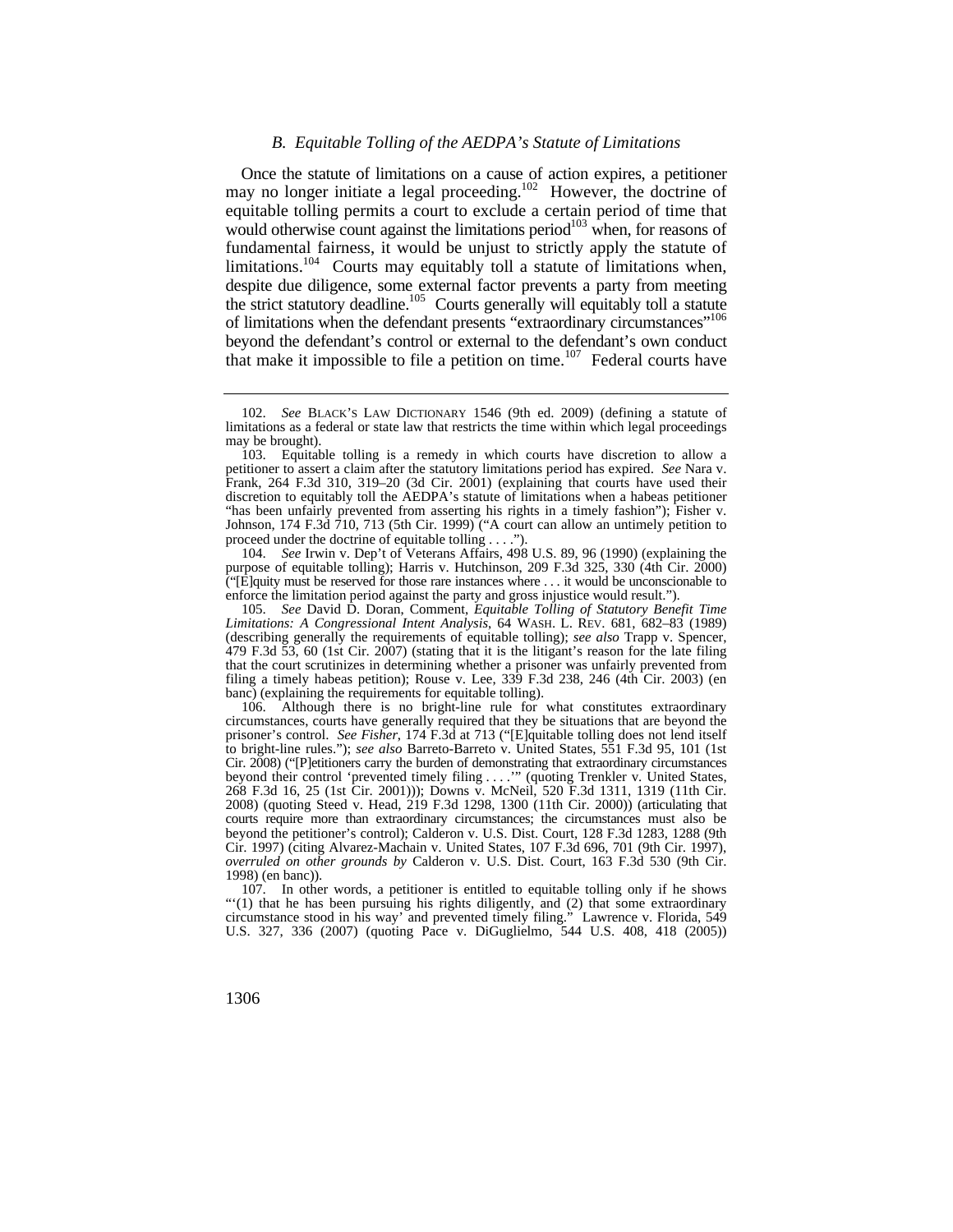exercised their power to apply equitable tolling to extend the AEDPA's statute of limitations period for numerous reasons, including improper dismissal of a defendant's habeas petition,<sup>108</sup> the defendant's mental incompetence or incapacity,<sup>109</sup> the defendant's showing of actual innocence,<sup>110</sup> and misconduct or concealment of evidence by state officials.111 The petitioner must additionally show diligence in pursuing

108. *See, e.g.*, Corjasso v. Ayers, 278 F.3d 874, 878 (9th Cir. 2002) (applying equitable tolling when the district court improperly dismissed and then lost the petitioner's 28 U.S.C. § 2254 motion).

 petition, is an extraordinary circumstance that may equitably toll AEDPA's one-year 109. *See, e.g.*, Ata v. Scutt, 662 F.3d 736, 741–42 (6th Cir. 2011) ("[W]e now hold that a petitioner's mental incompetence, which prevents the timely filing of a habeas statute of limitations."); Bolarinwa v. Williams, 593 F.3d 226, 231 (2d Cir. 2010); Laws v. Lamarque, 351 F.3d 919, 923 (9th Cir. 2003).

110. *See* Gibson v. Klinger, 232 F.3d 799, 808 (10th Cir. 2000) (citing Miller v. Marr, 141 F.3d 976, 978 (10th Cir. 1998)) (stating that equitable tolling would be appropriate if a defendant is actually innocent). There is a distinction between the miscarriage of justice exception and claims based on pure innocence of fact. *See* Herrera v. Collins, 506 U.S. 390, 398 (1993) ("[T]he existence merely of newly discovered evidence relevant to the guilt of a state prisoner is not a ground for relief on federal habeas corpus." (quoting Townsend v. Sain, 372 U.S. 293, 317 (1963), *overruled by*  Keeney v. Tamayo-Reyes, 504 U.S. 1 (1992))). On the other hand, the actual innocence gateway established in *Schlup v. Delo* is "not itself a constitutional claim, but instead a gateway through which a habeas petitioner must pass to have his otherwise barred constitutional claim considered on the merits." 513 U.S. 298, 315 (1995) (quoting *Herrera*, 506 U.S. at 404).

 filing extension granted by the district court when filing his habeas petition); Knight v. 111. Courts have allowed equitable tolling in AEDPA litigation when state officials misled prisoners about the habeas petition process, and thus the reasons for the untimely filings were beyond the prisoners' control. *See, e.g.*, Spottsville v. Terry, 476 F.3d 1241, 1246 (11th Cir. 2007) (holding that when a court misled the prisoner about the filing deadline, the prisoner's subsequent late filing was "not his fault"); Roy v. Lampert, 465 F.3d 964, 975 (9th Cir. 2006) (holding that equitable tolling would be warranted because deficiencies in a prison library prevented a diligent pro se prisoner from learning about the limitations period); Prieto v. Quarterman, 456 F.3d 511, 514–15 (5th Cir. 2006) (applying equitable tolling because the petitioner detrimentally relied on a misleading

 (articulating this rule but not yet deciding whether equitable tolling was applicable to the AEDPA's statute of limitations). Federal courts have applied this rule of equitable tolling to extend the one-year statute of limitations period for prisoners seeking federal review of their state convictions since the late 1990s. *See* Marni von Wilpert, Comment, Holland v. Florida*: A Prisoner's Last Chance, Attorney Error, and the Antiterrorism and Effective Death Penalty Act's One-Year Statute of Limitations Period for Federal Habeas Corpus Review*, 79 FORDHAM L. REV. 1429, 1440 n.64 (2010) (citing examples of district court and circuit court of appeals cases using equitable tolling to excuse the petitioner's failure to comply with the strict statute of limitations set forth by the AEDPA). The Supreme Court ultimately reaffirmed this rule in *Holland v. Florida*, holding that the AEDPA's statute of limitations is subject to equitable tolling. 130 S. Ct. 2549, 2562 (2010).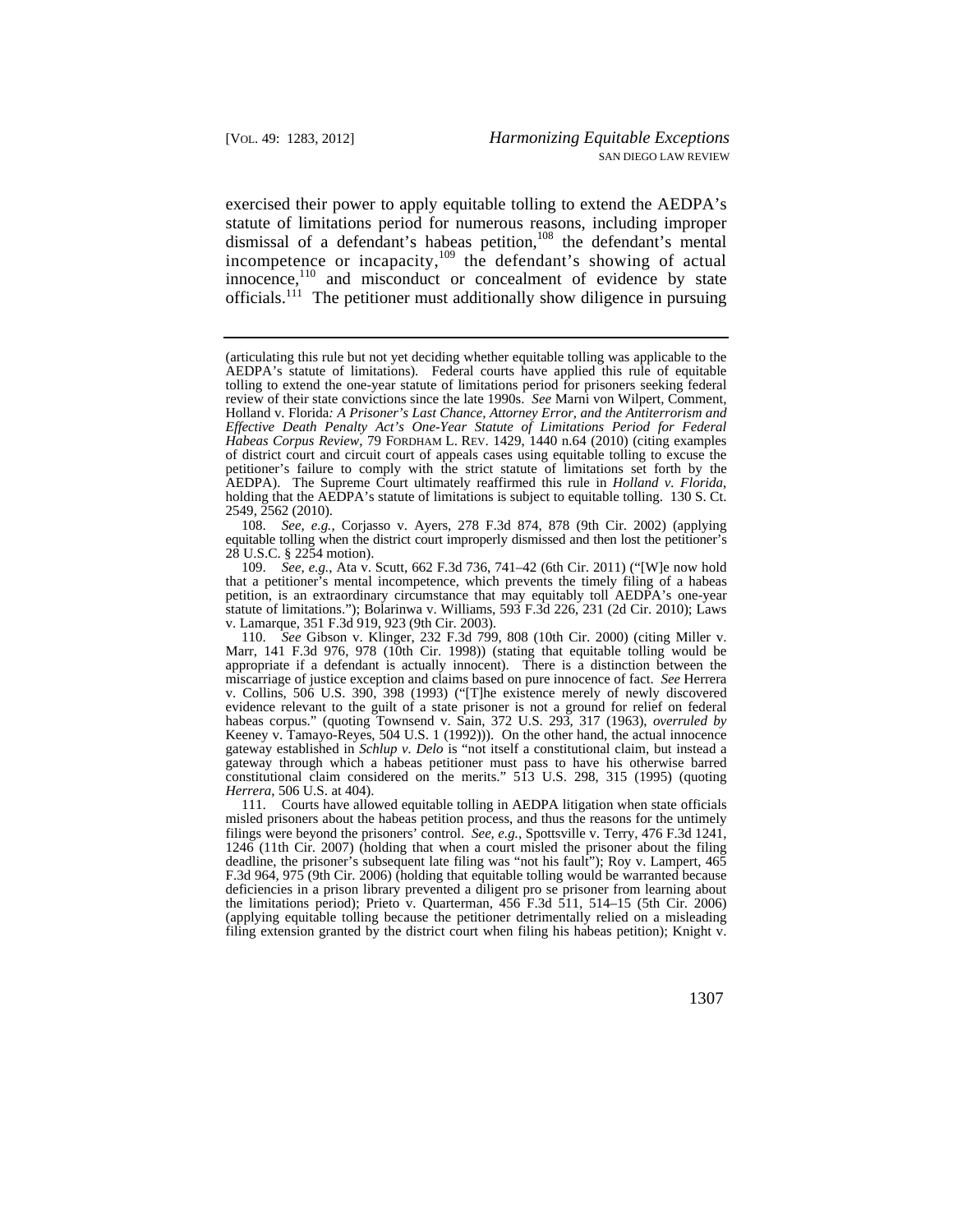federal habeas relief, which requires demonstrating "a causal relationship between the extraordinary circumstances on which the claim for equitable tolling rests and the lateness of  $[$ the $]$  filing."<sup>112</sup>

Before Congress passed the AEDPA in 1996, the Supreme Court had consistently held that federal courts had equitable discretion to hear the merits of procedurally defaulted habeas claims when the failure to do so would "result in a fundamental miscarriage of justice."<sup>113</sup> Ultimately, in 2010, the Supreme Court in *Holland v. Florida* formally decided that the AEDPA's statute of limitations is subject to equitable tolling.<sup>114</sup> The Court held that because the AEDPA's one-year statute of limitations set forth in  $\S 2244(d)(1)$  is not jurisdictional, it is "subject to a 'rebuttable presumption' in *favor* 'of equitable tolling.'"<sup>115</sup> The Court then explained that there are two reasons the presumption applies with particular force to the AEDPA. First, "'equitable principles' have traditionally 'governed' the substantive law of habeas corpus,"116 and federal courts will "not

Schofield, 292 F.3d 709, 710, 712 (11th Cir. 2002) (per curiam) (holding that equitable tolling was warranted when a state court failed to inform a prisoner about the disposition of his case); Lott v. Mueller, 304 F.3d 918, 924–25 (9th Cir. 2002) (applying equitable tolling when a prisoner was denied access to his legal files).

 Walker*, and the Equitable Last Resort*, 4 CAL. CRIM. L. REV. 2, ¶ 27 (2001) (quoting 112. Virginia E. Harper-Ho, *Tolling of the AEDPA Statute of Limitations:* Bennett*,*  Valverde v. Stinson, 224 F.3d 129, 134 (2d Cir. 2000)); *see also, e.g.*, Irwin v. Dep't of Veterans Affairs, 498 U.S. 89, 96 (1990) ("We have generally been much less forgiving in receiving late filings where the claimant failed to exercise due diligence in preserving his legal rights."); Fisher v. Johnson, 174 F.3d 710, 716 (5th Cir. 1999) ("[Equity does not require tolling] absent a showing that [the petitioner] diligently pursued his application the remainder of the time [between the extraordinary circumstance and the filing deadline] and still could not complete it on time.").

<sup>113.</sup> Coleman v. Thompson, 501 U.S. 722, 750 (1991); *see also, e.g.*, *Schlup*, 513 U.S. at 320–21; Sawyer v. Whitley, 505 U.S. 333, 339–40 (1992); McCleskey v. Zant, 499 U.S. 467, 494–95 (1991); Dugger v. Adams, 489 U.S. 401, 414 (1989) (Blackmun, J., dissenting).

 part' . . . unprofessional attorney conduct may, in certain circumstances, prove 'egregious' 114. Holland v. Florida, 130 S. Ct. 2549, 2560 (2010). In discussing what would constitute an extraordinary circumstance, the Supreme Court in *Holland* reiterated its conclusion from an earlier case that a "'garden variety claim of excusable neglect,' such as a simple 'miscalculation' that leads a lawyer to miss a filing deadline," does not warrant equitable tolling." *Id.* at 2564 (quoting Lawrence v. Florida, 549 U.S. 327, 336 (2007); *Irwin*, 498 U.S. at 96). Nevertheless, even in the absence of an allegation of "'bad faith, dishonesty, divided loyalty, mental impairment or so forth on the lawyer's and can be 'extraordinary.'" *Id.* at 2563–64 (quoting Holland v. Florida, 539 F.3d 1334, 1339 (2008), *rev'd*, 130 S. Ct. 2549).

 not "set forth 'an inflexible rule requiring dismissal whenever' its 'clock has run.'" *Id.*  115. *Id.* at 2560 (quoting *Irwin*, 498 U.S. at 95–96). The Supreme Court explained that the AEDPA's statute of limitations defense is "not 'jurisdictional'" because it does (quoting Day v. McDonough, 547 U.S. 198, 205, 208 (2006)).

<sup>116.</sup> *Id.* (quoting Munaf v. Geren, 553 U.S. 674, 693 (2008)); *see also* Fay v. Noia, 372 U.S. 391, 438 (1963) (describing habeas corpus as governed by equitable principles), *overruled by* Keeney v. Tamayo-Reyes, 504 U.S. 1 (1992); United States *ex rel.* Smith v.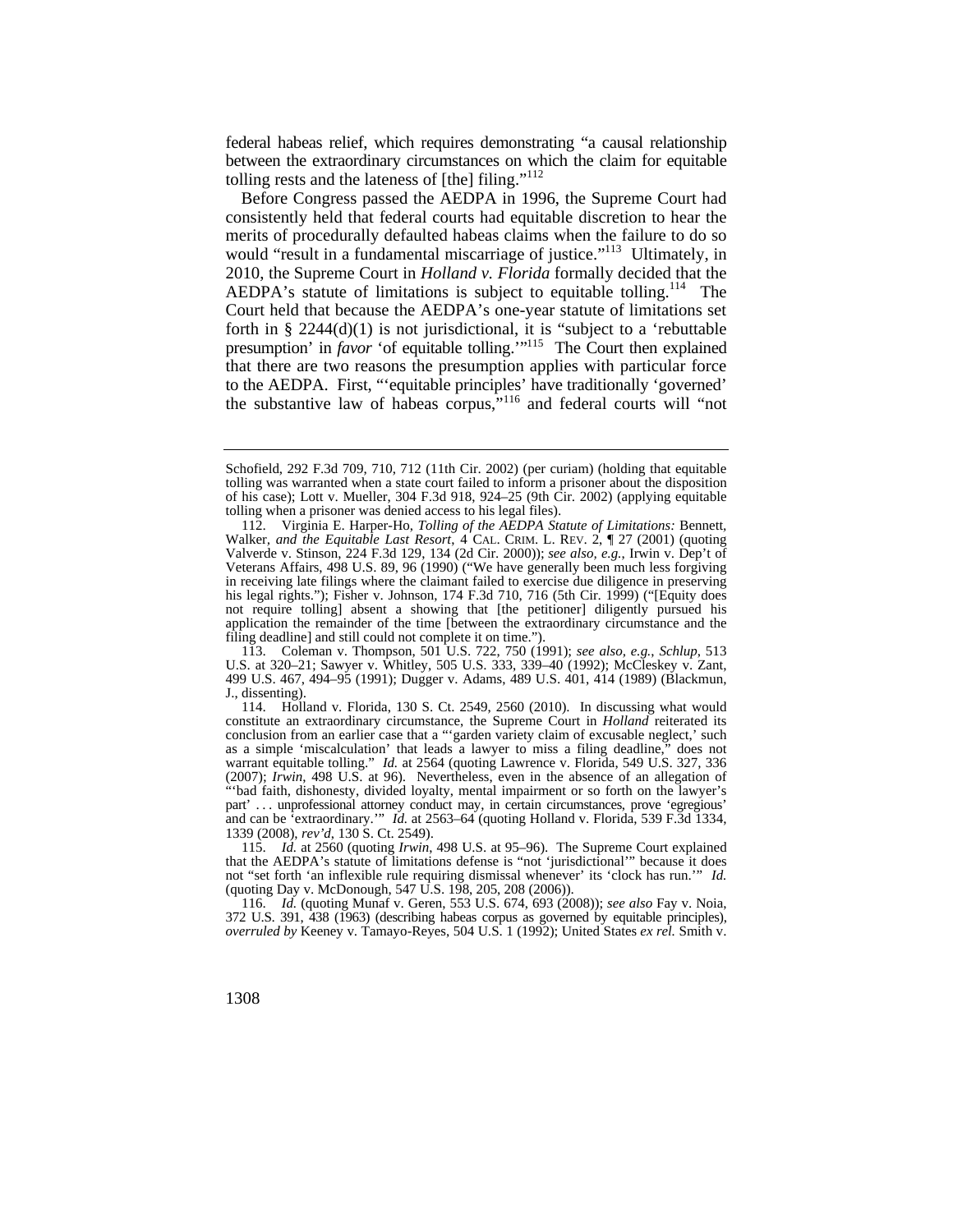favor of equitable tolling.<sup>118</sup> Therefore, despite the silence of  $\S$  2244(d) construe a statute to displace courts' traditional equitable authority absent the 'clearest command.'"<sup>117</sup> Second, the Court asserted that Congress must have realized that courts would apply the presumption when interpreting the AEDPA's one-year statute of limitations because Congress enacted the AEDPA when case law had long established the presumption in as to an equitable exception and its express provision for statutory tolling, the Supreme Court held that the AEDPA's statute of limitations is subject to equitable tolling. $119$ 

for habeas relief after the one-year limitations period has expired.<sup>120</sup> Nevertheless, federal courts remain reluctant to consider a petition Additionally, petitioners have struggled to establish extraordinary circumstances to demonstrate that the petition is otherwise timely. For example, "a petitioner's ignorance of the law, lack of legal training or representation, incapacitating illness, illiteracy, and counsel's error in failing to timely file have all been deemed insufficient to justify equitable tolling of [the AEDPA's statute of limitations]."<sup>121</sup> Therefore, although

Baldi, 344 U.S. 561, 573 (1953) (Frankfurter, J., dissenting) ("[H]abeas corpus is certainly to be governed by the rules of fairness enforced in equity.

119. *Holland*, 130 S. Ct. at 2561–62; *see also* Young v. United States, 535 U.S. 43, 53 (2002) (rejecting a claim that an "express tolling provision, appearing in the same subsection as the [limitations] period" demonstrated "statutory intent *not* to toll the [limitations] period").

120. *See* Brandon Segal, Comment, *Habeas Corpus, Equitable Tolling, and AEDPA's Statute of Limitations: Why the* Schlup v. Delo *Gateway Standard for Claims of Actual Innocence Fails To Alleviate the Plight of Wrongfully Convicted Americans*, 31 U. HAW. L. REV. 225, 233 (2008); *see also* Calderon v. U.S. Dist. Court, 128 F.3d 1283, 1289 (9th Cir. 1997) ("[D]istrict judges will take seriously Congress's desire to accelerate the federal habeas process, and will only authorize extensions when this high hurdle is surmounted."), *overruled on other grounds by* 163 F.3d 530 (9th Cir. 1998) (en banc).

 121. Sussman, *supra* note 95, at 362–63 (footnotes omitted) (citing to situations in which federal courts refused to apply equitable tolling to extend the statute of limitations period set forth in the AEDPA); *see also* Downs v. McNeil, 520 F.3d 1311, 1325 (11th Cir. 2008) (holding that mere attorney negligence, in which an attorney miscalculates the limitations period, misinterprets the statute, or misunderstands the AEDPA's procedural requirements, does not justify equitable tolling); Smith v. Suthers, 18 F. App'x 727, 728– 29 (10th Cir. 2001) (upholding the district court's ruling that illiteracy alone does not support equitable tolling); Felder v. Johnson, 204 F.3d 168, 171–72 (5th Cir. 2000)

 117. *Holland*, 130 S. Ct. at 2560 (quoting Miller v. French, 530 U.S. 327, 340 (2000)).

<sup>118.</sup> *Id.* at 2561. The presumption of equitable tolling is reinforced by the fact that Congress enacted the AEDPA after the Supreme Court decided *Irwin v. Department of Veterans Affairs*, 498 U.S. 89, in which the Court held a nonjurisdictional federal statute of limitations is subject to equitable tolling, and thus Congress was likely aware that courts would apply the presumption when interpreting the AEDPA's limitations provisions. *Id.* at 95–96.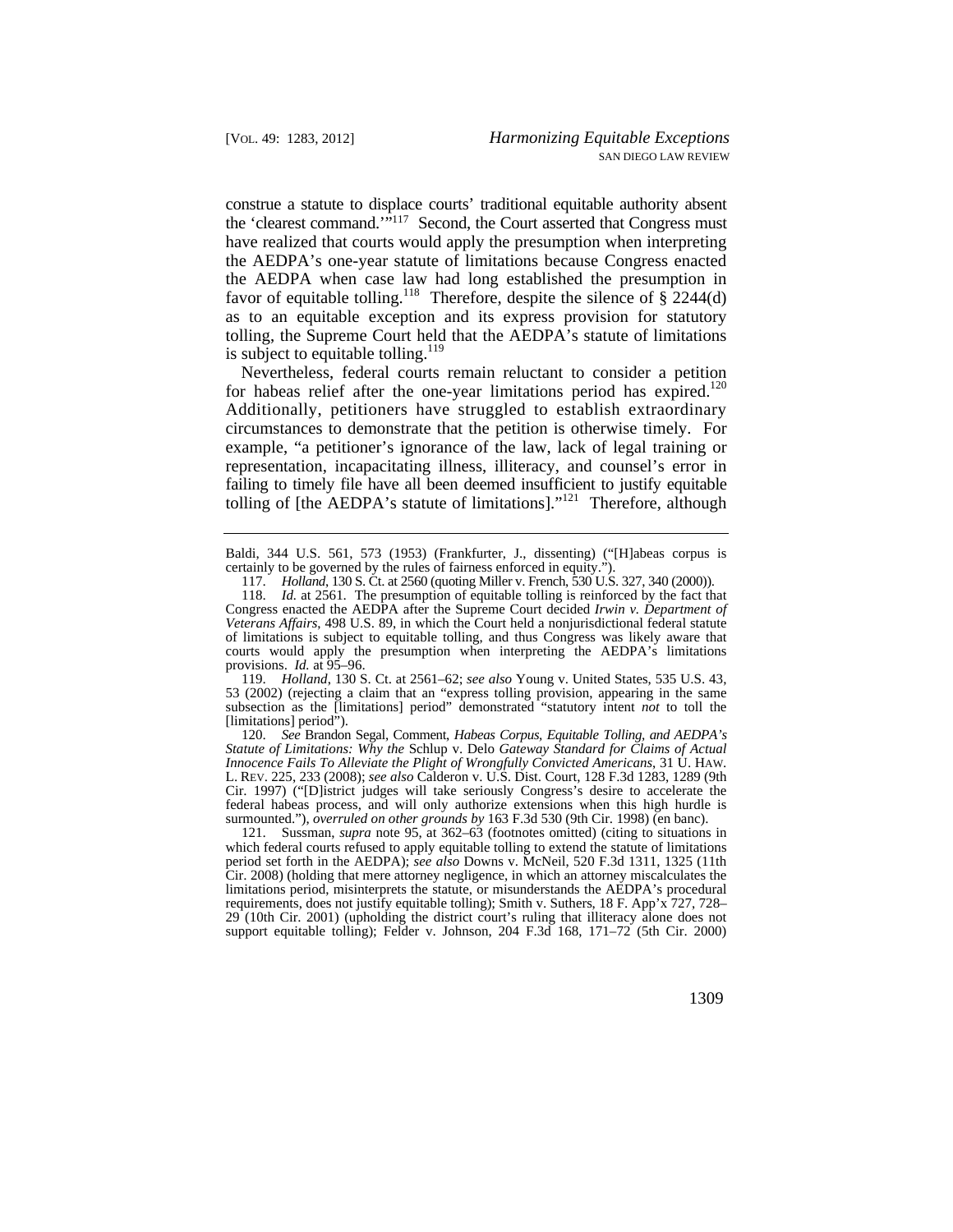the Supreme Court held that the AEDPA's statute of limitations is subject to equitable tolling, the instances where this actually occurs are few and far between.

## IV. CONFLICTING APPROACHES TO WHETHER AN ACTUAL INNOCENCE EXCEPTION IS NECESSARY

## *A. Whether an Actual Innocence Exception Matters*

safeguards designed to ensure juries convict only guilty criminals.<sup>122</sup> One might wonder whether an actual innocence exception is necessary. Criminal defendants already have a number of constitutional rights and For example, due process in criminal cases requires a "fair trial in a fair tribunal."123 Criminal defendants are entitled to a presumption of innocence and the prosecutor must prove the defendant's guilt beyond a reasonable doubt to sustain a conviction.<sup>124</sup> Furthermore, criminal defendants have

122. Under the Due Process Clauses of the Fifth and Fourteenth Amendments to the U.S. Constitution, the government may not deprive any person of life, liberty, or property, without due process of law. U.S. CONST. amends. V, XIV, § 1.

123. *In re* Murchison, 349 U.S. 133, 136 (1955) (stating that not only is a biased decisionmaker constitutionally unacceptable but "even the probability of unfairness" should be prevented); *see also* Gibson v. Berryhill, 411 U.S. 564, 579 (1973) (holding that the principle providing that a fair trial in a fair tribunal is a basic requirement of due process applies to administrative agencies that adjudicate as well as to courts).

124. *In re* Winship, 397 U.S. 358, 364 (1970) ("[T]he Due Process Clause protects the accused against conviction except upon proof beyond a reasonable doubt of every fact necessary to constitute the crime with which he is charged."). The Supreme Court described the presumption of the innocence of a criminal defendant as an "'assumption' [of innocence] that is indulged in the absence of contrary evidence." Taylor v. Kentucky, 436 U.S. 478, 484 n.12 (1978) (quoting Carr v. State, 4 So. 2d 887, 888 (Miss. 1941)); *see also* BLACK'S LAW DICTIONARY 1306 (9th ed. 2009) (["The presumption of innocence is t]he fundamental principle that a person may not be convicted of a crime unless the government proves guilt beyond a reasonable doubt, without any burden placed on the accused to prove innocence."). The prosecutor has the burden to prove the defendant's guilt beyond a reasonable doubt, which means that the jurors must not have

 (holding that pro se status, illiteracy, deafness, and lack of legal training are not external 478 (5th Cir. 1991) (refusing to apply equitable tolling where the delay in filing was the (stating that mere ignorance of the law or lack of knowledge of filing deadlines does not justify equitable tolling); United States v. Flores, 981 F.2d 231, 236 (5th Cir. 1993) factors excusing abuse of the writ); Barrow v. New Orleans S.S. Ass'n, 932 F.2d 473, result of petitioner's unfamiliarity with the legal process or his lack of legal representation); Rhodes v. Senkowski, 82 F. Supp. 2d 160, 168, 172 (S.D.N.Y. 2000) (holding that the petitioner's allegations of AIDS-related physical and mental impairments during the one-year period in which he could file his federal habeas petition were insufficient to establish extraordinary circumstances). *But see Holland*, 130 S. Ct. at 2563–64 (distinguishing "garden variety claim[s] of excusable neglect" from claims of professional misconduct that amount to egregious attorney behavior, which the Court held could constitute an extraordinary circumstance warranting the use of equitable tolling (quoting *Irwin*, 498 U.S. at 96)).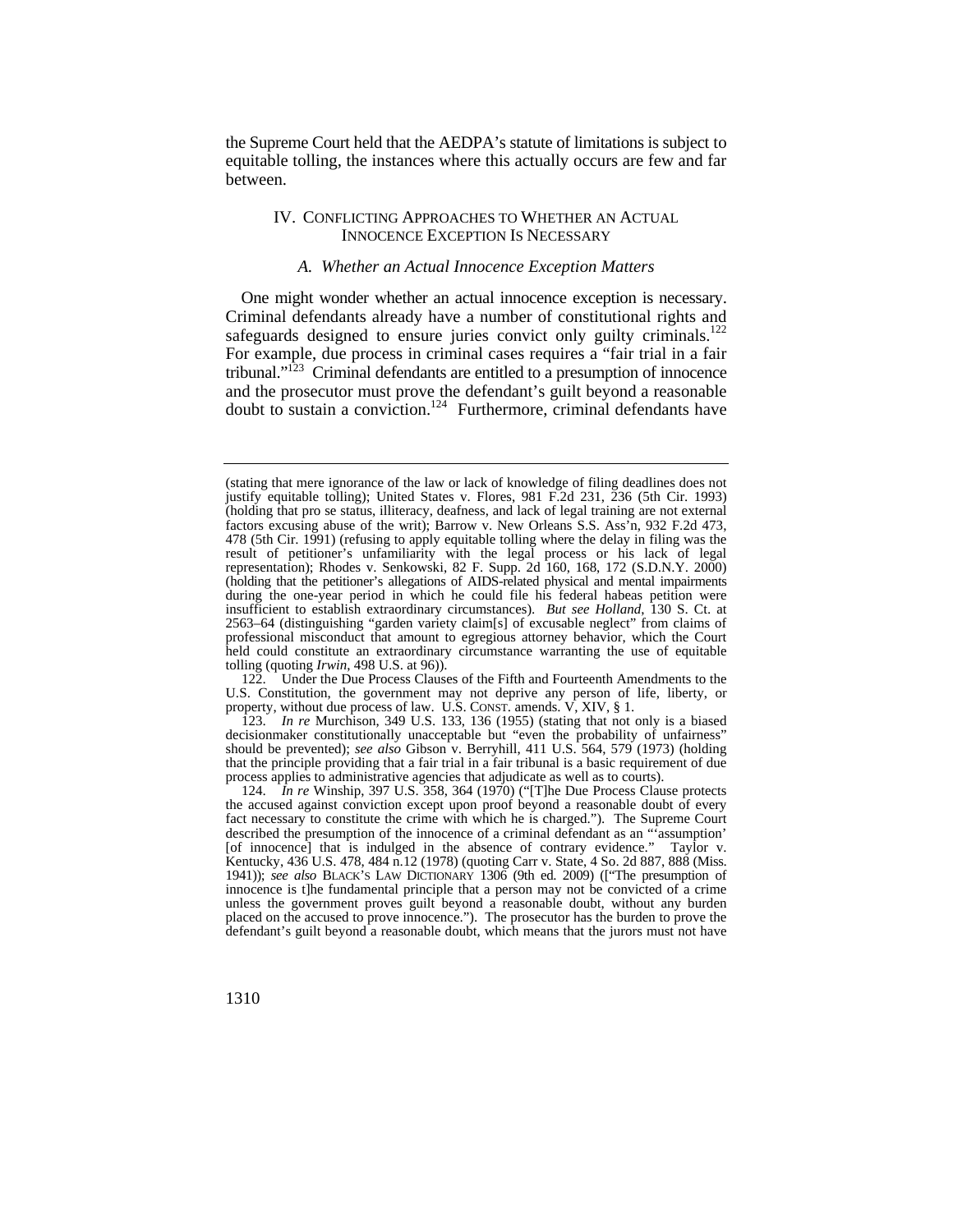a right to jury trial<sup>125</sup> and to assistance of counsel.<sup>126</sup> Additionally, criminal defendants have the right to challenge their convictions through one or more appeals, state habeas corpus petitions, or federal habeas corpus petitions. $127$ 

Nevertheless, the judicial system is admittedly imperfect, and despite these safeguards, innocent defendants are still wrongly convicted due to failures within the legal system.<sup>128</sup> For example, although every indigent capital defendant is entitled to appointed counsel during federal habeas procedures,<sup>129</sup> a tremendous discrepancy exists among state public defender services.<sup>130</sup> The majority of indigent defense systems labor under excessive

126. Gideon v. Wainwright, 372 U.S. 335, 344 (1963) (deciding that the right to assistance of counsel is "fundamental" and that the Fourteenth Amendment makes the right constitutionally required in state courts); *see also* Strickland v. Washington, 466 U.S. 668, 686 (1984) ("[T]he right to counsel is the right to the effective assistance of counsel." (quoting McMann v. Richardson, 397 U.S. 759, 771 n.14 (1970))).

127. *See supra* notes 39–41 and accompanying text.

128. Although it is impossible to assess how many people are in jail for crimes they did not commit, 142 inmates have been released from death row since 1973 because of evidence of their innocence. *Innocence: List of Those Freed from Death Row*, DEATH PENALTY INFO. CENTER, <http://www.deathpenaltyinfo.org/Innocence-list-those-freed>death-row (last updated Jan. 4, 2013) (estimating the average number of years between being sentenced to death and exoneration to be 9.8 years). DNA testing has also resulted in the postconviction exoneration of more than 300 people in the United States. *Innocence Project Case Profiles*, INNOCENCE PROJECT, [http://www.innocenceproject.](http://www.innocenceproject) org/know/ (last visited Jan. 9, 2013). As former U.S. Supreme Court Justice Sandra Day O'Connor admitted, "If statistics are any indication, the system may well be allowing some innocent defendants to be executed." Editorial, *Justice O'Connor on Executions*, N.Y. TIMES, July 5, 2001, at A16 (internal quotation marks omitted).

129. *See* 18 U.S.C. § 3599(a)(2) (2006) (stating that impoverished defendants seeking to vacate or set aside a death sentence are entitled to counsel during federal habeas proceedings).

 services. *History of the Office*, L.A. COUNTY PUB. DEFENDER, <http://pd.co.la.ca.us/About> *the State Public Defender's Office*, WIS. ST. PUB. DEFENDER'S OFF., [http://www.wisspd.](http://www.wisspd) 130. For example, after establishing the first public defender office in 1914, California has consistently been looked upon as a leader in providing indigent defense \_history.html (last visited Jan. 9, 2013). The Wisconsin State Public Defender's Office, with a program that uses both staff attorneys and appointments to attorneys in private practice, has also been used as a model for other states. *See About the SPD: History of*  org/htm/GenInfo/History.asp (last visited Jan. 9, 2013); *Public Defender*, WEBSTER'S ONLINE DICTIONARY, <http://www.websters-online-dictionary.org/definition/public+defen>

any doubt as to the defendant's guilt, or if they do, their doubts are unreasonable. *See*  MODEL PENAL CODE § 1.12 (Proposed Official Draft 1962).

<sup>125.</sup> Duncan v. Louisiana, 391 U.S. 145, 149 (1968) ("Because we believe that trial by jury in criminal cases is fundamental to the American scheme of justice, we hold that the Fourteenth Amendment guarantees a right of jury trial in all criminal cases which were they to be tried in a federal court—would come within the Sixth Amendment's guarantee."); *see also* U.S. CONST. amend. VI.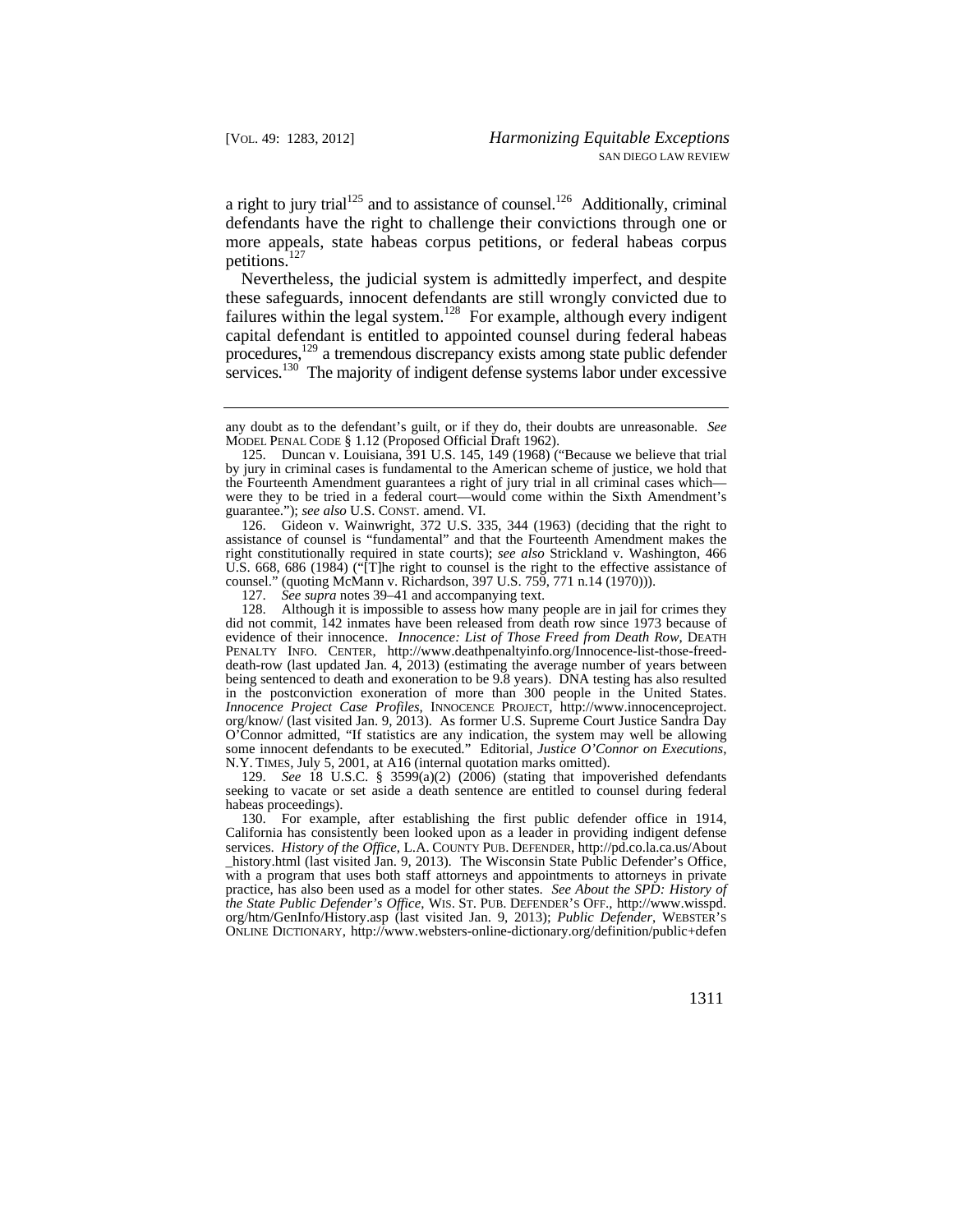period continues to run and can expire while defendants await the resolution caseloads and lack sufficient support services, thus preventing public defenders from providing adequate representation.<sup>131</sup> Furthermore, habeas procedural requirements are often so complicated that even postconviction litigators can have difficulties understanding and meeting the requirements.<sup>132</sup> Procedural error during postconviction proceedings is especially dangerous because the AEDPA's one-year limitations of their improper state claims, before even attempting to file federal

 may lack experience with capital murder defenses or appeals. *See* Brent Newton, der (last visited Jan. 9, 2013) (including in the history of *public defender* the fact that Wisconsin's public defender program has been used as a model for other states). On the other hand, the public defender systems in states like Alabama and Texas fail to protect citizens' constitutional rights. Alabama underpays appointed capital counsel and sets low eligibility requirements, requiring only five years of experience in criminal cases. *See* Maples v. Thomas, 132 S. Ct. 912, 917 (2012) (citing AM. BAR ASS'N, EVALUATING FAIRNESS AND ACCURACY IN STATE DEATH PENALTY SYSTEMS: THE ALABAMA DEATH PENALTY ASSESSMENT REPORT 117–20, 124–29 (2006); ALA. CODE § 13A-5-54 (2006)) (noting that appointed counsel in death penalty cases are undercompensated). Texas, which has the third largest number of death row inmates per state and has had 491 executions since 1976, does not even have a public defender system for indigent defendants. *See Death Row Inmates by State*, DEATH PENALTY INFO. CENTER, [http://www.](http://www) [deathpenaltyinfo.org/death-row-inmates-state-and-size-death-row-year](https://deathpenaltyinfo.org/death-row-inmates-state-and-size-death-row-year) (last updated Oct. 1, 2012); *Number of Executions by State and Region Since 1976*, DEATH PENALTY INFO. CENTER, <http://www.deathpenaltyinfo.org/number-executions-state-and-region-1976> (last updated Dec. 12, 2012). Instead, the state relies on court-appointed lawyers who *Capital Punishment: Texas Could Learn a Lot from Florida*, TEX. LAW., Feb. 26, 1996, at 31.

 *Contribute to Ineffective Assistance of Counsel in California*, 45 CAL. W. L. REV. 263, 131. *See* Laurence A. Benner, *The Presumption of Guilt: Systemic Factors That*  269 (2009).

 *Collateral Review of Criminal Cases*, 41 HARV. C.R.-C.L. L. REV. 339, 354 (2006) (noting 132. *See, e.g.*, Lott v. Mueller, 304 F.3d 918, 923 (9th Cir. 2002) ("Even with the benefit of legal training, ready access to legal materials and the aid of four years of additional case law, an informed calculation of [the prisoner's] tolling period evaded both his appointed counsel and the expertise of a federal magistrate judge."). Criminal defendants, if desired, may represent themselves in habeas corpus litigation. *See, e.g.*, *Maples*, 132 S. Ct. at 918 (noting that prisoners may proceed in habeas litigation pro se because Alabama does not guarantee representation to indigent capital defendants in postconviction proceedings); Murray v. Giarratano, 492 U.S. 1, 27–29 (1989) (Stevens, J., dissenting) (disagreeing with Virginia's practice of allowing death row inmates to prepare postconviction petitions pro se). However, counsel is nevertheless encouraged during habeas proceedings because pro se petitioners can have even greater difficulty navigating the complex habeas corpus procedures than postconviction litigators. *See*  Bryan A. Stevenson, *Confronting Mass Imprisonment and Restoring Fairness to*  that proceeding pro se in habeas litigation is unreasonable because postconviction procedures usually involve strict fact-specific pleading standards, complex exhaustion requirements, and technical consequences that require a highly competent and skilled attorney); *see also* Mello & Duffy, *supra* note 94, at 481–84 (explaining that many habeas petitioner inmates are "illiterate, uneducated, mentally impaired, or any combination of the three").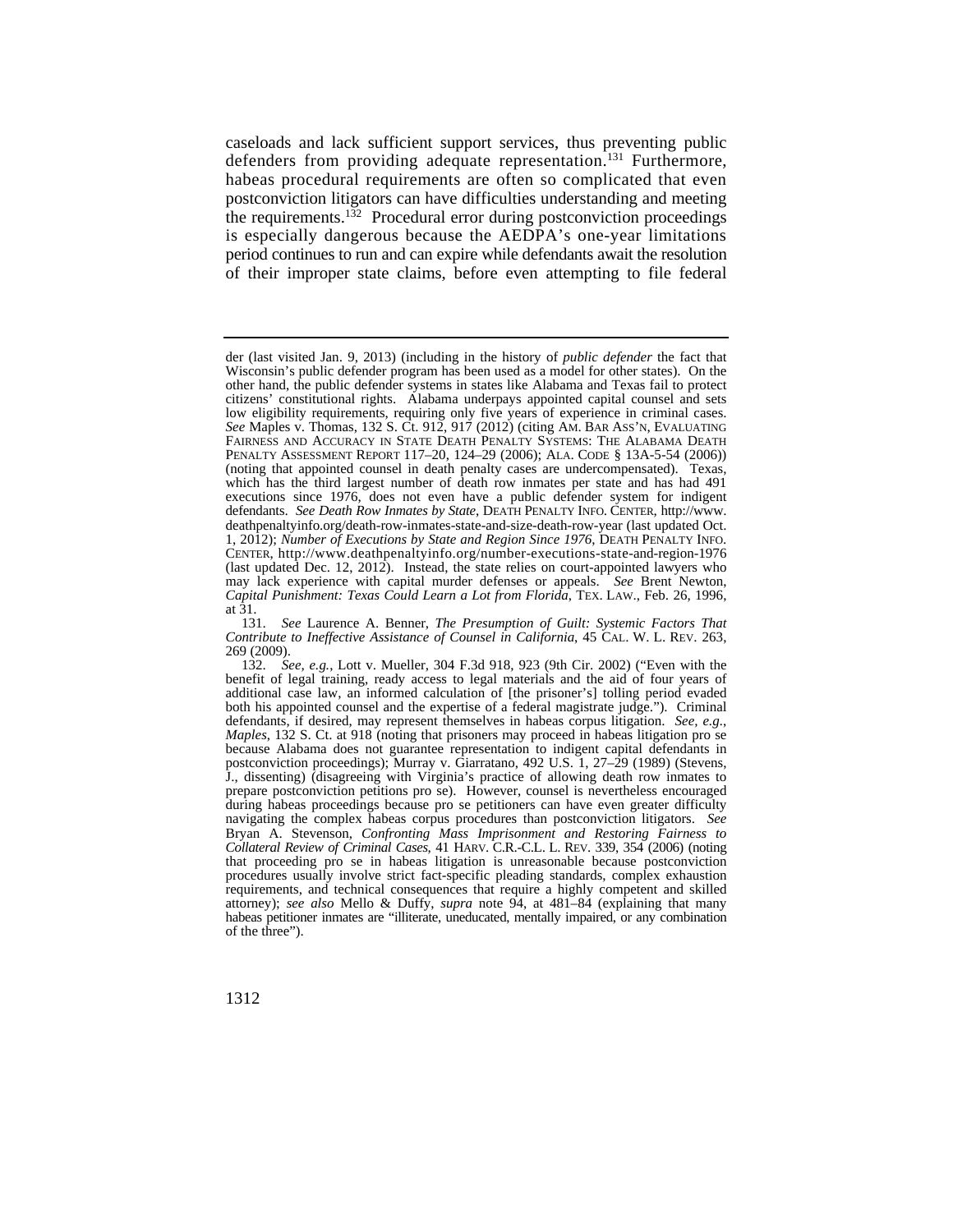habeas petitions.<sup>133</sup> Without an actual innocence gateway, courts would dismiss a federal habeas petition filed even one day after the one-year statute of limitations, regardless of the strength of the actual innocence showing.<sup>134</sup> This is particularly troubling because it forecloses any further judicial review for innocent petitioners.<sup>135</sup>

As such, commentators argue that the AEDPA's one-year statute of limitations period is an insufficient length of time for criminal defendants to file a federal habeas corpus petition because such a limited period may not provide enough time for a petitioner to first exhaust all state remedies.<sup>136</sup> Petitioners may use all or most of the one-year time period

 actual innocence is necessary as a gateway to habeas review: 136. For instance, commentator Limin Zheng offers a compelling analysis of why

One year is insufficient time for a confined inmate to prepare and file a meaningful habeas corpus petition that would escape the fatal traps of the exhaustion doctrine, the procedural-default doctrine, and the second and successive petitions doctrines. Many inmates are uneducated, mentally impaired, or  $\overline{\text{both}} \dots$ 

 reinvestigation is crucial] where the claims must rely on new evidence. . . . ... [Even if a prisoner is educated or receives assistance of counsel, [F]ew inmates have access to the outside resources necessary to engage in further factfinding [for claims of ineffective assistance of counsel or prosecutorial misconduct]. . . .

... [And m]ost of these attorneys [who assist in investigation] represent prisoners on a pro bono basis.

*See* Zheng, *supra* note 47, at 2129–30 (footnotes omitted); *see also* Diane E. Courselle, *AEDPA Statute of Limitations: Is It Tolled When the United States Supreme Court Is* 

 BUFF. L. REV. 469, 474 (1996) (exploring reasons why errors are more likely in capital 133. *See* 28 U.S.C. § 2244(d)(1)(A)–(B) (2006). Even worse, procedural error may be fatal for criminal defendants in states with capital punishment. *See* Samuel R. Gross, *The Risks of Death: Why Erroneous Convictions Are Common in Capital Cases*, 44 cases than in other criminal matters).

<sup>134.</sup> See generally Schlup v. Delo, 513 U.S. 298 (1995) (explaining the actual innocence gateway).

DEAN MOORE, PARDONS: JUSTICE, MERCY, AND THE PUBLIC INTEREST 131 (1989)). 135. *See* Lonchar v. Thomas, 517 U.S. 314, 324 (1996). This is not to say, however, that a petitioner may not raise his actual innocence claim in a different forum. A petitioner may file a request for executive clemency, in which the President or a governor has the power to pardon the criminal. *See, e.g.*, Herrera v. Collins, 506 U.S. 390, 415 (1993) (stating that throughout American history, "[e]xecutive clemency has provided the 'fail safe' in our criminal justice system" by providing a mechanism for granting relief to prisoners who demonstrate their actual innocence (quoting KATHLEEN Nevertheless, scholars have criticized clemency as an ineffective remedy. *See, e.g.*, Austin Sarat, *Memorializing Miscarriages of Justice: Clemency Petitions in the Killing State*, 42 LAW & Soc'Y REV. 183, 186 n.8 (2008) ("[Rare use of clemency] represents a radical shift from several decades ago, when governors granted clemency in 20 to 25 percent of the death penalty cases they reviewed." (citing AUSTIN SARAT, MERCY ON TRIAL: WHAT IT MEANS TO STOP AN EXECUTION app. B (2005)).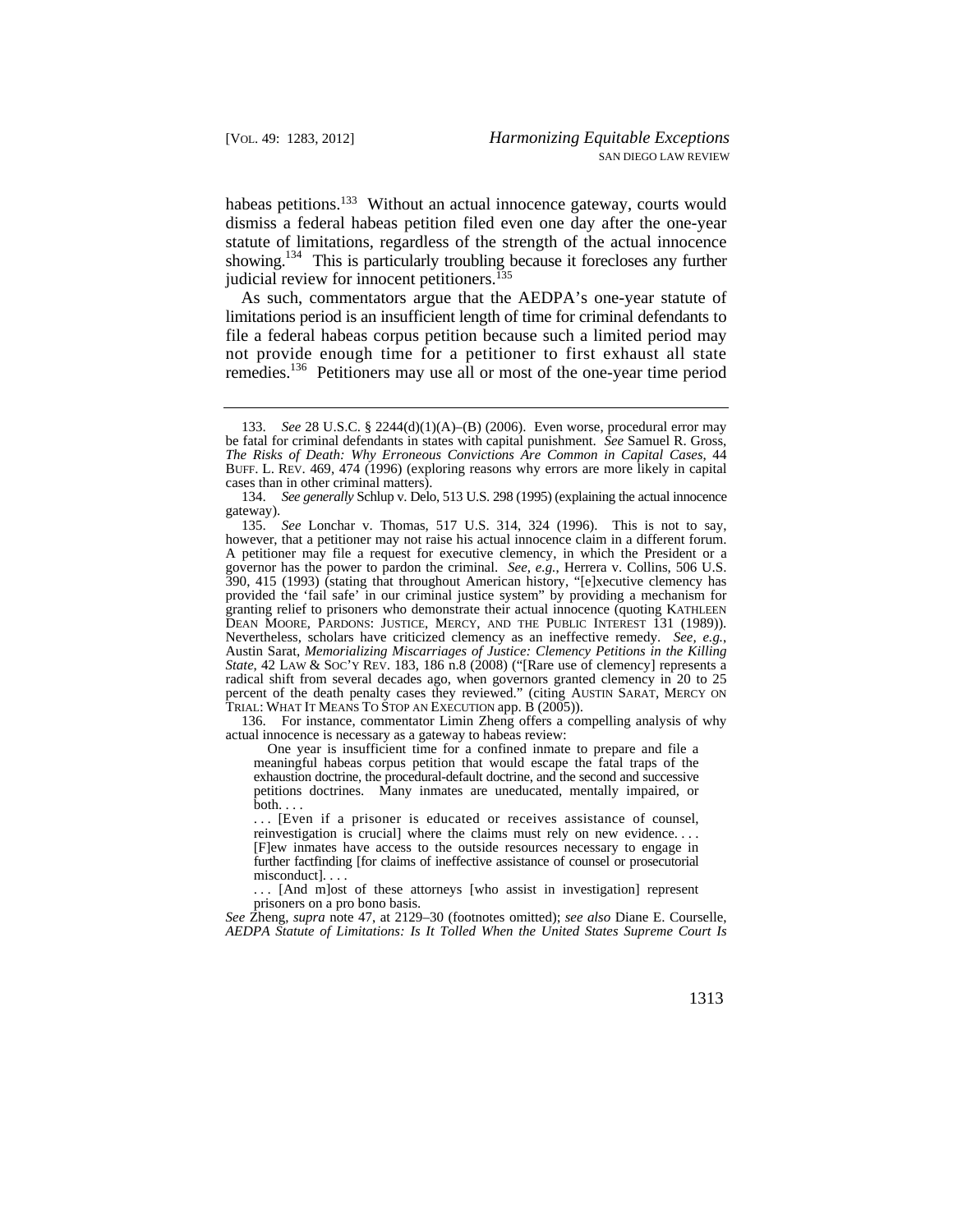their last opportunity to remedy a wrongful conviction. Therefore, an actual innocence exception to the AEDPA's statute of limitations is investigating new evidence and drafting their postconviction petitions.<sup>137</sup> Furthermore, because the statute of limitations continues to run after each final judgment, $138$  petitioners typically do not have enough time remaining after exhausting state remedies to seek certiorari from the United States Supreme Court.<sup>139</sup> As a result, courts are likely to deny petitioners essential to ensure that courts provide an effective legal avenue of relief to the wrongfully convicted. $140$ 

## *B. Split Among the Circuits*

 courts have started to recognize an actual innocence exception as an Prisoners who would otherwise be time-barred from filing habeas petitions possess the option to seek equitable tolling of their limitations period.<sup>141</sup> However, establishing the requisite extraordinary circumstances to justify equitable tolling of the AEDPA's limitations period can be quite challenging for prisoners.<sup>142</sup> Over the last decade, federal circuit alternative ground for equitable tolling of the AEDPA's statute of limitations. $143$ 

 *Asked To Review a Judgment from a State Post-Conviction Proceeding?*, 53 CLEV. ST. L. REV. 585, 587–88 (2005–2006) (stating that petitioners face numerous difficulties when attempting to understand the AEDPA's tolling provisions, especially regarding the task of exhausting of state remedies).

<sup>137.</sup> *See* Courselle, *supra* note 136, at 588; *see also, e.g.*, Souter v. Jones, 395 F.3d 577, 587–88 (6th Cir. 2005) (barring the petition because it was filed three days after the one-year limitation following discovery of new evidence); Johnson v. McBride, 381 F.3d 587, 589 (7th Cir. 2004) (barring the petition because the court found that the police investigation of another suspect was not a new factual predicate for purposes of tolling).

<sup>138.</sup> *See* 28 U.S.C. § 2244(d)(1)(A).

<sup>139.</sup> *See, e.g.*, Lawrence v. Florida, 549 U.S. 327, 332, 337 (2007) (holding that AEDPA's one-year limitations period is not tolled during the pendency of a certiorari petition in the Supreme Court and, even assuming equitable tolling were available, the petitioner failed to make a showing of extraordinary circumstances necessary for tolling). 140. *See, e.g.*, Bradley, *supra* note 46, at 468–70.

<sup>141.</sup> Holland v. Florida, 130 S. Ct. 2549, 2560 (2010); *see supra* notes 103–11 and accompanying text.

<sup>142.</sup> *See* Segal, *supra* note 120, at 233; *see also supra* note 121 and accompanying text.  $143.$ 

<sup>143.</sup> Four circuits have expressly recognized that actual innocence is a valid argument for equitable tolling of time-barred habeas petitions. Lee v. Lampert, 653 F.3d 929, 932 (9th Cir. 2011) (en banc); San Martin v. McNeil, 633 F.3d 1257, 1267–68 (11th Cir. 2011), *cert. denied*, 132 S. Ct. 158; Lopez v. Trani, 628 F.3d 1228, 1231 (10th Cir. 2010); Souter v. Jones, 395 F.3d 577, 602 (6th Cir. 2005). Four other circuits have refused to decide the issue, finding that the petitioner would not have met the burden of proof of actual innocence in that specific case but not reaching whether the statute of limitations is entitled to equitable tolling. *See* Horning v. Lavan, 197 F. App'x 90, 94 (3d Cir. 2006); Doe v. Menefee, 391 F.3d 147, 174 (2d Cir. 2004); Flanders v. Graves, 299 F.3d 974, 977–78 (8th Cir. 2002); Fields v. Johnson, No. 7:06-CV-00701, 2007 WL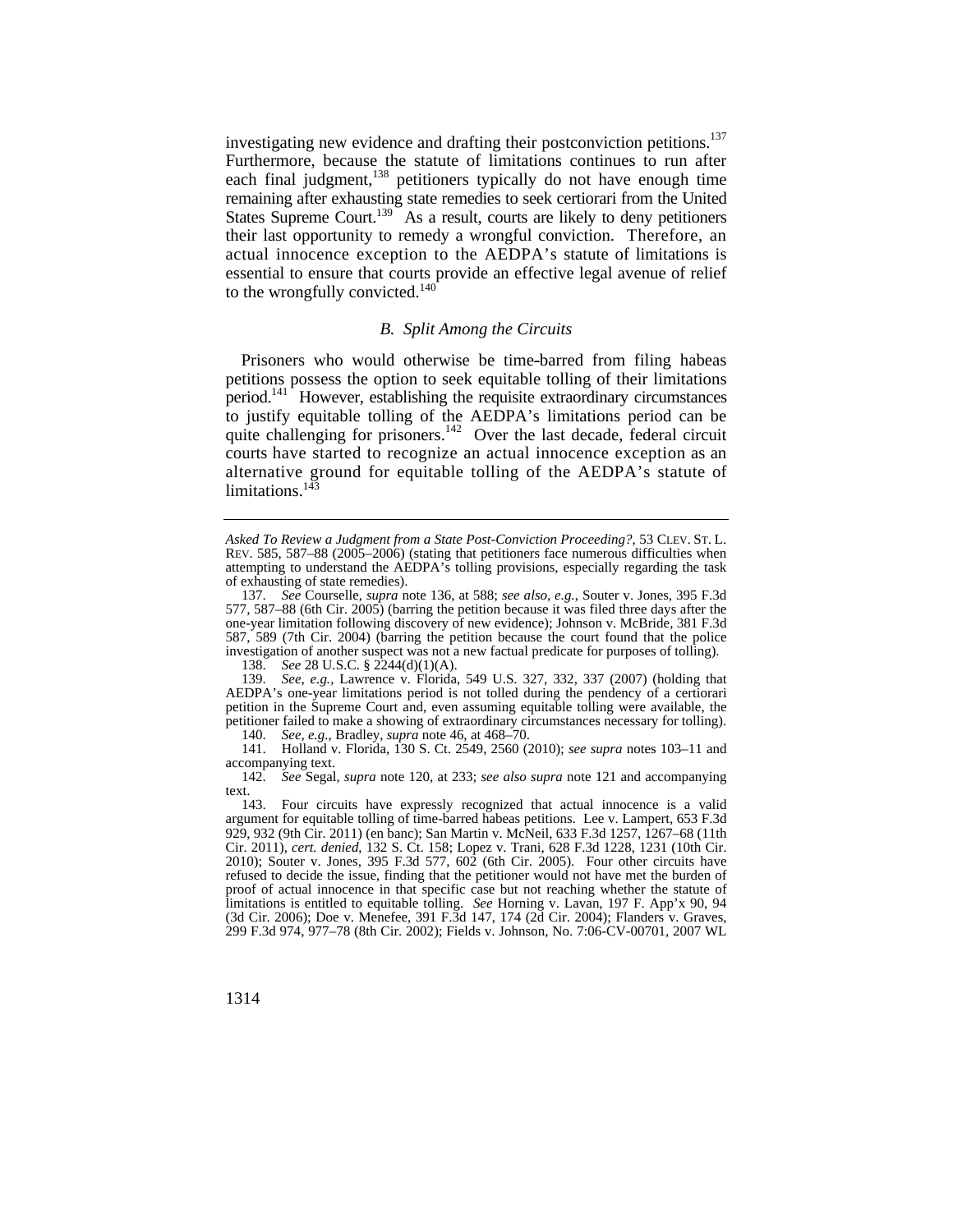Until August 2011, the majority of circuit courts that considered this question declined to recognize an actual innocence exception.<sup>144</sup> However, the recent en banc decision in *Lee v. Lampert*, holding that a credible claim of actual innocence constitutes an equitable exception to the AEDPA's one-year statute of limitations, tipped the scale in favor of recognizing the exception.<sup>145</sup> Nevertheless, the federal circuit courts remain divided on whether actual innocence is grounds for equitable tolling of the AEDPA's statute of limitations period.

## *1. No Equitable Exception of Actual Innocence to the AEDPA's Limitations Period*

 The First, Fifth, and Seventh Circuits have long held that an actual pretrial motions, appeals, and habeas claims, regardless of the evidence.<sup>147</sup> innocence exception does not apply under any circumstances to the AEDPA's one-year statute of limitations.<sup>146</sup> The First Circuit explained that because the same statutory or judicial deadlines apply to both defendants who may be innocent and defendants against whom the evidence is overwhelming, defendants must adhere to the time constraints for The court also found that the actual innocence exception explicitly conflicts with the AEDPA. $148$  In rejecting an actual innocence exception,

*See Lee*, 653 F.3d at 945.

<sup>45641,</sup> at \*3 (W.D. Va. Jan. 5, 2007) (stating that the U.S. Court of Appeals for the Fourth Circuit has not held that actual innocence is a ground for equitable tolling of the AEDPA's limitations period), *appeal dismissed*, 225 F. App'x 108 (4th Cir. 2007). Three circuits have expressly rejected equitable tolling of time-barred habeas petitions for actual innocence claims. *See* Escamilla v. Jungwirth, 426 F.3d 868, 872 (7th Cir. 2005); David v. Hall, 318 F.3d 343, 347–48 (1st Cir. 2003); Cousin v. Lensing, 310 F.3d 843, 849 (5th Cir. 2002).

<sup>144.</sup> *See, e.g.*, Lee v. Lampert, 610 F.3d 1125, 1126 (9th Cir. 2010), *rev'd*, 653 F.3d 929; *Escamilla*, 426 F.3d at 872; *David*, 318 F.3d at 347–48; *Cousin*, 310 F.3d at 849.

<sup>146.</sup> The Fifth Circuit has continuously held that a petitioner's claims of actual innocence do not justify equitable tolling of the limitations period. *See Cousin*, 310 F.3d at 849; *see also* Felder v. Johnson, 204 F.3d 168, 171 (5th Cir. 2000). The First Circuit held that the dicta in cases that have inferred that actual innocence might override the one-year limit is in tension with the statute and is not persuasive. *See David*, 318 F.3d at 347. In addition, Seventh Circuit cases generally support the notion that the circuit does not recognize an actual innocence exception under any circumstances. *See Escamilla*, 426 F.3d at 871–72.

<sup>147.</sup> *David*, 318 F.3d at 347.

<sup>148.</sup> Id. The First Circuit acknowledged that Congress adopted an actual innocence test as part of the AEDPA's requirements for allowing second or successive habeas petitions. *Id.* at 347 n.5. Congress also provided, however, that the second habeas petition is only allowed "where the factual predicate for the claim of constitutional error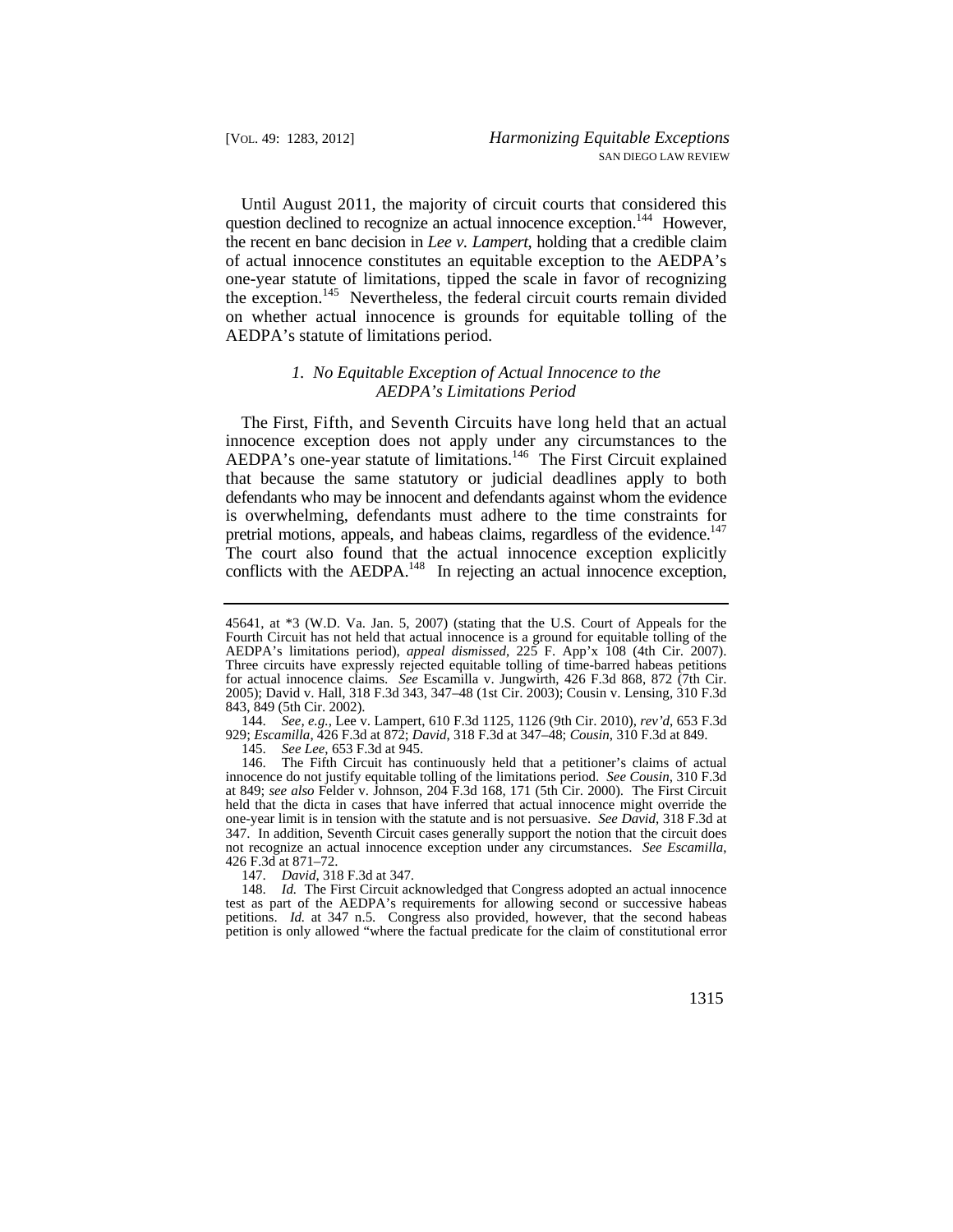the First Circuit stressed the public interest in the prompt assertion of habeas claims due to fading memory, disappearance of witnesses, and dispersion of evidence. $^{149}$ 

Because the AEDPA's one-year statute of limitations does not contain an exemption for petitioners claiming actual innocence of the crimes for which they have been convicted, the Fifth Circuit explained that a petitioner's claim of actual innocence is only "relevant to the timeliness of his petition if [the claims] justify equitable tolling of the limitations period."150 The court held that a petitioner's claims of actual innocence do not preclude the dismissal of the petition as untimely.<sup>151</sup> Similarly, the Seventh Circuit stated that actual innocence does not relate to the statutory timeliness rules,<sup>152</sup> and "although the statute leaves some . . . room for equitable tolling, courts cannot alter the rules laid down in the text."153 The court explained that unless a prisoner meets the AEDPA's standard for new evidence, the petitioner's contention that new factual discoveries amount to actual innocence is unavailing.<sup>154</sup>

# *2. Recognizing a Credible Claim of Actual Innocence as an Exception to the AEDPA's Limitations Period*

In contrast, in its recent en banc decision in *Lee v. Lampert*, the Ninth Circuit held that where an otherwise time-barred habeas petitioner demonstrates that it is "more likely than not that no reasonable juror

153. *Id.* at 872 (citation omitted); *see also* Dodd v. United States, 545 U.S. 353, 359 (2005) (holding that a second or successive petition must meet the AEDPA's timeliness requirements even if time runs out before a given avenue becomes legally and factually available to challenge a conviction or sentence).

154. *Escamilla*, 426 F.3d at 872 ("Actual innocence without a newly discovered claim does nothing at all."). Under the AEDPA, a second petition is only possible if the factual predicate could not have been discovered earlier, *and* the defendant shows actual innocence by clear and convincing evidence. *Id.*; *see also* 28 U.S.C. § 2244(b)(1)(B) (2006). The AEDPA's required standard of proof for claims of actual innocence presents a greater hurdle for petitioners to overcome than the *Schlup* standard. *See*  Schlup v. Delo, 513 U.S. 298, 327 (1995) (holding that a petitioner could demonstrate actual innocence by showing that it is "more likely than not that no reasonable juror would have convicted him in the light of the new evidence").

 statutory exception for actual innocence. *David*, 318 F.3d at 347. could not have been discovered previously through the exercise of due diligence." *Id.*; *see also* 28 U.S.C. § 2244(b)(2)( $\dot{B}$ )(i) (2006). Therefore, the First Circuit found that the one-year limitations period on filing initial habeas petitions is not alleviated by any

<sup>149.</sup> *David*, 318 F.3d at 347; *see also supra* note 85 and accompanying text.

<sup>150.</sup> *Cousin*, 310 F.3d at 849.

<sup>151.</sup> *Id.*; *see also Felder*, 204 F.3d at 171.

 innocence' permits a second petition under § 2244(b)(2)(B)—it clears away a claim that 152. Escamilla v. Jungwirth, 426 F.3d 868, 871 (7th Cir. 2005) ("'Actual the prisoner defaulted in state court or by omission from the first federal petition—but does not extend the time to seek collateral relief.").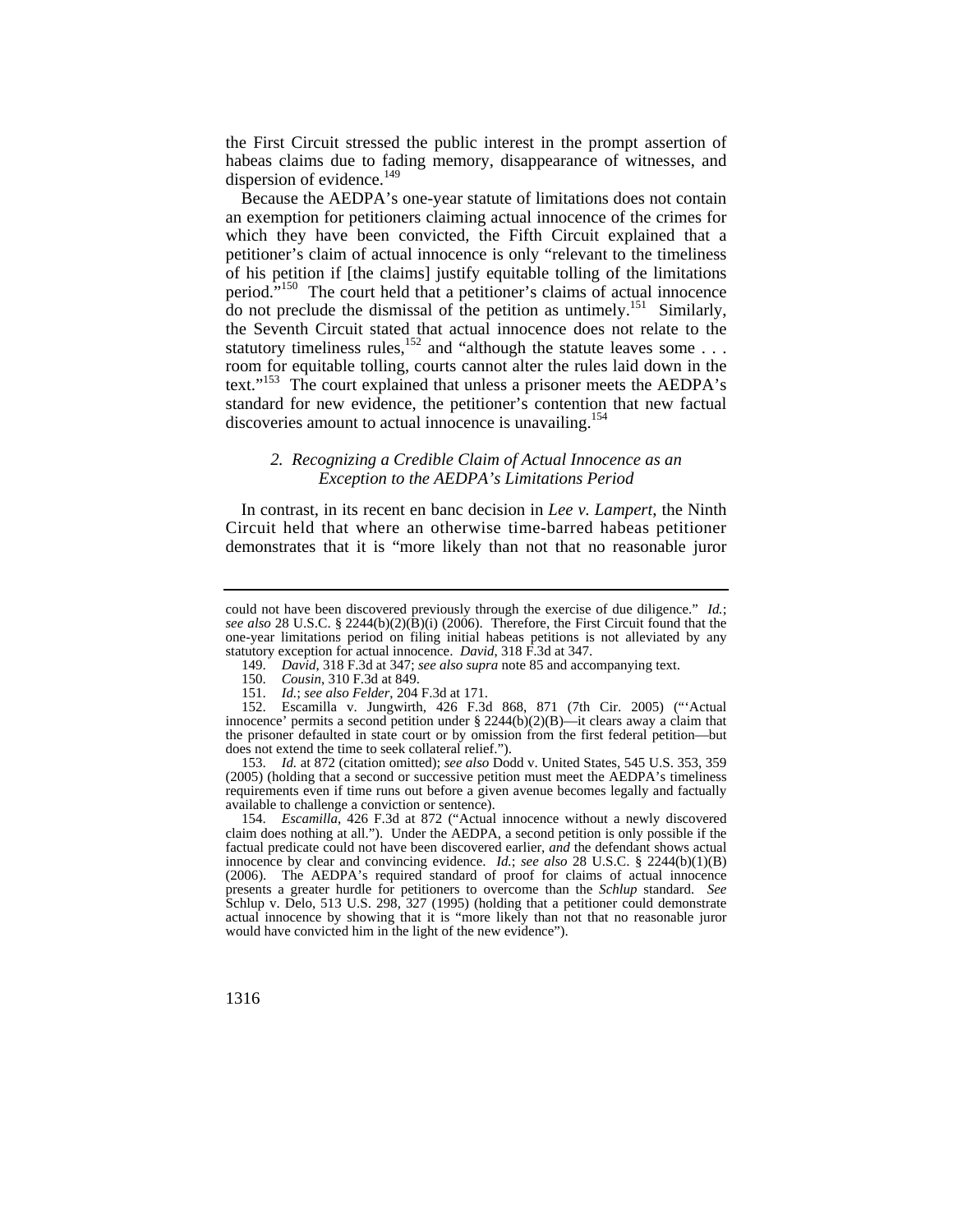would have found [the] petitioner guilty beyond a reasonable doubt."<sup>155</sup> the petitioner may pass through the *Schlup* gateway and have his or her constitutional claims heard on the merits.<sup>156</sup> In recognizing an equitable exception based on a credible showing of actual innocence, the Ninth Circuit joined the Sixth, Tenth, and Eleventh Circuits.157 The circuits in support of an actual innocence exception found that: (1) Congress did not remove federal courts' equitable powers in habeas proceedings; (2) recognition of an actual innocence exception to the AEDPA's limitations period is consistent with the AEDPA's underlying principles; and (3) the doctrine of constitutional avoidance further warrants the circuits' conclusion.158

actual innocence exception to apply to the AEDPA's limitation period.<sup>159</sup> background of *Murray v. Carrier*<sup>160</sup> and *Schlup v. Delo*,<sup>161</sup> in which the The Ninth and Sixth Circuits declared that Congress intended for the When Congress enacted the AEDPA, Congress was working against the

157. *See* San Martin v. McNeil, 633 F.3d 1257, 1267–68 (11th Cir. 2011) (holding that although the petitioner did not raise a claim of actual innocence, the court may consider an untimely AEDPA petition if the court would "endorse a 'fundamental miscarriage of justice' because it would require that an individual who is actually innocent remain imprisoned"), *cert. denied*, 132 S. Ct. 158; Lopez v. Trani, 628 F.3d 1228, 1230–31 (10th Cir. 2010) ("[A] sufficiently supported claim of actual innocence creates an exception to procedural barriers for bringing constitutional claims, regardless of whether the petitioner demonstrated cause for the failure to bring these claims forward earlier."); Souter v. Jones, 395 F.3d 577, 599 (6th Cir. 2005) ("Similar to our holding in the equitable tolling context, we conclude that against the backdrop of the existing jurisprudence and in the absence of evidence to the contrary, Congress enacted [the AEDPA's] procedural limitation consistent with the *Schlup* actual innocence exception.").

158. *Lee*, 653 F.3d at 935–36; *Souter*, 395 F.3d at 599; *see also San Martin*, 633 F.3d at 1267–68; *Lopez*, 628 F.3d at 1230–31.

159. *Lee*, 653 F.3d at 934; *Souter*, 395 F.3d at 599.

160. 477 U.S. 478 (1986). Although the Supreme Court held that any attorney error short of ineffective assistance of counsel does not constitute cause for a procedural default, *id.* at 497, the Court held that "'[i]n appropriate cases' the principles of comity and finality that inform the concepts of cause and prejudice 'must yield to the imperative of correcting a fundamentally unjust incarceration,'" *id.* at 495 (quoting Engle v. Isaac, 456 U.S. 107, 135 (1982)).

161. 513 U.S. 298, 327–28 (1995) (holding that if a petitioner brings forth new evidence and establishes that "it is more likely than not that no reasonable juror would

<sup>155.</sup> *Schlup*, 513 U.S. at 327.

<sup>156.</sup> Lee v. Lampert, 653 F.3d 929, 932 (9th Cir. 2011) (en banc). In a petition for habeas relief from the petitioner's conviction of first degree sex abuse and first degree sodomy, the Ninth Circuit held that although a credible showing of actual innocence under *Schlup v. Delo* excuses the AEDPA's statute of limitations period, the petitioner failed to present sufficient evidence of actual innocence to permit review of his constitutional claims on the merits. *Id.* at 931.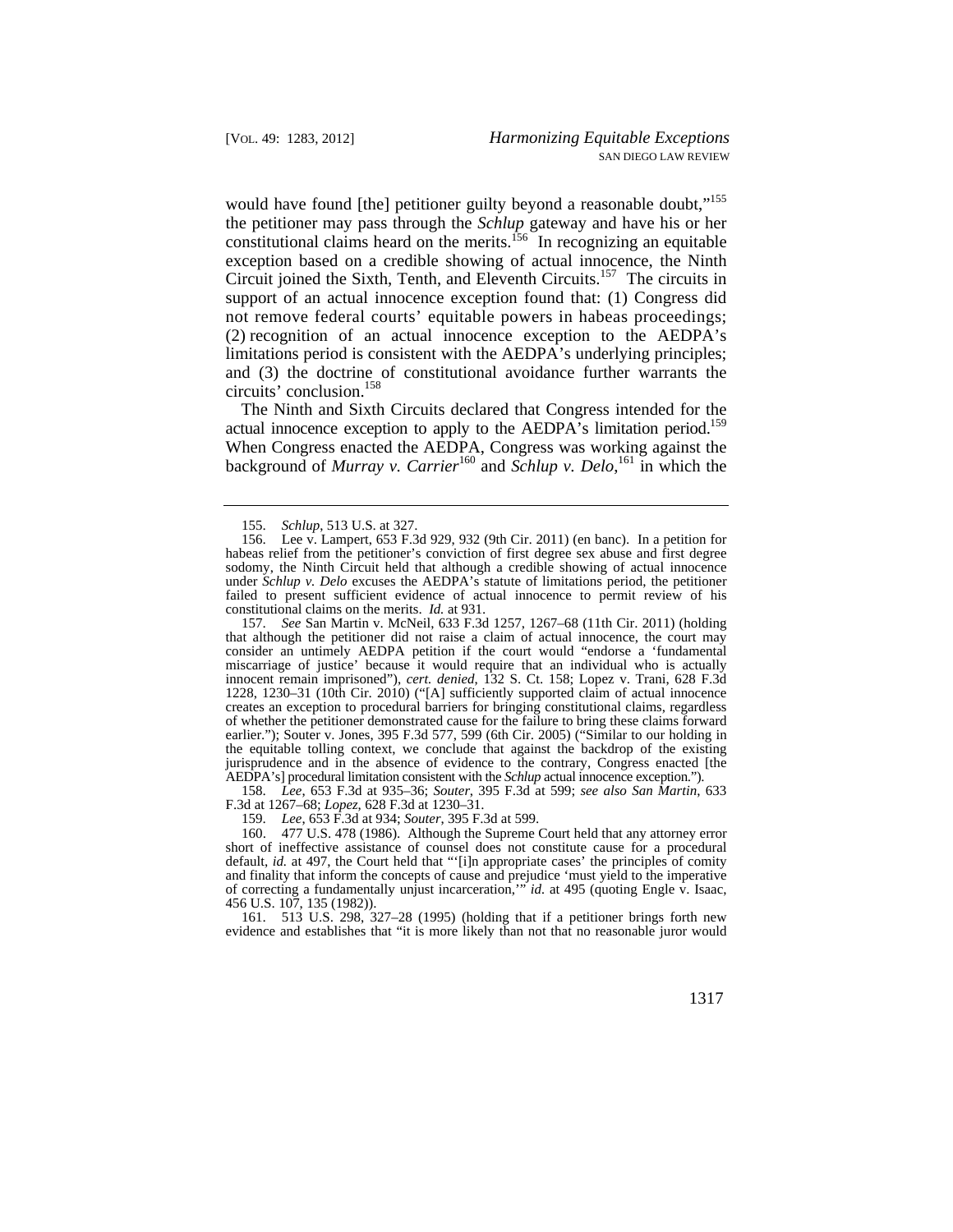Supreme Court held that a showing of actual innocence was sufficient to overcome a procedurally defaulted habeas corpus petition.162 Additionally, federal courts have consistently had equitable discretion to hear the merits of claims involving procedural failings if the failure to do so would result in a "fundamental miscarriage of justice," like a conviction, incarceration, or execution of an actually innocent person.<sup>163</sup> Thus, the Ninth and Sixth Circuits both contend that "[a]bsent evidence of Congress's contrary intent, there is no articulable reason for treating habeas claims barred by the federal statute of limitations differently."<sup>164</sup>

Additionally, the Ninth Circuit found that the actual innocence exception does not go against the AEDPA's intent to eliminate abuse of habeas petitions.<sup>165</sup> The Sixth Circuit agreed on this point and explained that an actual innocence exception to the AEDPA's statute of limitations provisions does not foster abuse and delay but rather recognizes that, in certain extraordinary and rare situations, the interests of finality, comity, and federalism "must yield to the imperative of correcting a fundamentally

 suffer an unconstitutional loss of liberty." *McCleskey*, 499 U.S. at 495 (quoting Stone v. 163. *Lee*, 653 F.3d at 933–34 (quoting McCleskey v. Zant, 499 U.S. 467, 502 (1991)); *see also Schlup*, 513 U.S. at 320–21 (discussing courts' ability to exercise equitable principles to prevent miscarriages of justice). The Supreme Court stressed the need in a free society for "an additional safeguard against compelling an innocent man to Powell, 428 U.S. 465, 491 n.31 (1976)).

164. *Lee*, 653 F.3d at 934 (quoting *Souter*, 395 F.3d at 599). Congress adopted a more stringent actual innocence exception in the AEDPA's successive petition and evidentiary hearing provisions, requiring that the factual predicate of the claim could not have been discovered earlier through the exercise of due diligence and imposing a "clear and convincing" standard of proof. *Souter*, 395 F.3d at 598–99 (quoting 28 U.S.C. §§ 2244(b)(2)( $\bar{B}$ ), 2254(e)(2) (2006)). The Sixth Circuit explained that the AEDPA's narrower actual innocence exception "is indicative, not of Congress's desire to exclude the exception with regards to the limitations period, but rather of its intent to limit the scope of the exception in those two specific areas." *Id.* at 599. Thus, in looking at the absence of an exception in § 2244(d)( $\hat{1}$ ), the Sixth Circuit found that the more reasonable inference to draw is that "Congress intended not to alter the existing jurisprudential framework which allowed for a showing of actual innocence to overcome a procedural default." *Id.* 

165. *Lee*, 653 F.3d at 935. As the Supreme Court has stated, "The miscarriage of justice standard is altogether consistent . . . with AEDPA's central concern that the merits of concluded criminal proceedings not be revisited in the absence of a strong showing of actual innocence." Calderon v. Thompson, 523 U.S. 538, 558 (1998).

have convicted him" in light of the new evidence, he may overcome the procedural barriers that would otherwise bar his path and have a federal court consider his habeas petition on the merits).

 on a credible showing of actual innocence is appropriate. *Id.*  162. *Souter*, 395 F.3d at 599. The Sixth Circuit concluded that based on existing jurisprudence and in the absence of evidence to the contrary, Congress enacted the AEDPA's procedural limitation consistent with the *Schlup* actual innocence exception. *Id.* Thus, the Sixth Circuit held that equitable tolling of the statute of limitations based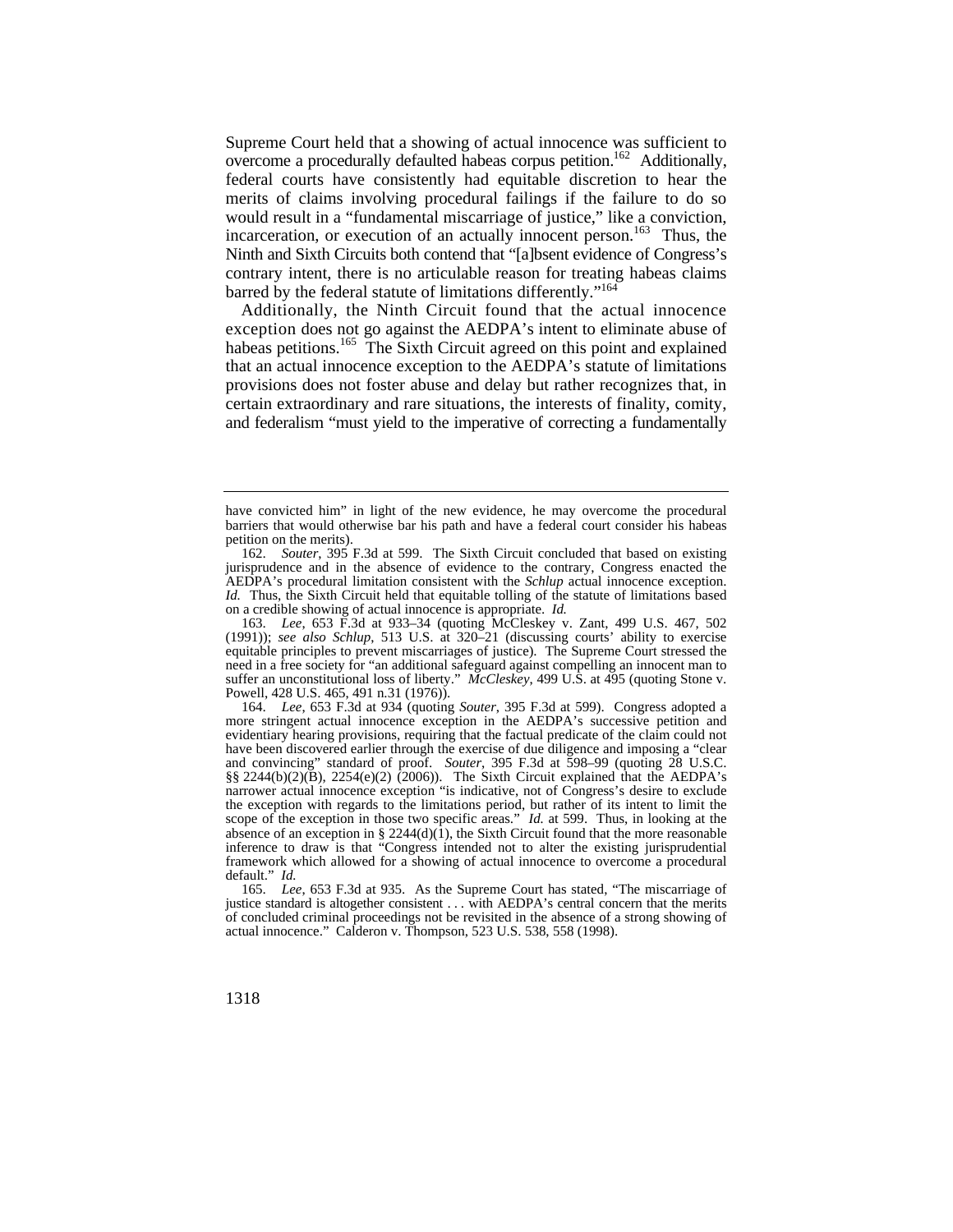unjust incarceration."166 Moreover, although case law sets a "very high" threshold for initiating equitable exceptions,<sup>167</sup> recognition of the actual innocence exception is consistent with the infrequent application of the doctrine of equitable tolling.<sup>168</sup> In other words, habeas petitions that advance a credible claim of actual innocence are "extremely rare,"169 and there is thus little danger that these extraordinary cases will swallow the rule of equitable tolling.<sup>170</sup>

Furthermore, the Ninth and Sixth Circuits relied on the doctrine of constitutional avoidance, which provides that federal courts should refuse to rule on a constitutional issue if the court could resolve the case on a nonconstitutional basis.<sup>171</sup> According to the canon of constitutional avoidance, courts must construe the statute to avoid serious constitutional problems, such as denying federal habeas relief to an actually innocent petitioner.172 Barring a habeas petitioner who establishes a claim of actual

167. *See* Waldron-Ramsey v. Pacholke, 556 F.3d 1008, 1011 (9th Cir. 2009) (quoting Miranda v. Castro, 292 F.3d 1063, 1066 (9th Cir. 2002)).

168. *See, e.g.*, House v. Bell, 547 U.S. 518, 538 (2006) ("[T]he *Schlup* standard . . . permits review only in the 'extraordinary' case." (quoting *Schlup*, 513 U.S. at 327)); Spencer v. Sutton, 239 F.3d 626, 629–30 (4th Cir. 2001) (holding that equitable tolling is appropriate only when extraordinary circumstances beyond the petitioner's control "prevented him from complying with the statutory time limit" (quoting Harris v. Hutchinson, 209 F.3d 325, 330 (4th Cir. 2000))).

169. *Schlup*, 513 U.S. at 321.

170. *Lee*, 653 F.3d at 937.

 may be disposed of."); *see also* Ernest A. Young, *Constitutional Avoidance, Resistance Statutory Construction and the New Nondelegation Doctrine*, 64 U. PITT. L. REV. 1, 7 a constitutional penumbra, effectively extending the scope of a constitutional doctrine . . . ."); U. CHI. L. REV. 800, 816 (1983). 171. *See* Ashwander v. Tenn. Valley Auth., 297 U.S. 288, 347 (1936) (Brandeis, J., concurring) ("The Court will not pass upon a constitutional question although properly presented by the record, if there is also present some other ground upon which the case *Norms, and the Preservation of Judicial Review*, 78 TEX. L. REV. 1549, 1551 (2000) (defending use of the canon of statutory construction when interpreting the AEDPA). Critics, however, have called into question the federal courts' general approach to construction of the AEDPA's provisions. *See* David M. Driesen, *Loose Canons:*  (2002) ("The avoidance canon . . . may extend judicial policy-making power by creating Richard A. Posner, *Statutory Interpretation—in the Classroom and in the Courtroom*, 50

172. *Lee*, 653 F.3d at 936; *see* Souter v. Jones, 395 F.3d 577, 601 (6th Cir. 2005) ("Several courts have recognized that denying federal habeas relief from one who is actually innocent would be constitutionally problematic.").

<sup>166.</sup> *Souter*, 395 F.3d at 600 (quoting Murray v. Carrier, 477 U.S. 478, 495 (1986)); *see also Lee*, 653 F.3d at 935 (quoting *Murray*, 477 U.S. at 495). As Judge Moore stated in *Souter*, "It is only the extraordinary case . . . in which the habeas petitioner can present new evidence which undermines this court's confidence in the outcome of the trial and therefore requires assurance that it was free of non-harmless constitutional error." 395 F.3d at 600.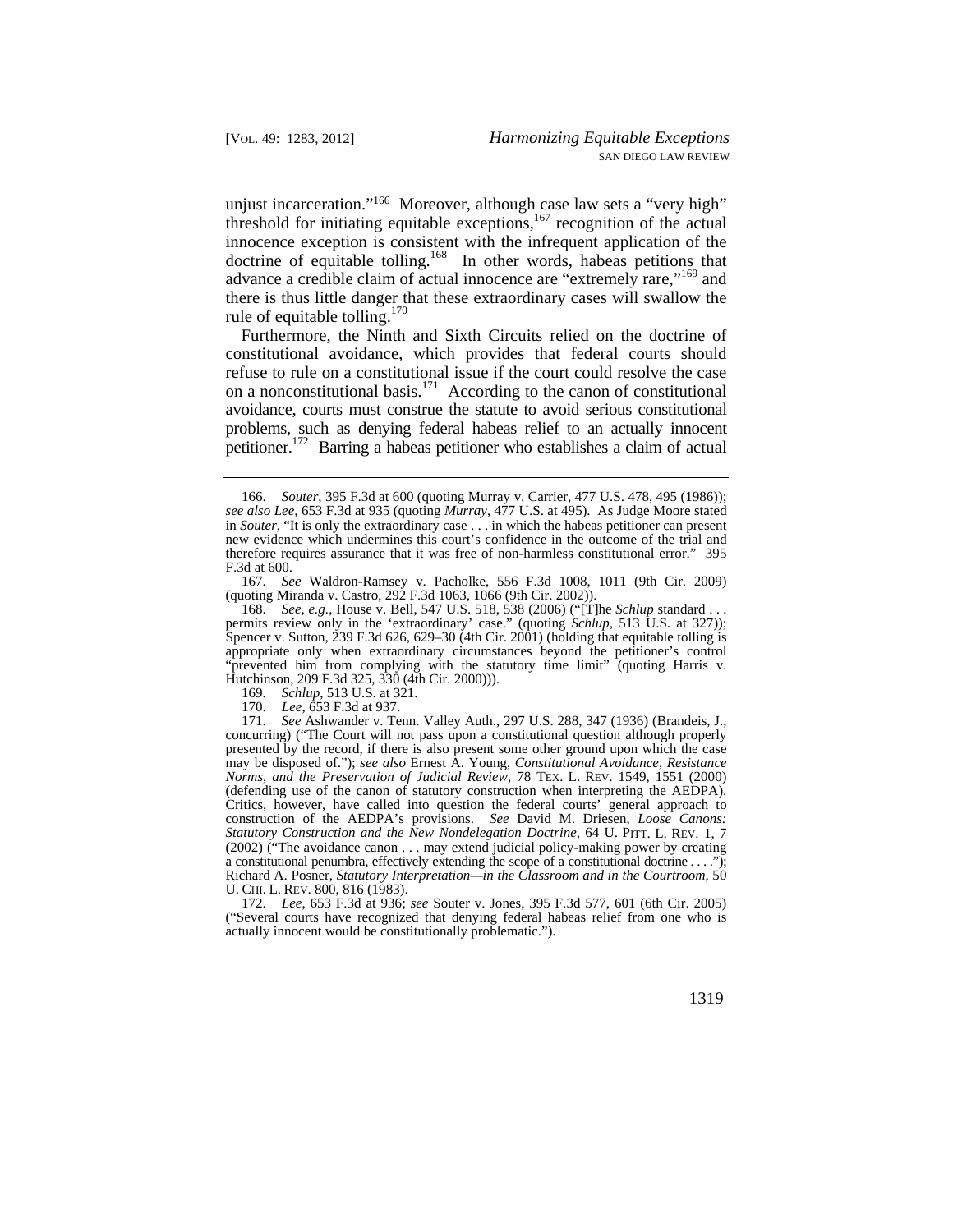innocence purely because the petitioner filed the petition after the limitations period raises a serious constitutional concern because of the "inherent injustice that results from the conviction of an innocent person, and the technological advances that can provide compelling evidence of a person's innocence."<sup>173</sup>

Based on the foregoing reasons, the Sixth, Ninth, Tenth, and Eleventh Circuits support the actual innocence exception and assert that there can be no "stronger equitable claim for keeping open the courthouse doors than one of actual innocence."<sup>174</sup>

## V. THE SUPREME COURT SHOULD ADOPT THE GATEWAY STANDARD OF ACTUAL INNOCENCE FOR EQUITABLE TOLLING OF TIME-BARRED PETITIONS

All federal courts should recognize an actual innocence exception to hear federal habeas corpus petitions of prisoners with valid claims after the AEDPA's one-year statute of limitations period has run. Because courts consider the writ of habeas corpus as "the best and only sufficient defence of personal freedom,"<sup>175</sup> recognizing an actual innocence exception to the AEDPA's statute of limitations "would enable the courts to continue to redress the most egregious injustice that can occur under our

<sup>173.</sup> Wyzykowski v. Dep't of Corr., 226 F.3d 1213, 1218 (11th Cir. 2000); *see also*  Miller v. Marr, 141 F.3d 976, 978 (10th Cir. 1998) (explaining that if a petitioner can demonstrate actual innocence, the AEDPA's limitations period "raises serious constitutional questions," which "possibly render[] the habeas remedy inadequate and ineffective"); Triestman v. United States, 124 F.3d 361, 378–79 (2d Cir. 1997) (discussing the "serious constitutional questions" that would arise if a petitioner's actual innocence claim was barred from collateral review); Holloway v. Jones, 166 F. Supp. 2d 1185, 1190 (E.D. Mich. 2001) ("[T]o utilize the one year statute of limitations contained in the AEDPA to preclude a petitioner who can demonstrate that he or she is factually innocent of the crimes that he or she was convicted of would violate the Suspension Clause contained in U.S. Const. Art. I, § 9 cl. 2, as well as the Eighth Amendment's ban on cruel and unusual punishment."). It is a well-established principle that punishing an innocent person or someone without culpability is at odds with the Constitution, including the Eighth Amendment. *See In re* Davis, No. CV409 130, 2010 WL 3385081, at \*41 (S.D. Ga. Aug. 24, 2010); *see also* Herrera v. Collins, 506 U.S. 390, 432 n.2 (1993) (Blackmun, J., dissenting) ("It also may violate the Eighth Amendment to imprison someone who is actually innocent.").

<sup>174.</sup> *Lee*, 653 F.3d at 934–35 ("[T]he individual interest in avoiding injustice is most compelling in the context of actual innocence." (quoting *Schlup*, 513 U.S. at 324)); *see also* San Martin v. McNeil, 633 F.3d 1257, 1267–68 (11th Cir. 2011); Lopez v. Trani, 628 F.3d 1228, 1230–31 (10th Cir. 2010); *Souter*, 395 F.3d at 599.

<sup>175.</sup> *See* Zheng, *supra* note 47, at 2132 (quoting *Ex parte* Yerger, 75 U.S. (8 Wall.) 85, 95 (1868)) (internal quotation marks omitted).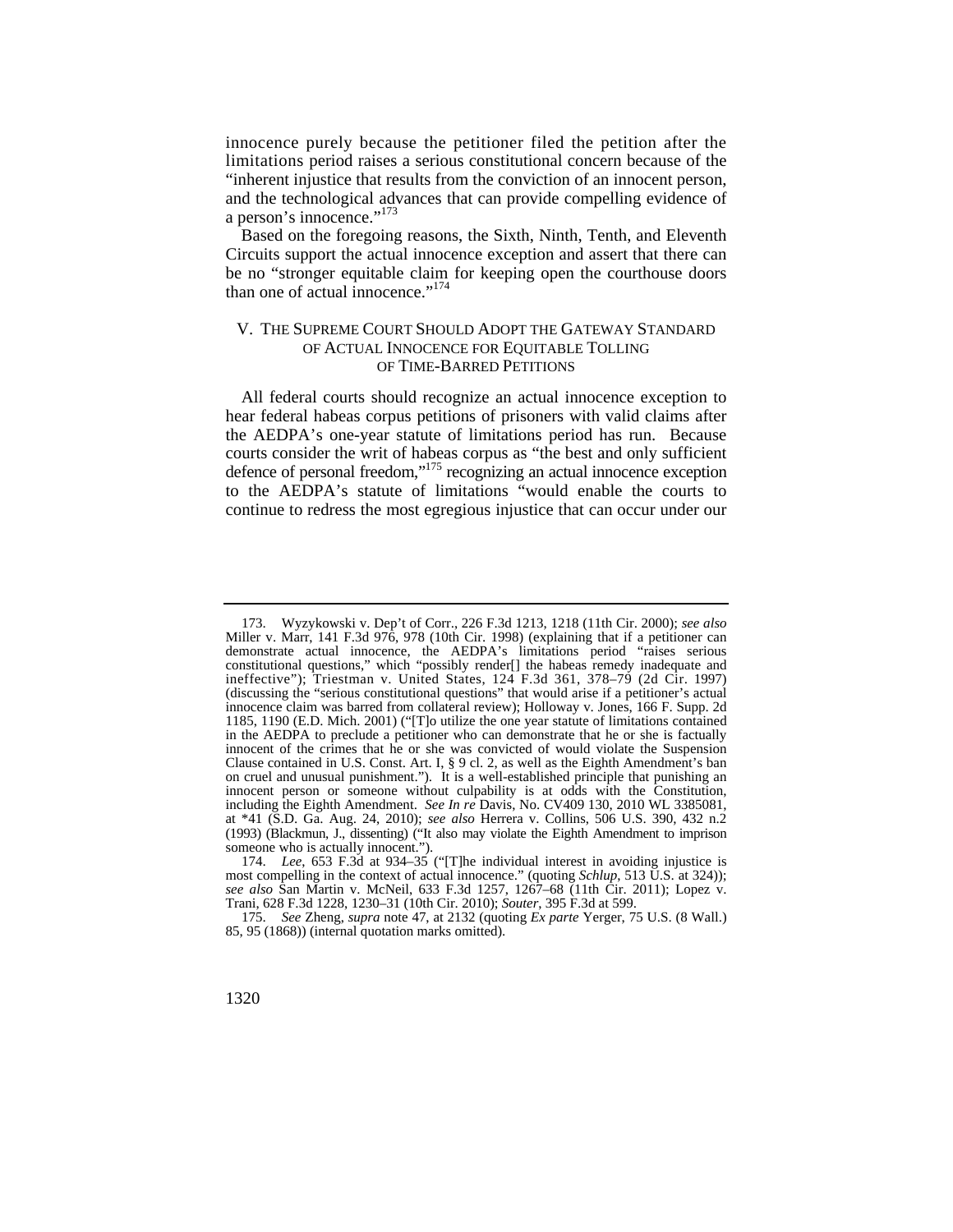criminal justice system: the incarceration of an innocent person [as a result of] an unconstitutional process."<sup>176</sup>

explicitly include any exceptions for innocence.<sup>177</sup> However, unlike the who is actually innocent."<sup>181</sup> In the "absence of evidence to the Critics of the actual innocence exception focus on the text of the AEDPA's statute of limitations, explaining that Congress did not other preclusive defenses under the AEDPA, the statute of limitations is an "unprecedented restriction" on habeas corpus petitions.<sup>178</sup> Before Congress enacted the AEDPA in 1996, the doctrine of habeas corpus was never subject to strict time limitations.<sup>179</sup> Moreover, in enacting the AEDPA, Congress was working against the jurisprudential background of *Schlup v. Delo*, in which the Supreme Court held that a showing of actual innocence was sufficient to excuse a procedurally barred claim and have a federal court consider a defendant's habeas petition on the merits.<sup>180</sup> Courts have consistently held that a federal court could excuse a procedural default resulting from an untimely filing "where a constitutional violation has probably resulted in the conviction of one contrary,"182 and in light of existing jurisprudence, Congress enacted the

178. Sussman, *supra* note 95, at 356.

180. *Souter*, 395 F.3d at 598; *see also Schlup*, 513 U.S. at 326 (explaining the actual innocence exception to procedural bars on petitions).

 criminal justice system."). 176. *Id.*; *see also Schlup*, 513 U.S. at 325 ("[C]oncern about the injustice that results from the conviction of an innocent person has long been at the core of our

 that actual innocence does not relate to the statutory timeliness rules); Cousin v. Lensing, 177. *See, e.g.*, Escamilla v. Jungwirth, 426 F.3d 868, 871 (7th Cir. 2005) (stating 310 F.3d 843, 849 (5th Cir. 2002) (stating that the AEDPA's one-year statute of limitations "contains no explicit exemption for petitioners claiming actual innocence of the crimes of which they have been convicted"); *see also* 28 U.S.C. § 2244(d)(1) (2006) (providing no explicit exception to the AEDPA's statute of limitations for actual innocence). The Sixth Circuit, however, explained that although Congress did adopt a narrow actual innocence exception in the AEDPA's successive-petition and evidentiaryhearing provisions, Congress did not desire to exclude the actual innocence exception with regard to the limitations period. *Souter*, 395 F.3d at 599. The court held that the more reasonable inference is that Congress likely intended "not to alter the existing jurisprudential framework which allowed for a showing of actual innocence to overcome a procedural default." *Id.*

<sup>179.</sup> *See supra* notes 91–93 and accompanying text.

<sup>181.</sup> Murray v. Carrier, 477 U.S. 478, 496 (1986).

<sup>182.</sup> *Souter*, 395 F.3d at 599. The Supreme Court has explained that silence as to an actual innocence gateway to procedural defaults should not be construed as a rejection of the equitable principles traditionally governing claims of habeas corpus. *See* Holland v. Florida, 130 S. Ct. 2549, 2560 (2010) (noting that it is improper to "construe a statute to displace courts' traditional equitable authority absent the 'clearest command'" (quoting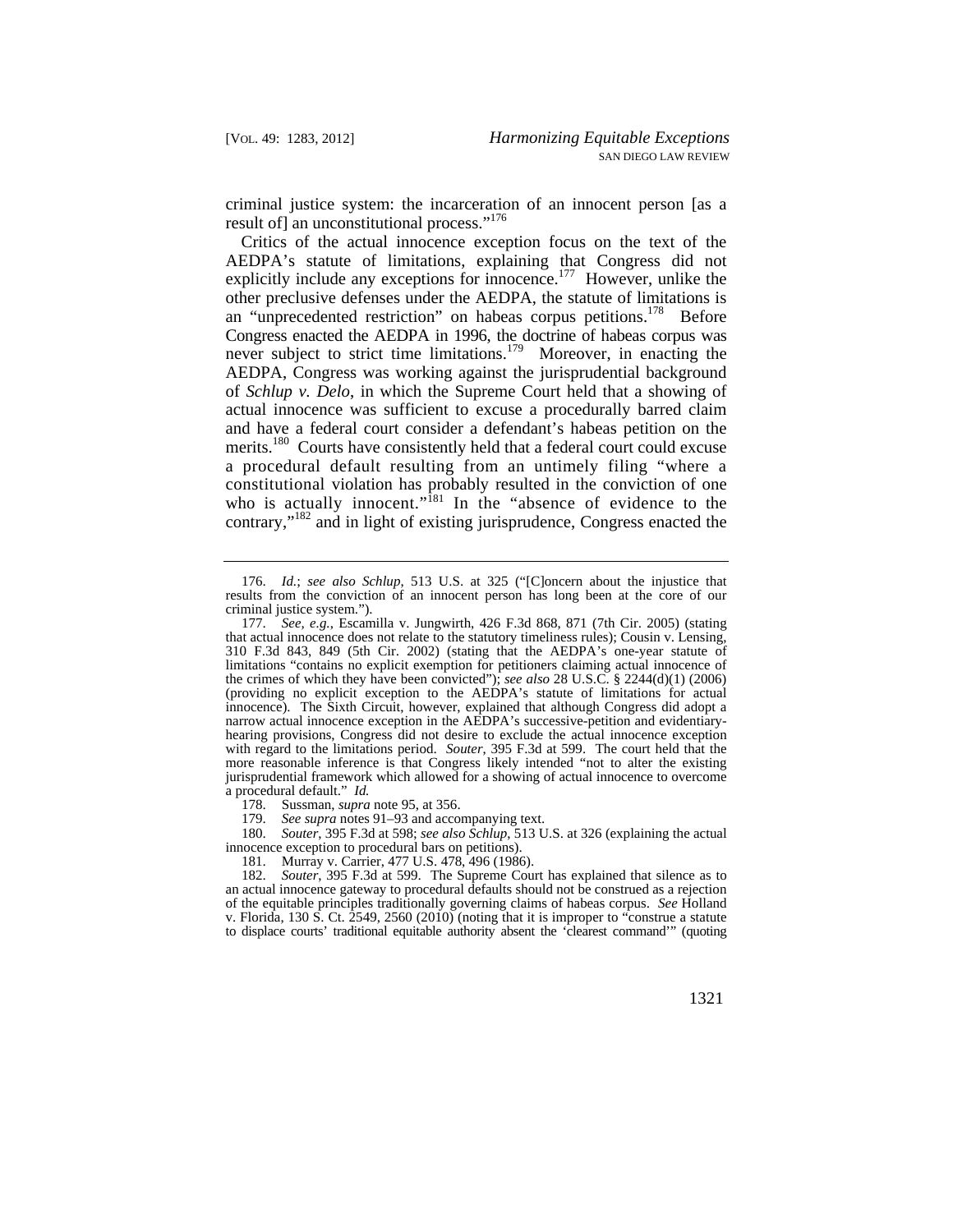procedural limitation in the AEDPA consistent with the *Schlup* actual innocence exception.

 "otherwise-barred claims [may be] considered on the merits . . . if his class of cases  $\dots$  implicating a fundamental miscarriage of justice."<sup>185</sup> Additionally, although Congress enacted the AEDPA to alleviate the burden on the federal courts and to contain the threat to the principles of finality and comity, $183$  an actual innocence exception does not threaten the leading principles of the AEDPA.<sup>184</sup> Under *Schlup*, a petitioner's claim of actual innocence is sufficient to bring him within the 'narrow For a claim of actual innocence to be credible, a claim that constitutional error has caused the conviction or imprisonment of an innocent person requires that the petitioner "support his allegations of constitutional error with new reliable evidence—whether it be exculpatory scientific evidence, trustworthy eyewitness accounts, or critical physical evidence—that was not presented at trial."<sup>186</sup> Because such required evidence is unavailable in the majority of cases, a petitioner's claim of actual innocence is "rarely successful."<sup>187</sup>

Nevertheless, opponents of the actual innocence exception maintain that "states should be trusted to adjudicate federal-rights claims."188 However, according to a 1995 study by the U.S. Department of Justice, completed one year before Congress enacted the AEDPA restrictions,

 delay . . . ."). Moreover, the Supreme Court reasoned that in certain extraordinary 184. *Schlup*, 513 U.S. at 324; *see also Souter*, 395 F.3d at 599–600 ("Inclusion of an actual innocence exception to the limitations provisions does not foster abuse and situations, the interests of finality, comity, and federalism "must yield to the imperative of correcting a fundamentally unjust incarceration." *Murray*, 477 U.S. at 495 (quoting Engle v. Isaac, 456 U.S. 107, 135 (1982)).

185. Carriger v. Stewart, 132 F.3d 463, 477 (9th Cir. 1997) (en banc) (quoting *Schlup*, 513 U.S. at 315).

186. *Schlup*, 513 U.S. at 324; *Souter*, 395 F.3d at 590 (quoting *Schlup*, 513 U.S. at 324).

187. *Schlup*, 513 U.S. at 324; *see also* NANCY J. KING ET AL., FINAL TECHNICAL REPORT: HABEAS LITIGATION IN U.S. DISTRICT COURTS 15, 17, 48–49 (2007), *available at*  <https://www.ncjrs.gov/pdffiles1/nij/grants/219559.pdf>(providing information that out of over 2,750 federal habeas petitions brought by state prisoners, only one petitioner made a successful *Schlup* claim).

 188. Zheng, *supra* note 47, at 2137; *see also* Friedman, *supra* note 44, at 489 ("Federal courts [in following the principles of comity and federalism] should respect the determinations of state courts regarding the adjudication of constitutional claims.").

Miller v. French, 530 U.S. 327, 340 (2000))); Slack v. McDaniel, 529 U.S. 473, 483 (2000) (holding that the AEDPA incorporated historical equitable principles governing habeas corpus petitions).

<sup>183.</sup> *See* Williams v. Taylor, 529 U.S. 420, 436 (2000) (discussing the AEDPA's purpose of furthering "the principles of comity, finality, and federalism"); *see also*  McCleskey v. Zant, 499 U.S. 467, 491 (1991) (discussing the importance of finality of judgments in the habeas corpus context); *Murray*, 477 U.S. at 487 (listing a reduction in finality of litigation and frustration of states' sovereign powers as among the costs of habeas corpus redress).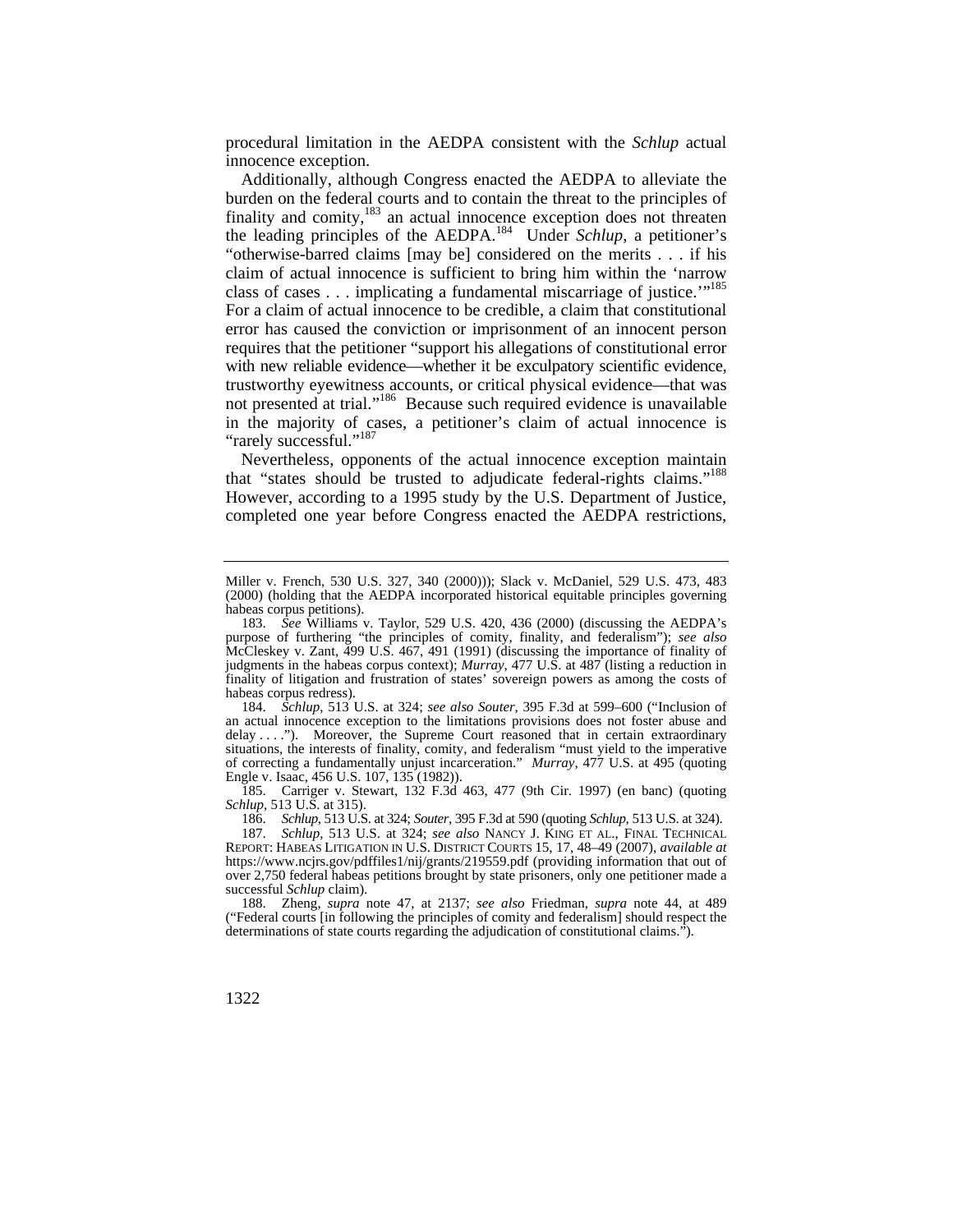"only 1% of federal habeas corpus petitions were granted and another 1% were remanded to state courts."189 Even after Congress enacted the AEDPA's limitations, the actual innocence gateway has had a minor impact, if any, on comity and finality because the number of state prisoners that file habeas petitions and the number of federal habeas petitions actually granted has remained minimal.<sup>190</sup> Therefore, "[a]t the very least, these low figures show that permitting federal habeas corpus review of time-barred petitions on the basis of actual innocence will not lead to any significant encroachment on states['] rights."<sup>191</sup>

Finality also remains a legitimate concern of those opposing an actual innocence exception because habeas corpus review can involve considerable costs, extend the ordeal of trial, and exhaust judicial resources.192 Nonetheless, incarcerating or executing an innocent person

191. Zheng, *supra* note 47, at 2137.

192. *See* Engle v. Isaac, 456 U.S. 107, 126–27 (1982). Justice Harlan explained that

"[b]oth the individual criminal defendant and society have an interest in insuring that there will at some point be the certainty that comes with an end to

 DALEY, U.S. DEP'T OF JUSTICE, FEDERAL HABEAS CORPUS REVIEW: CHALLENGING STATE 189. *See* Zheng, *supra* note 47, at 2137 (citing ROGER A. HANSON & HENRY W.K. COURT CRIMINAL CONVICTIONS 17 (1995), *available at* [http://bjs.ojp.usdoj.gov/content/pub/](http://bjs.ojp.usdoj.gov/content/pub) pdf/FHCRCSCC.pdf). According to another report published by the U.S. Department of Justice, the estimated grant rate nationwide for all noncapital cases filed in federal court in 2007 was at most 0.51%, or one in every 196 cases. KING ET AL., *supra* note 187, at 52 n.88.

 courts only issued 338 decisions regarding *Schlup* claims. *Id.* The courts found that the 190. *See* Segal, *supra* note 120, at 247–48 (citing Brief for Former Prosecutors and Professors of Criminal Justice as Amici Curiae Supporting Petitioner at 10, House v. Bell, 547 U.S. 518 (2006) (No. 04-8990), 2005 WL 2367033 (reviewing the federal adjudication of *Schlup* claims electronically available on Westlaw or LexisNexis from 1995, the year of the *Schlup* decision, until 2005)). In its amicus brief supporting the petitioner in *House v. Bell*, the amici found that during a ten-year period, federal habeas petitioners had presented sufficient evidence of actual innocence to have the court consider their otherwise-barred claims on the merits in thirty-one of those cases, but petitioners in only twenty of those cases received relief from their conviction or sentence. *Id.* at 248. This number is extremely small in comparison to the number of prisoners who are "actually innocent" of their crimes. *See, e.g.*, C. RONALD HUFF ET AL., CONVICTED *BUT* INNOCENT: WRONGFUL CONVICTION AND PUBLIC POLICY 53–62 (1996) (describing a ten-year research study of case samples and survey data of judges, prosecutors, public defenders, sheriffs, and police chiefs that resulted in a "conservative" estimation of 9,969 wrongful convictions, or 0.5% of the 1,993,880 convictions for index crimes, in 1990); *Exonerations in the United States, 1989–2012*, NAT'L REGISTRY EXONERATIONS (May 20, 2012), [http://www.law.umich.edu/special/exoneration/Documents/](http://www.law.umich.edu/special/exoneration/Documents) exonerations\_us\_1989\_2012\_summary.pdf (finding that more than 2,000 people who were falsely convicted of serious crimes have been exonerated in the United States in the past 23 years).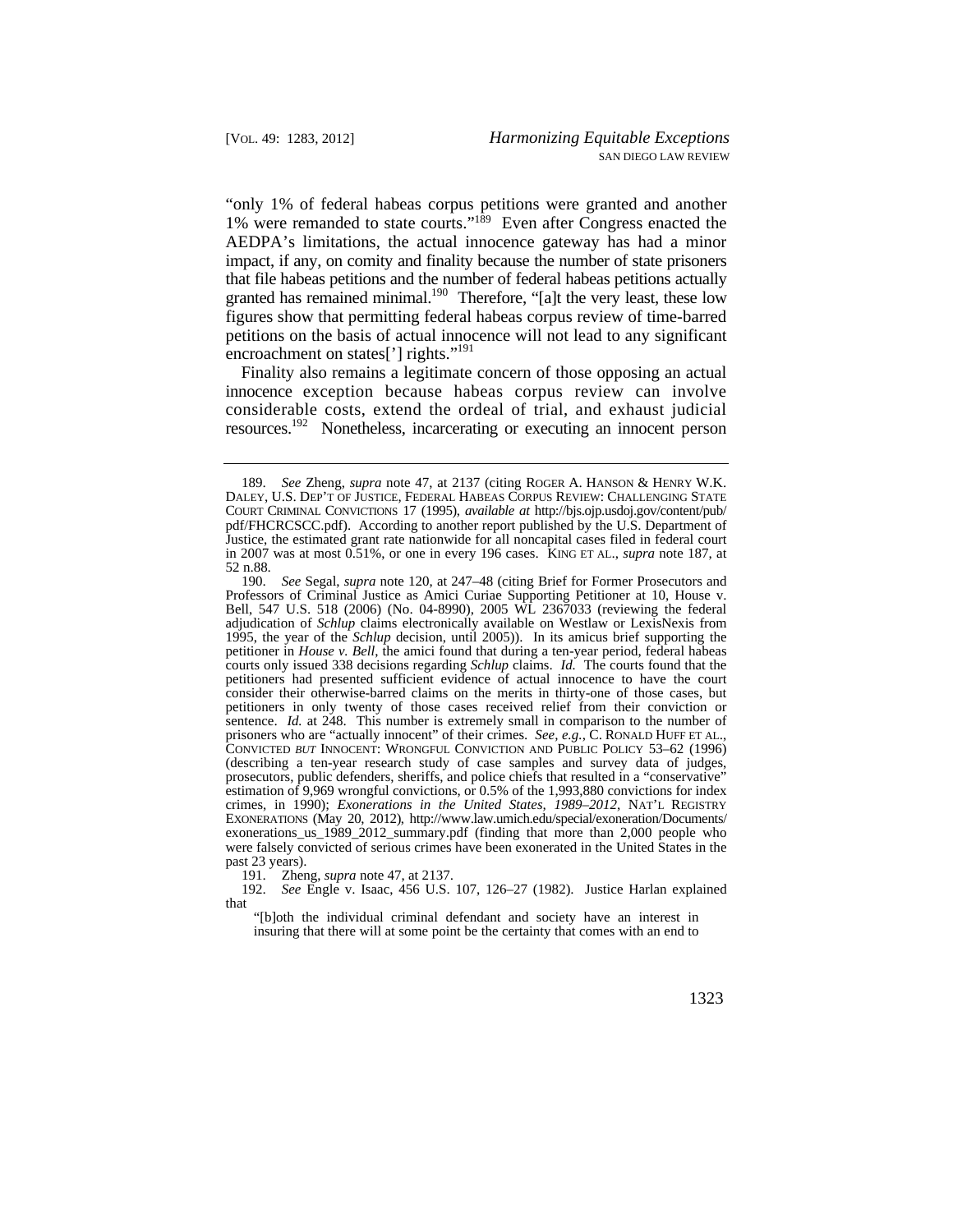"should far outweigh the desired termination of litigation."<sup>193</sup> Therefore, the actual innocence gateway is consistent with congressional intent and the AEDPA's underlying principles.

 settled matter, fabricate new evidence, and attempt to bring forth the same evidence again but with a different approach.<sup>195</sup> However, many Finally, recognizing an actual innocence exception to the AEDPA's statute of limitations is appropriate because the Supreme Court has already recognized that the limitations period may be equitably tolled in  $\frac{1}{2}$  extraordinary circumstances.<sup>194</sup> Critics argue that an actual innocence exception would only provide petitioners an opportunity to relitigate a commentators note that the argument that actual innocence exceptions lead to abuse is unfounded, because federal courts rarely encounter

194. *See* Holland v. Florida, 130 S. Ct. 2549, 2560 (2010). Federal circuit courts have also recognized that the limitations period may be equitably tolled in cases of extraordinary circumstances. *See, e.g.*, Dunlap v. United States, 250 F.3d 1001, 1008 (6th Cir. 2001) (providing examples of other circuits who have recognized the "extraordinary circumstances" requirement), *overruled on other grounds by* Plummer v. Warren, 463 F. App'x 501 (6th Cir. 2012). Furthermore, the recent trend of federal circuit courts to recognize an actual innocence exception to the AEDPA's limitations period suggests that the standard established in *Schlup* may become the accepted standard by which petitioners with actual innocence claims could have their time-barred habeas petitions heard. *See supra* Part IV.B.2.

195. *See* Segal, *supra* note 120, at 237. Justice O'Connor noted that "the federal courts will be deluged with frivolous claims of actual innocence by prisoners who, refusing to accept the jury's verdict, demand[] a hearing in which to have [their] culpability determined once again.'" *Id.* (quoting *"The Streamlined Procedures Act of 2005": Legislative Hearing on H.R. 3035 Before the Subcomm. on Crime, Terrorism, and Homeland Sec. of the H. Comm. on the Judiciary*, 109th Cong. 13 (2005) (statement of Thomas Dolgenos, Chief, Federal Litigation Unit, Philadelphia District Attorney's Office), *available at* [http://www.constitutionproject.org/pdf/dolgenos\\_10\\_11\\_05](http://www.constitutionproject.org/pdf/dolgenos_10_11_05)\_ testimony1.pdf) (internal quotation marks omitted).

litigation, and that attention will ultimately be focused not on whether a conviction was free from error but rather on whether the prisoner can be restored to a useful place in the community."

*Id.* at 127 (quoting Sanders v. United States, 373 U.S. 1, 24–25 (1963) (Harlan, J., dissenting)).

<sup>193.</sup> *See* Zheng, *supra* note 47, at 2138 (quoting Friendly, *supra* note 66, at 150). Courts should "not neglect the public fear and distrust that may arise as a result of incarcerating the innocent." *Id.* Furthermore, in the case of actual innocence, providing a remedy for constitutional error in an initial federal habeas petition actually promotes finality and conserves judicial resources. *See* McCleskey v. Zant, 499 U.S. 467, 492 (1991) ("If reexamination of a conviction in the first round of federal habeas stretches resources, examination of new claims raised in a second or subsequent petition spreads them thinner still. These later petitions deplete the resources needed for federal litigants in the first instance, including litigants commencing their first federal habeas action."). Without the burden of a strict time constraint, petitioners with meritorious claims of actual innocence are more likely to carefully prepare and develop their cases in a first habeas petition, which will in turn help conserve judicial resources. Zheng, *supra* note 47, at 2138.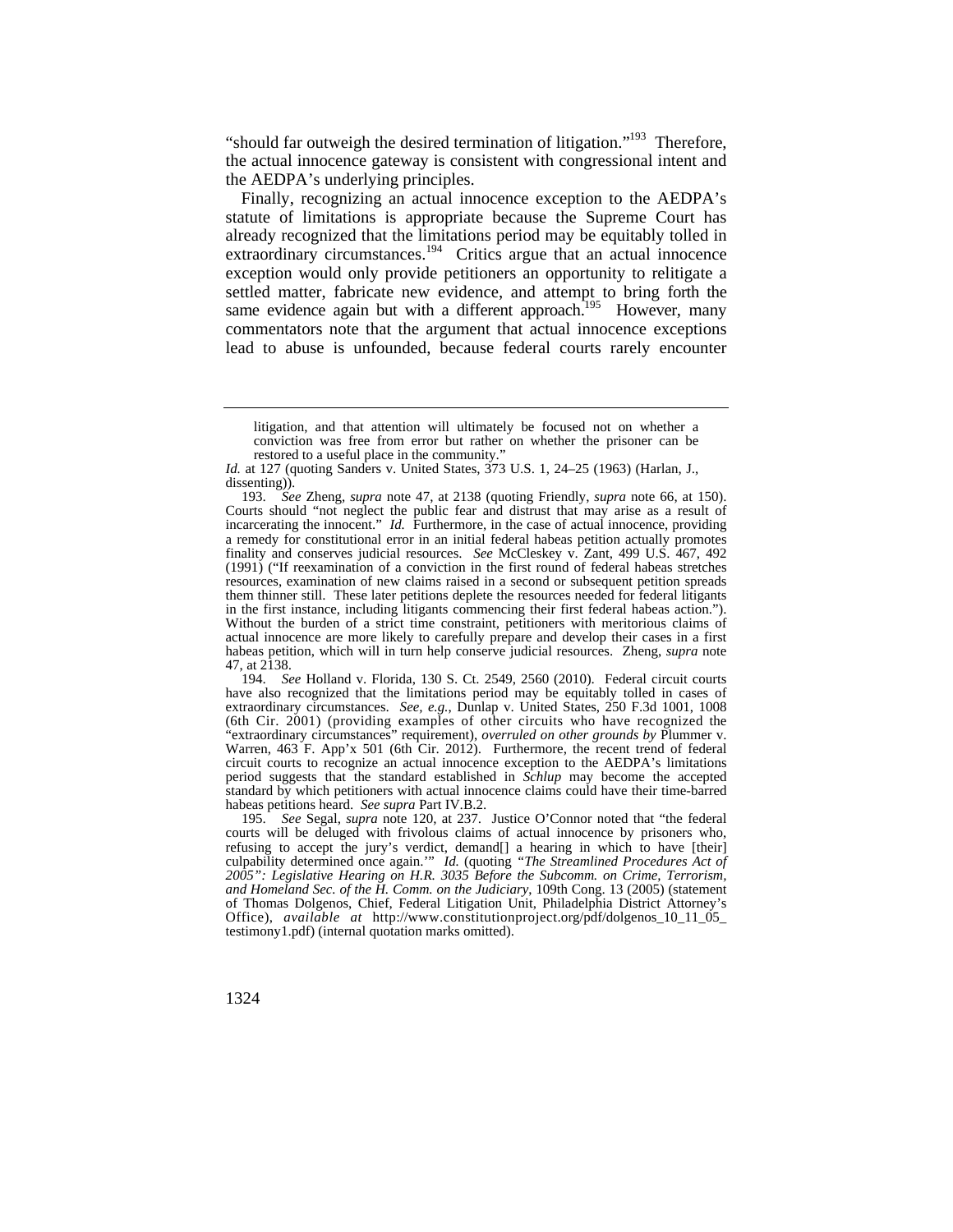meritorious claims of actual innocence in habeas petitions.<sup>196</sup> Moreover, holding that a credible claim of actual innocence is an equitable exception to the AEDPA's limitations period is "entirely 'consistent with [courts'] sparing application of the doctrine of equitable tolling."<sup>197</sup>

principles to the AEDPA's statute of limitations in a variety of contexts.<sup>198</sup> The Ninth Circuit, along with other circuits, has applied equitable If equitable tolling is appropriate in those contexts, courts should also excuse untimely habeas petitions that invoke the "ultimate equity" actual innocence.199 As the Ninth Circuit explained in *Lee*, "[i]t would seem odd indeed that, under *Holland*, a petitioner could receive the benefit of equitable tolling for attorney error and yet be denied habeas review upon making a credible showing of actual innocence. $200$  Thus, the Supreme Court should harmonize the two avenues for equitable exceptions to the AEDPA's statute of limitations.

Although the government must conserve limited judicial resources and further the principles of finality and comity in criminal trials, $201$  ultimately courts have a duty to ensure that prisoners are actually guilty of the crimes for which they are convicted and sentenced.<sup>202</sup> Therefore, the Supreme Court should adopt the gateway standard of actual innocence as an exception to time-barred petitions because the exception serves as an

197. Lee v. Lampert, 653 F.3d 929, 937 (9th Cir. 2011) (en banc) (quoting Waldron-Ramsey v. Pacholke, 556 F.3d 1008, 1011 (9th Cir. 2009)).

 Steiker, *Innocence and Federal Habeas*, 41 UCLA L. REV. 303, 377 & n.370 (1993) 196. *Id.* (citing Bellamy, *supra* note 78, at 39); *see also* Schlup v. Delo, 513 U.S. 298, 324 (1995) ("[E]xperience has taught us that a substantial claim that constitutional error has caused the conviction of an innocent person is extremely rare."). In fact, courts have rarely sustained habeas petitions containing a claim of actual innocence because the burden of proof to establish a claim of actual innocence is so rigorous. *See* Jordan (citing cases denying relief based on claims of actual innocence).

<sup>198.</sup> *See supra* notes 34, 108–11 and accompanying text.

<sup>199.</sup> *Lee*, 653 F.3d at 935 n.10 (internal quotation marks omitted).

<sup>200.</sup> *Id.* (citing Holland v. Florida, 130 S. Ct. 2549, 2564 (2010); Spitsyn v. Moore, 345 F.3d 796, 801 (9th Cir. 2003) ("We . . . conclude that the misconduct of Spitsyn's attorney was sufficiently egregious to justify equitable tolling of the one-year limitations period under AEDPA.")).

<sup>201.</sup> *See* Stone v. Powell, 428 U.S. 465, 491 n.31 (1976) (listing the values intruded upon by habeas corpus). The individual criminal defendant, the victim of the crime, and society in general each have an interest in insuring that there will eventually be the assurance and closure that comes at the conclusion of litigation. Sanders v. United States, 373 U.S. 1, 24–25 (1963) (Harlan, J., dissenting).

<sup>202.</sup> *See* Kuhlmann v. Wilson, 477 U.S. 436, 452 (1986) (describing the "powerful and legitimate interest" of an innocent prisoner in obtaining relief); *see also* Murray v. Carrier, 477 U.S. 478, 495 (1986) (explaining the importance of review of claims involving issue "bearing on the reliability of the verdict").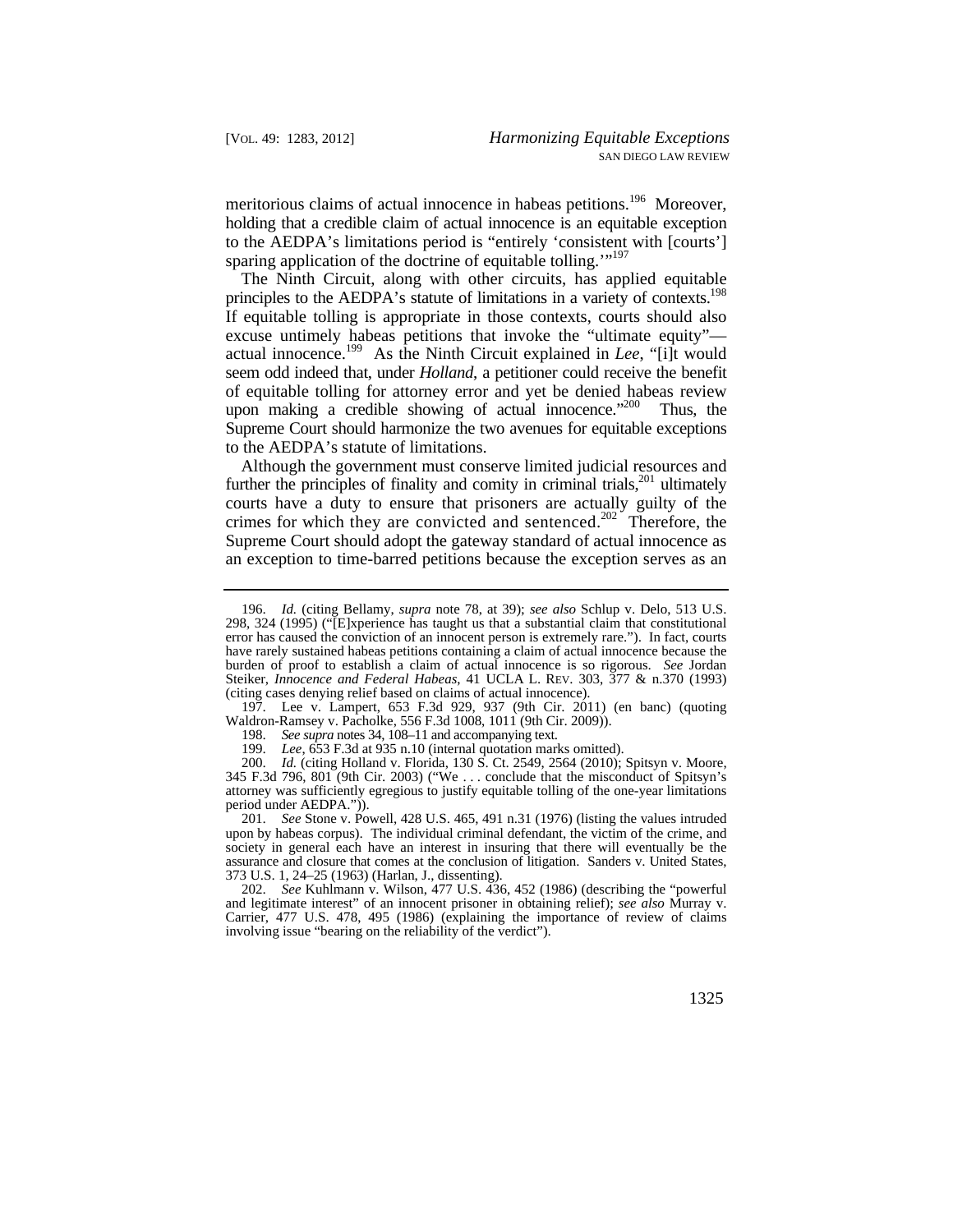additional "safeguard against compelling an innocent man to suffer an unconstitutional loss of liberty."203

Several cases illustrate that an actual innocence exception is fundamental in ensuring the equitable application of the AEDPA's provisions to habeas corpus petitions. For example, in *Souter v. Jones*, the Sixth Circuit ordered the district court to consider Souter's habeas petition, even though it was time barred, because Souter "presented new evidence which raise[d] sufficient doubt about his guilt and undermine[d] confidence in the result of his trial."<sup>204</sup>

 found near the victim and expert testimony that the bottle previously had In 1979, Kristy Ringler died of a severe head wound shortly after her  $\frac{1}{2}$  body was found in the middle of the road.<sup>205</sup> A forensic pathologist hired by the state concluded that Ringler's injuries were consistent with being hit by a car and not with a homicide.<sup>206</sup> Twelve years later, after the election of a new sheriff who had committed to reviewing unsolved homicide files, the State reopened the case and prosecuted Souter for murder, arguing that he had hit Ringler with his whiskey bottle.<sup>207</sup> At trial, the prosecution's evidence consisted primarily of a whiskey bottle a sharp edge that could have been used to kill the victim.<sup>208</sup> Souter was convicted, and after procedurally defaulting on his state habeas claims, he sought federal habeas relief.<sup>209</sup>

 the three forensic experts who testified for the prosecution at trial In his federal habeas petition, Souter presented several pieces of exculpatory evidence, including two expert witnesses' recantations of trial testimony and photographs from the crime scene showing blood stains inconsistent with the prosecution's theory.<sup>210</sup> Specifically, two of recanted their testimony, stated that it was "unlikely" that the bottle could have caused the victim's injuries, and discredited the credentials of the state's third expert witness.211 Souter also presented extensive evidence from the bottle manufacturer and forensic technicians that

<sup>203.</sup> McCleskey v. Zant, 499 U.S. 467, 495 (1991) (quoting *Stone*, 428 U.S. at 491 n.31) (discussing the need in a free society for this additional safeguard).

<sup>204.</sup> Souter v. Jones, 395 F.3d 577, 597 (6th Cir. 2005).

<sup>205.</sup> *Id.* at 581.

<sup>206.</sup> *Id.* at 582.

<sup>207.</sup> *Id.* at 582–83.

<sup>208.</sup> *Id.* at 581–83.

<sup>209.</sup> *Id.* at 583.

 Souter could have hit or moved Ringler without getting any blood on himself. *Id.* at 592. 1d. at 583–84. Souter introduced previously unavailable pictures of the crime scene that showed the back of the victim's clothes covered in blood, even though she was found lying on her back and little blood was visible at the time. *Id.* at 591–92. The large amounts of blood visible in these photographs made it significantly less likely that 211. *Id.* at 583–84.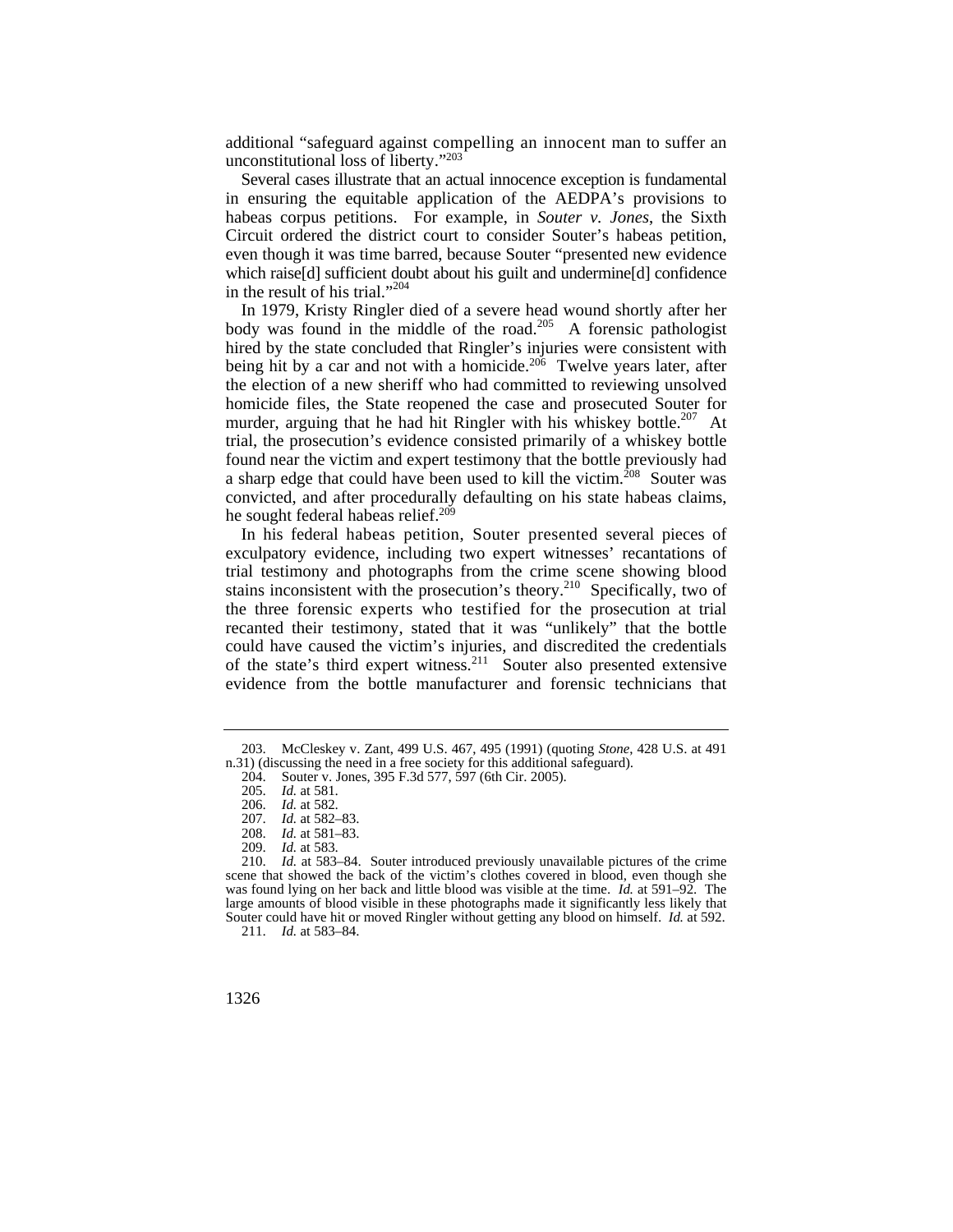proved that the bottle could not have had a sharp edge, as well as an affidavit from the police laboratory technician, who said that the bottle did not have a sharp edge when it was recovered after the murder. $^{212}$ 

Based on the extensive evidence of his actual innocence, the Sixth Circuit allowed Souter to pass through the *Schlup* gateway and argue the merits of his underlying constitutional claims of ineffective assistance of counsel and due process violations.<sup>213</sup> Ultimately, the court exonerated and released Souter from state prison after serving thirteen years for a murder he did not commit.<sup>214</sup> However, if Souter had filed his federal habeas petition in a circuit that does not recognize an equitable exception based on actual innocence, the court would have dismissed his habeas corpus petition and would never have considered his constitutional and actual innocence claims.

their valid and reasonable claims of innocence heard.<sup>215</sup> In 1983, a charged her seventeen-year-old son, Bruce Lisker, with the murder.<sup>217</sup> involvement police appeared to have ignored despite compelling evidence.<sup>219</sup> Additionally, *Lisker v. Knowles* exemplifies the consequences of a strict and inflexible system that denies prisoners the opportunity to have woman named Dorka Lisker was killed in her home.<sup>216</sup> The prosecution Although Lisker continued to assert his innocence to the police and told the detective that he believed the actual killer was another juvenile named Michael Ryan, Lisker's case went forward and a jury convicted him of second-degree murder.<sup>218</sup> In his habeas corpus petition, Lisker presented new evidence that, among a number of things, the shoe prints inside and around the house did not all belong to Lisker; that an object resembling the unidentified shoe which left prints in the guest bath and outside the house also made a mark on the victim's head; and that there was a different suspect who was not "convincingly cleared" and whose Under all of these circumstances, the court held that "it would be a miscarriage of justice for th[e] Court to dismiss the First Amended Petition

- 216. *Id.* at 1010.
- 217. *Id.*
- 218. *Id.*
- 219. *Id.* at 1040.

<sup>212.</sup> *Id.* at 591.

<sup>213.</sup> *Id.* at 602.

 No. 1:02-cv-00067-GJQ-HWB (W.D. Mich. Oct. 11, 2005) (granting writ of habeas corpus). 214. Order and Judgment Approving Report and Recommendation, Souter v. Jones,

<sup>215.</sup> Lisker v. Knowles, 463 F. Supp. 2d 1008 (C.D. Cal. 2006).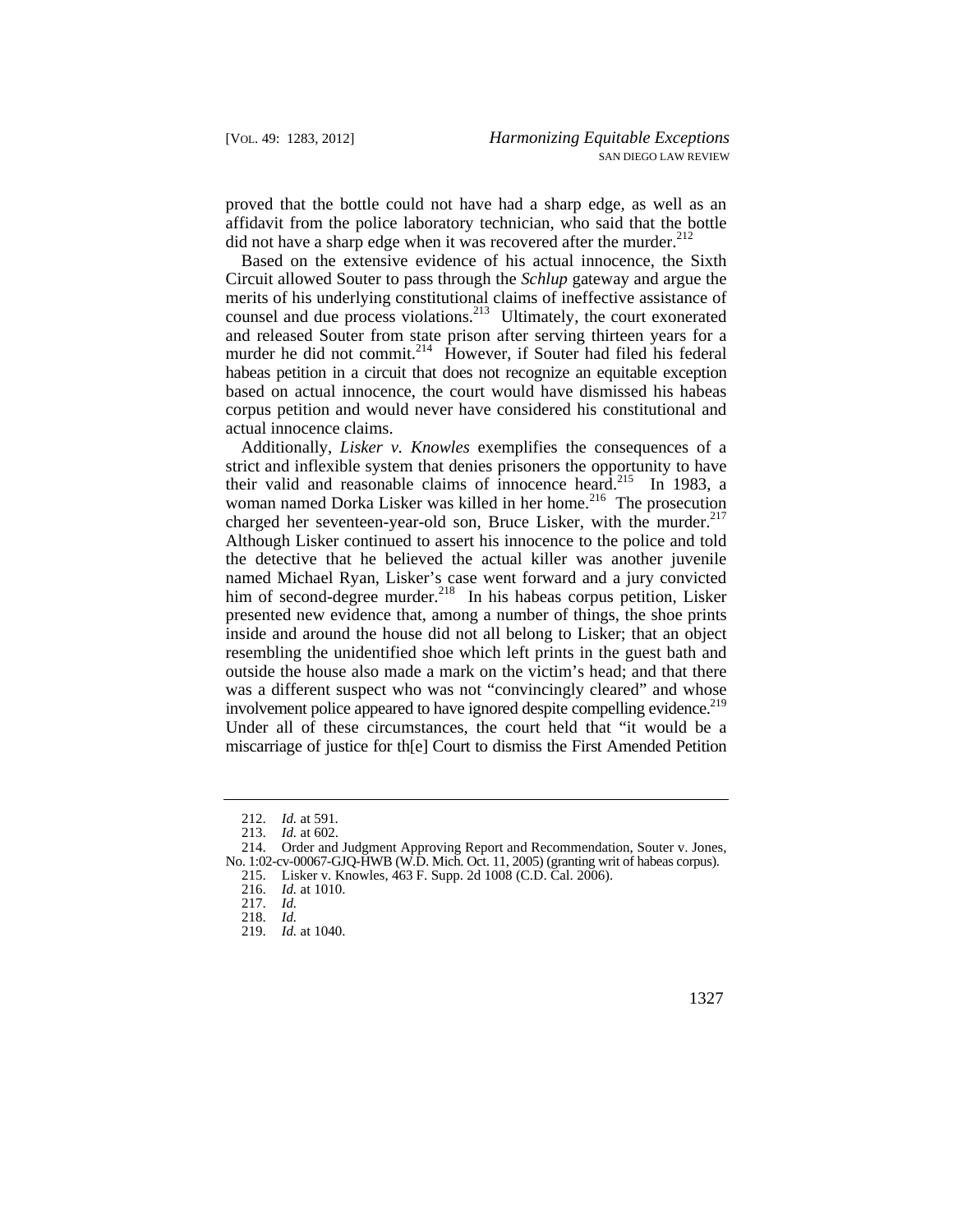as untimely."<sup>220</sup> Therefore, despite being time barred by the AEDPA's one-year statute of limitations, the court held that Lisker could pass through the *Schlup* gateway and argue the merits of his constitutional claims.221 Lisker successfully established constitutional errors and was released after being incarcerated for twenty-six years.<sup>222</sup>

However, after the panel in *Lee v. Lampert* held that there was no actual innocence exception to override the AEDPA's statute of limitations, $223$ the State of California filed a motion to reopen the habeas proceedings in an effort to return Lisker, an exonerated man, to prison based on a procedural technicality.<sup>224</sup> This occurred prior to the Ninth Circuit's en banc decision holding that a credible claim of actual innocence constitutes an equitable exception to the AEDPA's limitations period.<sup>225</sup> Ultimately a federal judge denied the motion, $2^{26}$  yet the case illustrates the potential consequences of an inflexible system.

Like the petitioners described above, the petitioner in *Souliotes v. Evans*227 presents a compelling case for habeas relief, providing new reliable evidence of actual innocence such that any "reasonable juror" would arguably conclude the charges against Souliotes had not been proven "beyond a reasonable doubt." $228$  In his federal habeas corpus petition, Souliotes presented both a claim that was potentially timely under § 2244(d)(1),<sup>229</sup> as well as affiliated claims that would otherwise be barred but which Souliotes sought to bring through the *Schlup* actual innocence gateway. $^{230}$ 

223. Lee v. Lampert, 610 F.3d 1125, 1129–30 (9th Cir. 2010), *rev'd en banc*, 653 F.3d 929 (9th Cir. 2011).

 even if they can prove they are innocent." *Id.*  224. *See* Lait, *supra* note 222. "The state attorney general's office filed a motion . seeking to have Lisker sent back to prison on a technicality, citing a [Ninth Circuit] ruling in another case [holding that] inmates cannot file 'untimely' petitions for release

225. *See Lee*, 653 F.3d at 945.

226. *See* Lait, *supra* note 222.

227. Souliotes v. Evans, 622 F.3d 1173 (9th Cir. 2010), *vacated*, 654 F.3d 902 (9th Cir. 2011).

228. *See* Schlup v. Delo, 513 U.S. 298, 326–27 (1995) ("[T]he *Carrier* 'probably resulted' standard rather than the more stringent *Sawyer* standard must govern the miscarriage of justice inquiry when a petitioner . . . raises a claim of actual innocence to avoid a procedural bar to the consideration of the merits of his constitutional claims.").

229. *See* 28 U.S.C. § 2244(d)(1)(D) (2006).

230. *Souliotes*, 622 F.3d at 1176 (claiming actual innocence, ineffective assistance of counsel, violation of the Vienna Convention, and juror misconduct).

1328

<sup>220.</sup> *Id.* at 1042. For a more detailed discussion of the factual and procedural background, see Scott Glover & Matt Lait, *New Light on a Distant Verdict*, L.A. TIMES (May 22, 2005), [http://articles.latimes.com/2005/may/22/local/la-me-lisker22may22.](http://articles.latimes.com/2005/may/22/local/la-me-lisker22may22)

<sup>221.</sup> *Lisker*, 463 F. Supp. 2d at 1042.

<sup>222.</sup> *See* Matt Lait, *Judge Rejects Motion To Put Bruce Lisker Back in Prison*, L.A. TIMES (Oct. 9, 2010), <http://articles.latimes.com/2010/oct/09/local/la-me-lisker-201010>  $^{09.}$  223.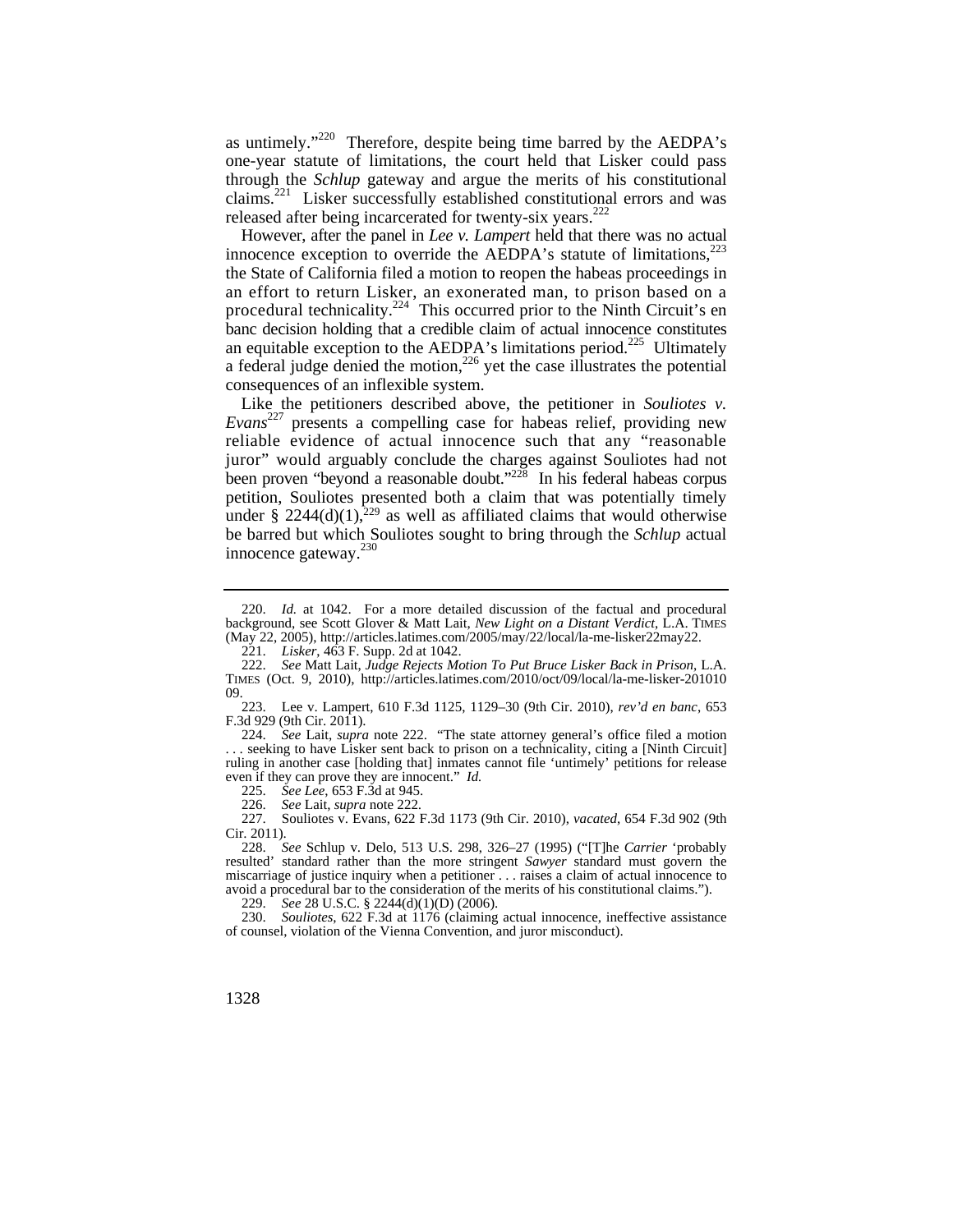Initially, Souliotes sought equitable tolling based on his counsel's reliance on an "ambiguous" docket entry.231 Because Souliotes's attorney mistook October 22, 2002, rather than October 16, 2002, to be the triggering date for the AEDPA's one-year deadline, Souliotes's attorney filed his federal habeas petition five days past the limitations period.<sup>232</sup> The Ninth Circuit held that the clerical error did not amount to "extraordinary circumstances" that warranted a grant of equitable tolling.<sup>233</sup>

Despite his untimely filing, Souliotes asserted that he could pursue his remaining claims under the *Schlup* actual innocence gateway, which was the only remaining mechanism Souliotes had to present his affiliated constitutional claims.<sup>234</sup> In recognizing a credible claim of actual innocence as an exception to the AEDPA's limitations period, the Ninth Circuit provided the district court with discretion to determine whether Souliotes could present his otherwise time-barred claims.<sup>235</sup> On remand, the district court considered all of the evidence, including the newly discovered evidence.<sup>236</sup> The district court subsequently found that Souliotes made a sufficient showing of actual innocence to serve as an equitable exception to the AEDPA's statute of limitations, thereby allowing the court to consider all of Souliotes's constitutional habeas claims on the merits. $237$ 

Souliotes presented a compelling case for habeas relief because the new scientific evidence and the unreliability of the prosecution's eyewitness cast considerable doubt on the accuracy of the verdict.<sup>238</sup> Furthermore, in pursuing his ineffective assistance of counsel claim, Souliotes "could likely show that his conviction was not the product of an error-free

<sup>231.</sup> *Id.* at 1180.

<sup>232.</sup> *Id.* 

<sup>233.</sup> *Id.* at 1181.

<sup>234.</sup> *Id.* 

<sup>235.</sup> *See* Lee v. Lampert, 653 F.3d 929, 945 (9th Cir. 2011) (en banc).

<sup>236.</sup> Souliotes v. Hedgpeth, No. 1:06-cv-00667 OWW, 2011 WL 4433098, at \*6 (E.D. Cal. Sept. 21, 2011) (order granting request to hold evidentiary hearing).

 at \*4 (E.D. Cal. Jul. 6, 2012) (order adopting magistrate judge's Findings and 237. Souliotes v. Hedgpeth, No. 1:06-cv-00667 AWI MJS HC, 2012 WL 2684972, Recommendation concluding that Souliotes made a sufficient showing of actual innocence). For purposes of the *Schlup* gateway, Souliotes did not need to show that he was actually innocent of the crime he was convicted of committing; instead, he only had to show "that 'a court cannot have confidence in the outcome of the trial.'" Carriger v. Stewart, 132 F.3d 463, 478 (9th Cir. 1997) (en banc) (quoting Schlup v. Delo, 513 U.S. 298, 316 (1995)).

<sup>238.</sup> *Souliotes*, 622 F.3d at 1176–77, 1187 n.7.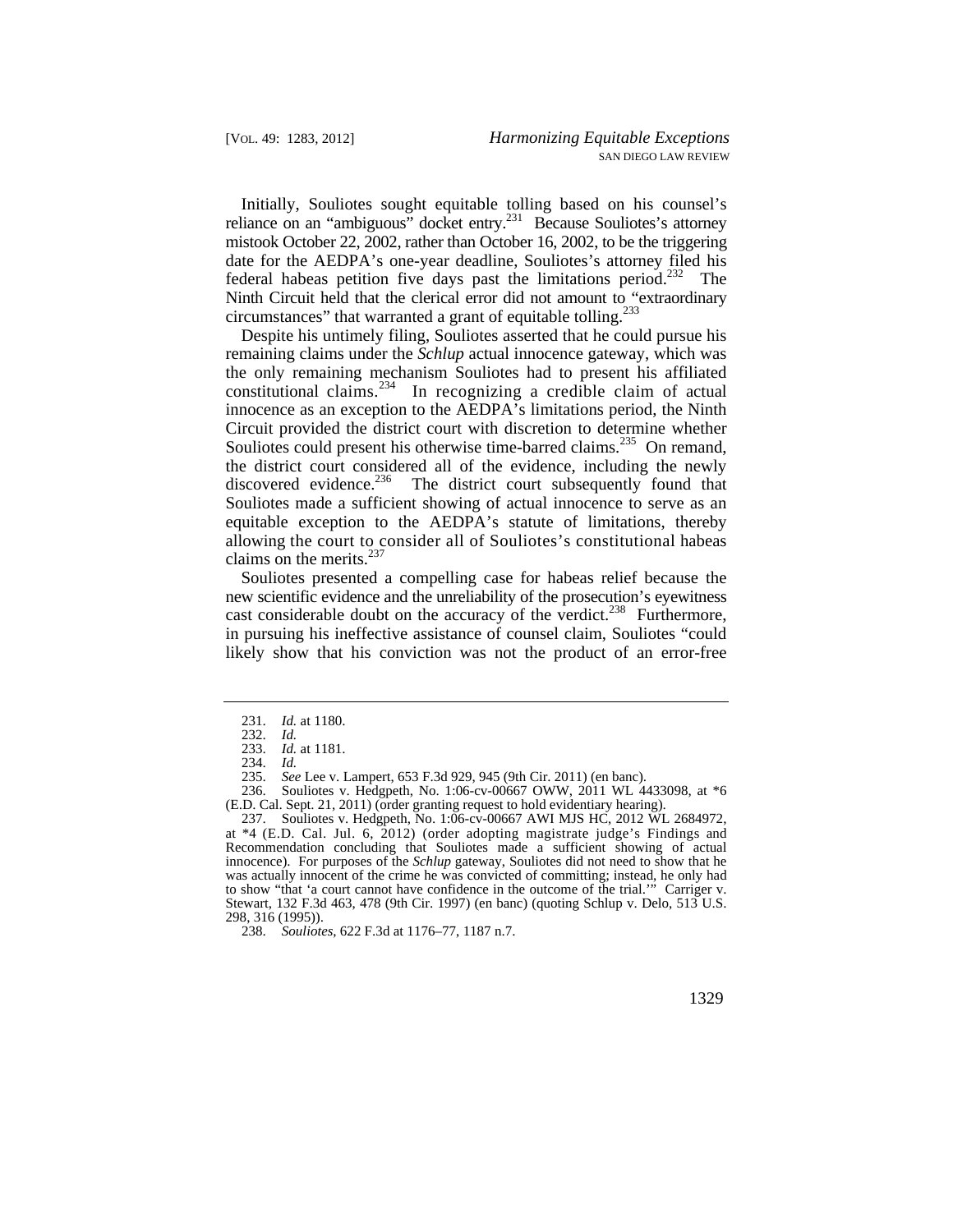trial."<sup>239</sup> In the first trial, Souliotes's trial counsel presented evidence, including testimony from fourteen witnesses, to undermine the prosecution's case, which ultimately resulted in a hung jury. $^{240}$  However, at the second trial, the same attorney called only one witness, an individual who had testified for the prosecution at the first trial.<sup>241</sup> The reduced level of representation at trial, coupled with new and sufficient evidence that was not available at trial, is the type of situation the Supreme Court intended to protect with the *Schlup* gateway.

review before execution.<sup>243</sup> For example, similar to Souliotes, who was Nevertheless, in contrast to the Ninth Circuit's recent protection of individual liberty against unjust and illegal incarceration or execution.  $242$ the federal circuit courts that fail to recognize an actual innocence exception to the AEDPA's statute of limitations still allow the incarceration of innocent individuals. But continued incarceration of innocent individuals is of secondary concern compared to limited review for capital defendants because losing the opportunity for federal postconviction review on account of a strict statutory deadline can mean the difference between life and death, as capital defendants are unlikely to receive any further incarcerated for three murders by arson, Cameron Todd Willingham was convicted and incarcerated in Texas for allegedly setting a fire in 1991 that killed his three daughters.<sup>244</sup> However, unlike Souliotes, who was recently allowed to present his otherwise time-barred claims asserting

243. *See* Lonchar v. Thomas, 517 U.S. 314, 324 (1996) ("Dismissal of a *first* federal habeas petition is a particularly serious matter, for that dismissal denies the petitioner the protections of the Great Writ entirely, risking injury to an important interest in human liberty."). For capital defendants, a dismissal of a federal habeas petition denies prisoners the only mechanism by which they may present claims of actual innocence, thus resulting in the loss not only of their liberty, but also of their lives.

<sup>239.</sup> *Id.* at 1187 n.7.

<sup>240.</sup> *Id.* at 1176.

<sup>241.</sup> *Id.* 

<sup>242.</sup> *See* Lee v. Lampert, 653 F.3d 929, 945 (9th Cir. 2011) (en banc) (reversing judgment of the trial court granting petition for habeas relief from the petitioner's conviction of first degree sex abuse and first degree sodomy, where although the court held that a credible showing of actual innocence under *Schlup v. Delo* excuses the oneyear statute of limitations period, the petitioner failed to present sufficient evidence of actual innocence to permit review of his constitutional claims on the merits).

 Willingham had confessed to him in the county jail. *Id.*  244. *See Cameron Todd Willingham: Wrongfully Convicted and Executed in Texas*, INNOCENCE PROJECT, [http://www.innocenceproject.org/Content/Cameron\\_Todd\\_Willing](http://www.innocenceproject.org/Content/Cameron_Todd_Willing) ham\_Wrongfully\_Convicted\_and\_Executed\_in\_Texas.php (last visited Jan. 9, 2013). Willingham was convicted of capital murder after arson investigators concluded that twenty indicators of arson led them to believe that an accelerant had been used to set the fire inside his home. *Todd Willingham: Innocent and Executed*, NAT'L COALITION TO ABOLISH DEATH PENALTY, <http://www.ncadp.org/index.cfm?content=106>(last visited Jan. 9, 2013). During the trial, the prosecutors also presented testimony from jailhouse informant Johnny E. Webb, a drug addict on psychiatric medication, who claimed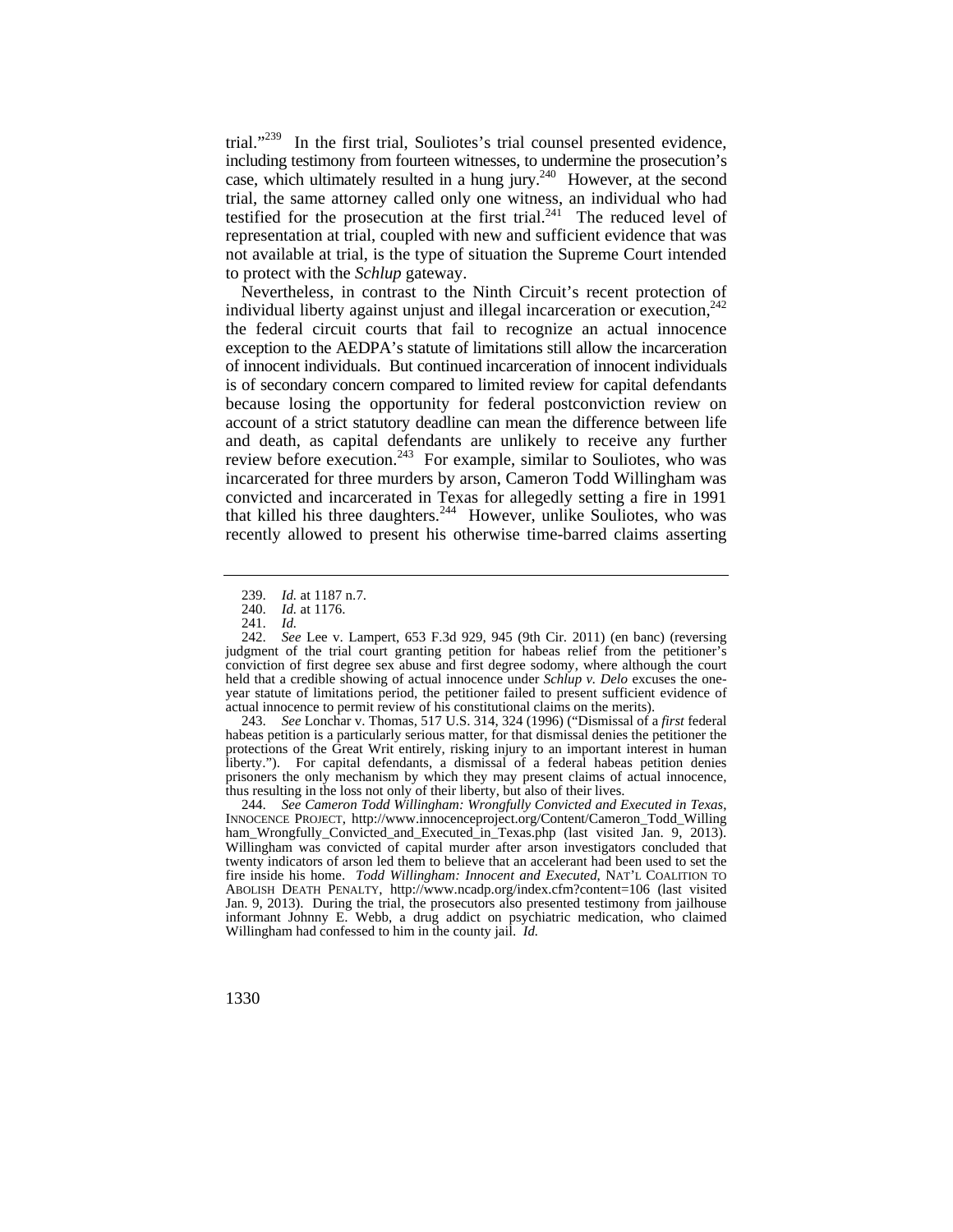to present such evidence after the limitations period had expired.<sup>246</sup> new reliable evidence of actual innocence, $245$  Willingham was not allowed Ultimately, Willingham was executed despite the overwhelming evidence of his actual innocence.<sup>247</sup>

 attorneys tried again, presenting expert testimony regarding a new arson Rick Perry.<sup>249</sup> The independent investigation, reported by Gerald Hurst used arson theories that had since been rejected by scientific advances, and Willingham filed a petition for federal habeas relief in April 1998, but the district court denied relief.<sup>248</sup> Prior to his execution in 2004, Willingham's investigation to the state's highest court, as well as to Texas Governor of the *Chicago Tribune*, found that prosecutors and arson investigators concluded that it was possible the fire was accidental.<sup>250</sup> The court did not grant relief and Willingham was executed on February 17, 2004.<sup>251</sup> If Willingham had filed his habeas petition in a circuit that recognized an equitable exception based on actual innocence, such as the case in *Souliotes*, the court may not have dismissed his habeas corpus petition and Willingham might still be alive today.

Whether an innocent person remains unjustly incarcerated or even executed can depend on the circuit court in which the petitioner files the habeas petition. In recognizing an actual innocence exception for equitable tolling of time-barred petitions, the Supreme Court would correct the

<sup>245.</sup> *See supra* note 237 and accompanying text.

 <sup>246.</sup> INNOCENCE PROJECT, *supra* note 244; *see also* David Grann, *Trial by Fire: Did Texas Execute an Innocent Man?*, NEW YORKER (Sept. 7, 2009), <http://www.newyorker> .com/reporting/2009/09/07/090907fa\_fact\_grann.

 <sup>247.</sup> Grann, *supra* note 246.

Willingham v. Johnson, No. Civ.A. 3:98-CV-0409-L, 2001 WL 1677023, at \*5 (N.D. Tex. Dec. 31, 2001).

 *Fire That Killed His 3 Children Could Have Been Accidental*, CHI. TRIB. (Dec. 9, 2004), 249. Steve Mills & Maurice Possley, *Texas Man Executed on Disproved Forensics:*  [http://articles.chicagotribune.com/2004-12-09/news/0412090169\\_1\\_cameron-todd-will](http://articles.chicagotribune.com/2004-12-09/news/0412090169_1_cameron-todd-will) ingham-arson-fire-fire-scene.

 250. *Id.*; *see also* Report of Dr. Gerald Hurst, *Ex parte* Willingham, No. 24,2670(B) (Tex. Dist. Ct. Feb. 2004), *available at* [http://www.texasobserver.org/wp-content/legacy/](http://www.texasobserver.org/wp-content/legacy) uploads/files/hurstreport.pdf. Coincidentally, less than a year after Willingham's execution, arson evidence presented by some of the same experts who had appealed for relief in Willingham's case helped exonerate Ernest Willis in Texas. Mills & Possley, *supra* note 249. The experts noted that the evidence in the Willingham case was nearly identical to the evidence used to free Willis from death row. *Id.*

 <sup>251.</sup> INNOCENCE PROJECT, *supra* note 244. For information about other cases in which prisoners were executed despite strong evidence of their innocence, see *Executed but Possibly Innocent*, DEATH PENALTY INFO. CENTER, [http://www.deathpenaltyinfo.org/](http://www.deathpenaltyinfo.org) executed-possibly-innocent (last visited Jan. 9, 2013).